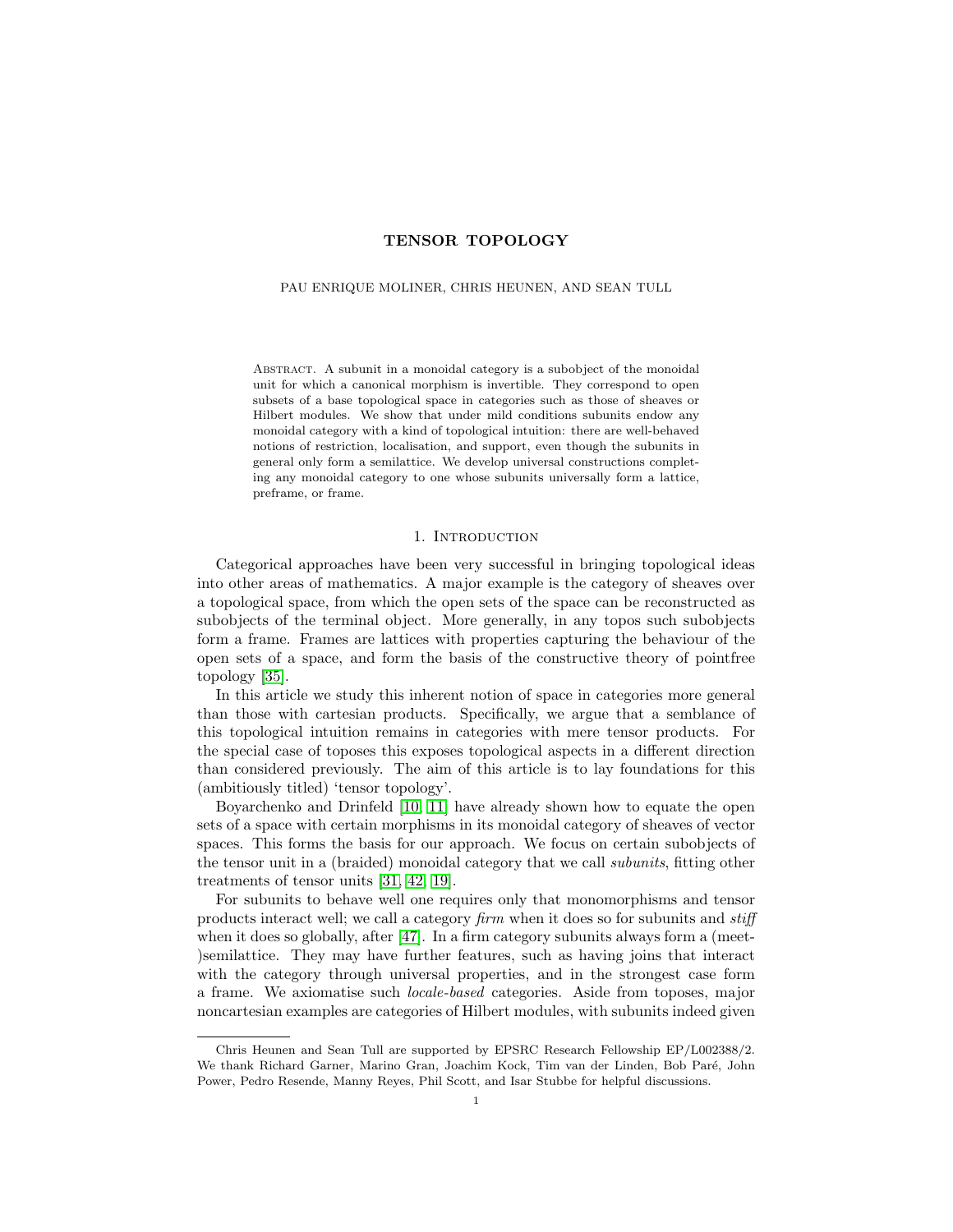by open subsets of the base space. More generally, we show how to complete any stiff category to a locale-based one.

There are at least two further perspectives on this study. First, it is analogous to tensor triangular geometry [\[3\]](#page-32-0), a programme with many applications including algebraic geometry, stable homotopy theory, modular representation theory, and symplectic geometry [\[2,](#page-32-1) [4,](#page-32-2) [5\]](#page-32-3). Disregarding triangulations and direct sums, we show that the natural home for many arguments is mere monoidal categories [\[32\]](#page-33-5). We will also not require our categories to be cocomplete [\[13\]](#page-33-6).

Second, just as Grothendieck toposes may be regarded as a categorification of frames [\[54\]](#page-34-2), our results may be regarded as categorifying the study of central idempotents in a ring. Our algebraic examples include categories of firm nondegenerate modules over a firm nonunital commutative ring, or more generally, over a nonunital bialgebra in a braided monoidal category.

Structure of article. We set out the basics of subunits in Section [2,](#page-2-0) showing that they form a semilattice in any firm category. Section [3](#page-4-0) introduces our main examples: sheaves, Hilbert modules, modules over a ring, and order-theoretic examples including commutative quantales, generalising frames [\[48\]](#page-34-3).

In Section [4](#page-9-0) we introduce the notion of a morphism 'restricting to' a subunit, and show how to turn any subunit into a unit of its restricted category. These restriction functors together are seen to form a graded monad. We also show that subunits correspond to certain ideal subcategories and to certain comonads; although these give equivalent descriptions, we stick with subunits for the rest of the article to stay as close as possible to the theory of sheaves. Section [5](#page-14-0) then proves that restriction forms a localisation of our category, and more broadly that one may localise to a category with only trivial subunits.

Section [6](#page-15-0) introduces the notion of support of a morphism, derived from the collection of subunits to which it restricts. This notion seems unrelated to earlier definitions requiring more structure [\[37,](#page-34-4) [43\]](#page-34-5).

In Sections [7](#page-17-0) and [8](#page-22-0) we characterise categories, such as toposes and categories of Hilbert modules, whose subunits come with suprema satisfying universal properties and so form a lattice, preframe, or frame; the latter being locale-based categories. Finally, Sections [9](#page-24-0) and [10](#page-29-0) show how to complete a given monoidal category to one with each kind of universal joins, including a locale-based category, in a universal way. This involves passing to certain presheaves, that we will call *broad*, under Day convolution, as detailed in Appendix [A;](#page-34-6) but this completion is not a sheafification for any Grothendieck topology.

Further directions. This foundation opens various directions for further investigation. The locale-based completion of a stiff category is a stepping stone to future structure theorems for monoidal categories in the spirit of Giraud's theorem [\[36,](#page-33-7) C2.2.8]. We therefore also leave to future work more precise connections between tensor topology and topos theory, although the reader might find useful the analogy between objects of a monoidal category and (pre)sheaves.

Applications to linear logic and computer science, as proposed in [\[18\]](#page-33-8), remain to be explored, including amending the graphical calculus for monoidal categories [\[52\]](#page-34-7) with spatial information. It would be interesting to examine what happens to subunits under constructions such as Kleisli categories, Chu spaces, or the Intconstruction [\[38\]](#page-34-8). One could ask how much of the theory carries over to skew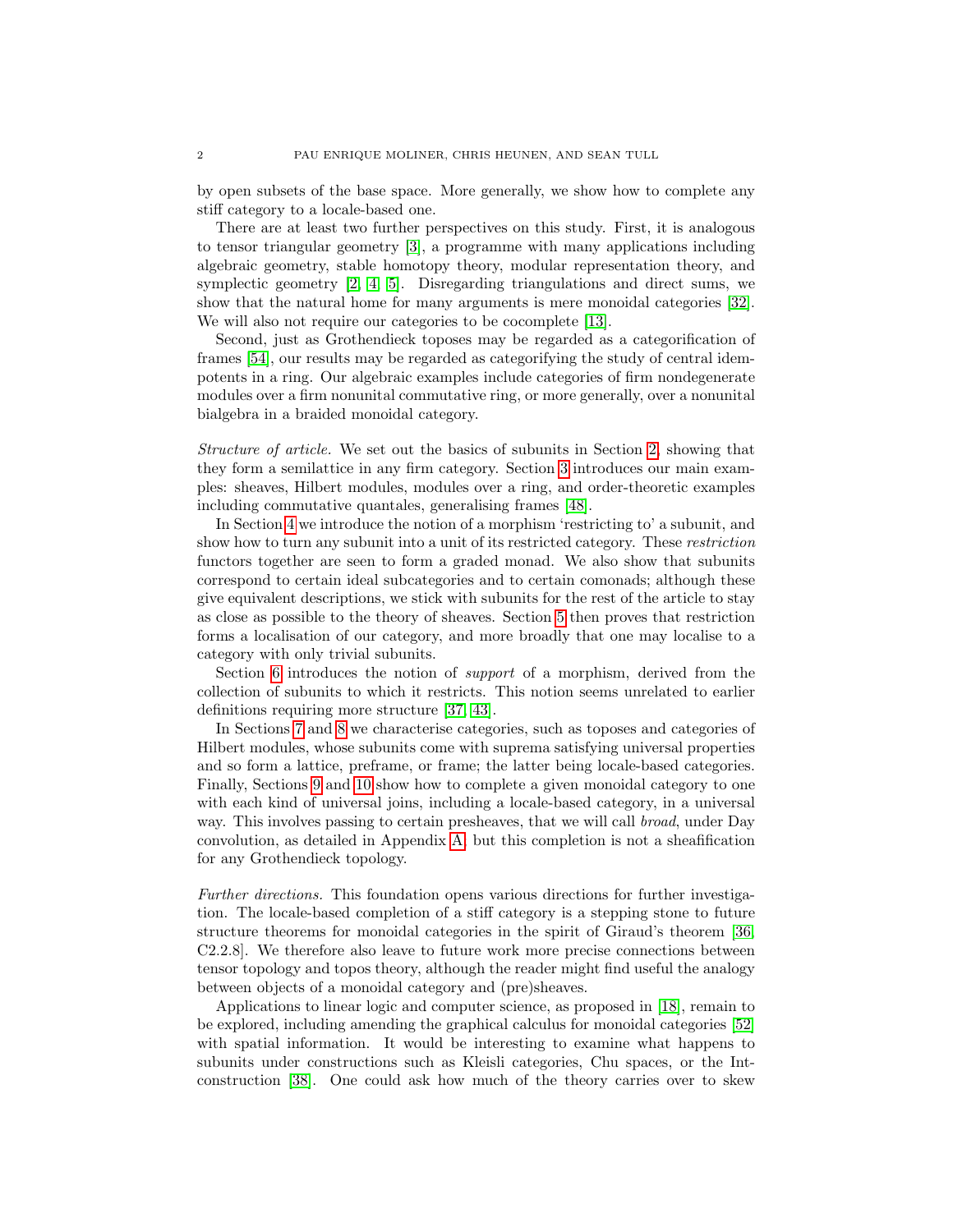monoidal categories [\[55\]](#page-34-9), as topology encompasses more than locale theory and one may be interested in 'noncommutative' topologies. Similarly, one could investigate how these notions relate to partiality and restriction categories [\[24\]](#page-33-9). Finally, it would be desirable to find global conditions on a category providing its subunits with further properties, such as being a compact frame or Boolean algebra, or with further structure, such as being a metric space.

### 2. SUBUNITS

<span id="page-2-0"></span>We work with braided monoidal categories [\[45\]](#page-34-10), and will sometimes suppress the coherence isomorphisms  $\lambda_A: I \otimes A \to A$ ,  $\rho_A: A \otimes I \to A$ ,  $\alpha_{A,B,C}: A \otimes (B \otimes C) \to$  $(A \otimes B) \otimes C$ , and  $\sigma_{A,B}$ :  $A \otimes B \to B \otimes A$ , and often abbreviate identity morphisms  $1_A: A \to A$  simply by A.

Recall that a subobject of an object  $A$  is an equivalence class of monomorphisms  $s: S \rightarrow A$ , where s and s' are identified if they factor through each other. Whenever we talk about a subobject, we will use a small letter s for a representing monomorphism, and the corresponding capital S for its domain.

<span id="page-2-3"></span>**Definition 2.1.** A *subunit* in a braided monoidal category **C** is a subobject  $s: S \rightarrow$ I of the tensor unit such that  $s \otimes S : S \otimes S \to I \otimes S$  is an isomorphism<sup>[1](#page-2-1)</sup>. Write  $\text{ISub}(\mathbf{C})$  for the collection of subunits in  $\mathbf{C}$ .

Note that, because s is monic, if  $s \otimes S$  is invertible then so is  $S \otimes s$ .

Remark 2.2. We could have generalised the previous definition to arbitrary monoidal categories by additionally requiring subunits to be central in the sense that there is a natural isomorphism  $(-)\otimes S \Rightarrow S \otimes (-)$ . Most results below still hold, but the bureaucracy is not worth the added generality here.

Many results also remain valid when we require  $s \otimes S$  not to be invertible but merely split epic, but for simplicity we stick with invertibility.

We begin with some useful observations, mostly adapted from Boyarchenko and Drinfeld [\[10\]](#page-33-1).

<span id="page-2-2"></span>**Lemma 2.3.** Let  $m: A \rightarrow B$  and  $e: B \rightarrow A$  satisfy  $e \circ m = A$ , and  $s: S \rightarrow I$  be a subunit. If  $s \otimes B$  is an isomorphism, then so is  $s \otimes A$ .

*Proof.* The diagram below commutes by bifunctoriality of  $\otimes$ .



Both rows compose to the identity, and the middle vertical arrow is an isomorphism. Hence  $s \otimes A$  is an isomorphism with inverse  $(S \otimes e) \circ (s \otimes B)^{-1} \circ (I \otimes m)$ .

Recall that subobjects of a fixed object always form a partially ordered set, where  $s \leq t$  if and only if s factors through t. The following observations characterises this order in another way for subunits.

<span id="page-2-1"></span><sup>&</sup>lt;sup>1</sup>Boyarchenko and Drinfeld call morphisms  $s: S \to I$  for which  $s \otimes S$  and  $S \otimes s$  are isomorphisms open idempotents [\[10\]](#page-33-1), with (the dual of) this notion going back implicitly at least to [\[40,](#page-34-11) Exercise 4.2]. In [\[18\]](#page-33-8) subunits were called idempotent subunits.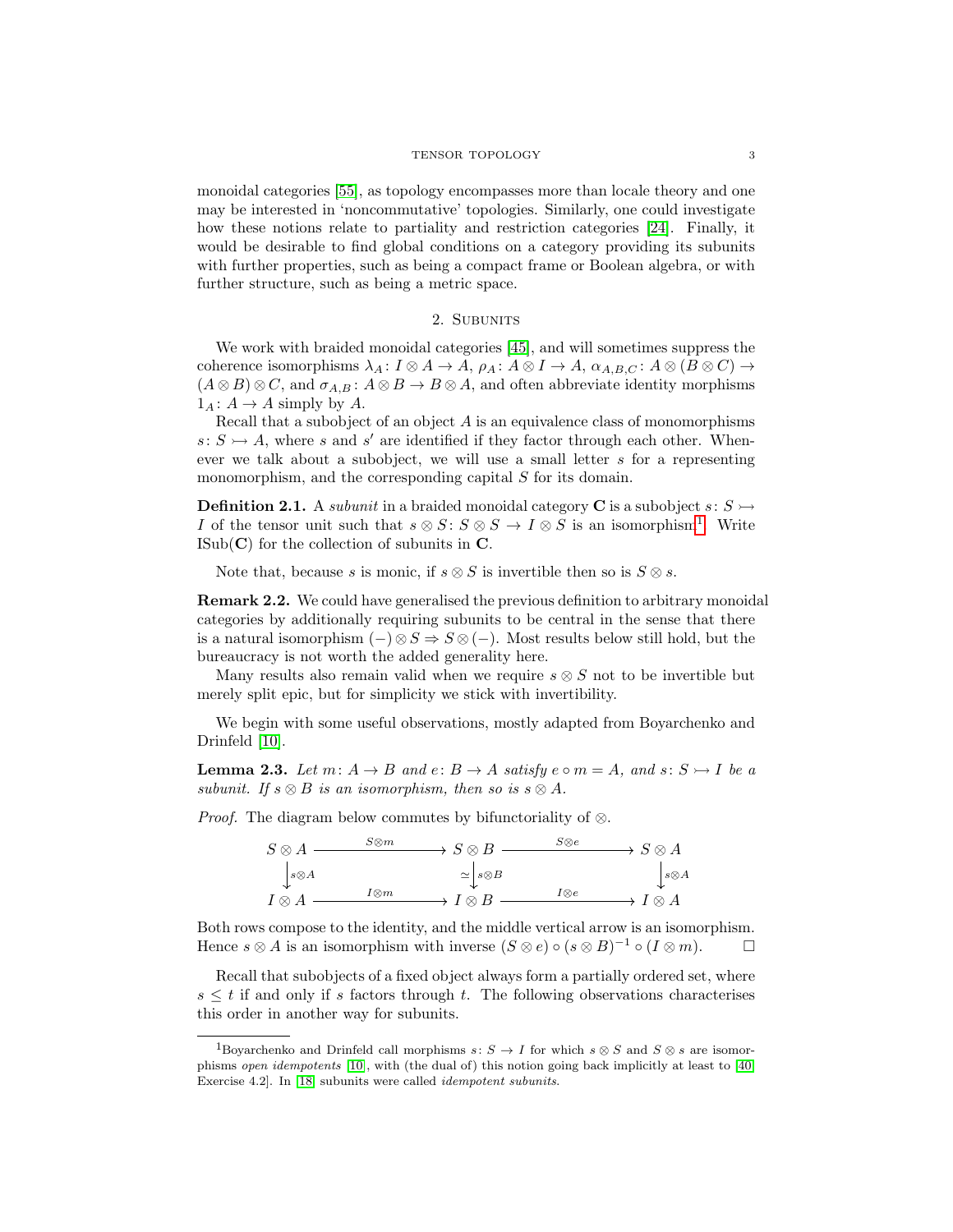<span id="page-3-0"></span>**Lemma 2.4.** A subunit s factors through another t if and only if  $S \otimes t$  is invertible, or equivalently,  $t \otimes S$  is invertible.

*Proof.* Suppose  $s = t \circ f$ . Set  $g = (S \otimes f) \circ (S \otimes s)^{-1} \circ \rho_S^{-1} : S \to S \otimes T$ . Then  $\rho_S \circ (S \otimes t) \circ g = \rho_S \circ (S \otimes s) \circ (S \otimes s)^{-1} \circ \rho_S{}^{-1} = S.$ 

Idempotence of t makes  $S \otimes T \otimes t: S \otimes T \otimes T \to S \otimes T \otimes I$  an isomorphism. Hence, by the right-handed version of Lemma [2.3,](#page-2-2) so is  $S \otimes t$ . A symmetric argument makes  $t \otimes S$  invertible.

Conversely, suppose  $S \otimes t$  is an isomorphism. Because the diagram



commutes, the bottom row  $s \circ \rho_S$  factors through the right vertical arrow t, whence so does s.

It follows from Lemma [2.4](#page-3-0) that subunits are determined by their domain: if  $s, s' : S \rightarrow I$  are subunits, then  $s' = s \circ f$  for a unique f, which is an isomorphism. This justifies our convention to use the same letter for a subunits and its domain. For the theory to work smoothly, we impose a condition on the category.

**Definition 2.5.** A category is called firm when it is braided monoidal and  $s \otimes$  $T: S \otimes T \to I \otimes T$  is a monomorphism whenever s and t are subunits.

**Remark 2.6.** The name *firm* is chosen after Quillen  $[47]$ , who employs it as a natural condition for nonunital rings to make up for a missing unit. The previous definition extends the term to the category of nonunital rings; see Proposition [3.11](#page-6-0) below. Note, however, that a firm category has genuine identity morphisms and a genuine tensor unit. Firmness is very mild condition: Proposition [9.2](#page-26-0) below gives a category that is not firm, but we know of no other 'naturally occurring' categories that are not firm.

Lemma 2.7. Any co-closed braided monoidal category is firm.

*Proof.* Each functor  $(-) \otimes T$  is a right adjoint and so preserves limits and hence monomorphisms. Hence whenever s is monic so is  $s \otimes T$ .

In particular, a ∗-autonomous category is firm, as is a compact category.

Remark 2.8. In the following, we will completely disregard size issues, and pretend  $\text{ISub}(\mathbf{C})$  is a set, as in our main examples.

Proposition 2.9. The subunits in a firm category form a semilattice, with largest element I, meets given by

 $(s: S \rightarrow I) \land (t: T \rightarrow I) = (\lambda_I \circ (s \otimes t): S \otimes T \rightarrow I),$ 

and the usual order of subobjects.

*Proof.* First observe that  $s \otimes t = (I \otimes t) \circ (s \otimes T)$  is monic, because  $I \otimes t = \lambda_I^{-1} \circ t \circ \lambda_T$ is monic, and  $s \otimes T$  is monic by firmness. It is easily seen to be idempotent using the braiding, and hence it is a well-defined subunit.

Next, we show that ISub(C) is an idempotent commutative monoid under  $\wedge$ and I. The subunit I is a unit as  $I \otimes s = \lambda_I \circ (I \otimes s) = s \circ \lambda_S$  represents the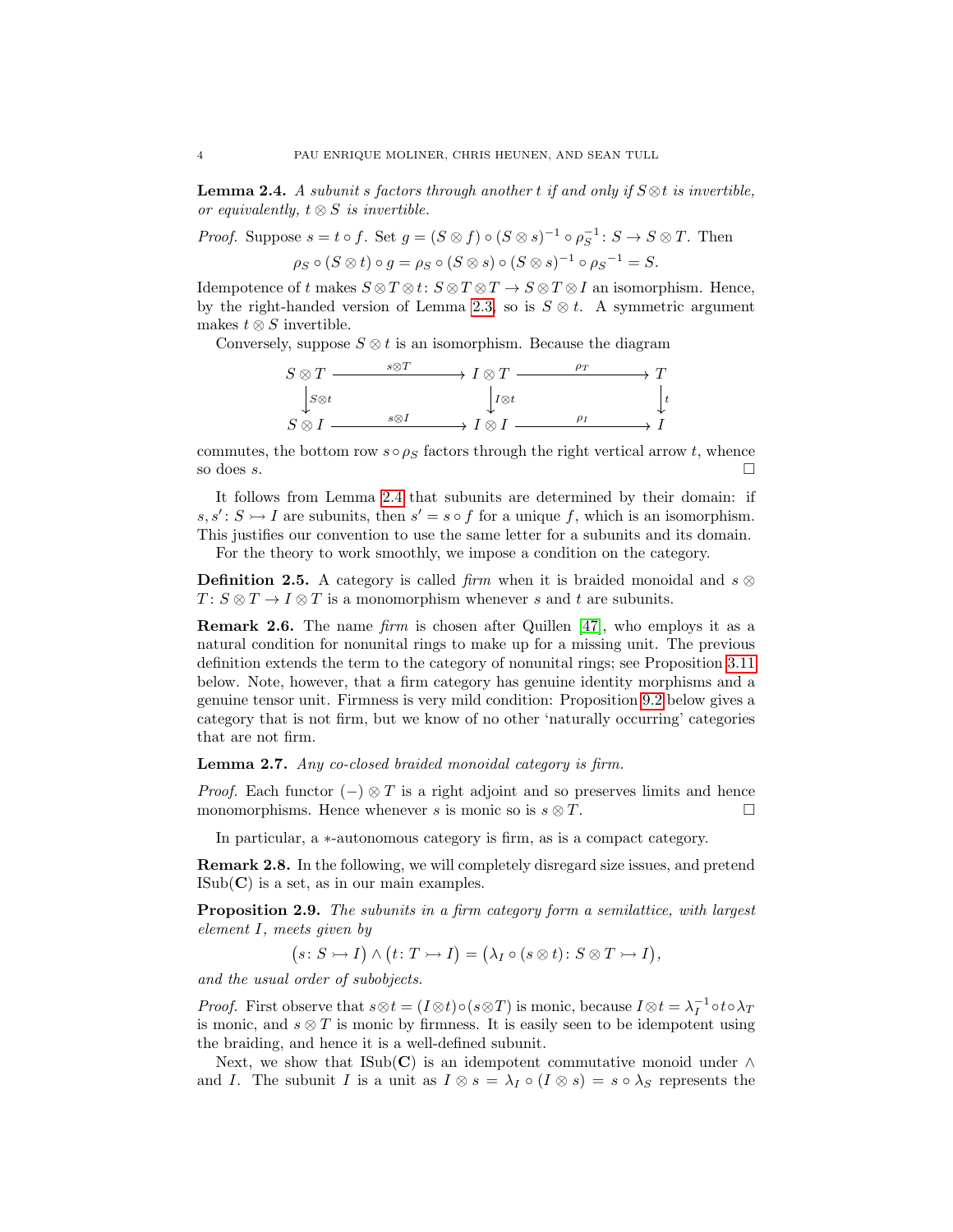same subobject as s, and similarly  $I \otimes s$  represents the same subobject as s because  $\rho_I = \lambda_I$ . An analogous argument using coherence establishes associativity. For commutativity, use the braiding to observe that  $s \otimes t$  and  $t \otimes s$  represent the same subobject. For idempotence note that  $s \otimes s$  and s represent the same subobject because  $\lambda_I \circ (s \otimes s) = s \circ \rho_S \circ (S \otimes s).$ 

Hence ISub(C) is a semilattice where s is below t if and only if  $s = s \wedge t$ . Finally, we show that this order is the same as the usual order of subobjects. On the one hand, if s and s  $\otimes t$  represent the same subobject, then  $S \simeq S \otimes T$ , making  $S \otimes t$ an isomorphism and so  $s \leq t$  by Lemma [2.4.](#page-3-0)

$$
\begin{array}{ccc}\nT & \xrightarrow{} t & S \otimes T \xrightarrow{s \otimes t} I \otimes I \\
\updownarrow & & & \xrightarrow{\uparrow} & \xrightarrow{\downarrow} \\
S & & S & S & \xrightarrow{} I\n\end{array}
$$

On the other hand, if  $s \leq t$  then by the same lemma  $S \otimes t$  is an isomorphism with  $s = \lambda_I \circ (s \otimes t) \circ (S \otimes t)^{-1} \otimes \rho_S^{-1}$ , and so both subobjects are equal.

# 3. Examples

<span id="page-4-0"></span>This section determines the subunits of four families of examples: cartesian categories, like sheaves over a topological space; commutative unital quantales; firm modules over a nonunital ring; and Hilbert modules over a nonunital commutative C\*-algebra.

Cartesian categories. We start with examples in which the tensor product is in fact a product.

<span id="page-4-1"></span>**Proposition 3.1.** Any cartesian category  $C$  is firm, and  $\text{Isub}(C)$  consists of the subobjects of the terminal object.

In particular, if  $X$  is a topological space, then subunits in its category of sheaves  $\mathrm{Sh}(X)$  correspond to open subsets of X [\[8,](#page-33-10) Corollary 2.2.16].

*Proof.* Let  $s: S \rightarrow 1$  be a subterminal object. Let  $\Delta = \langle S, S \rangle: S \rightarrow S \times S$  be the diagonal and write  $\pi_i: A_1 \times A_2 \to A_i$  for the projections. Then  $(s \times S) \circ \Delta \circ \pi_2 =$  $\pi_2^{-1} \circ S \circ \pi_2 = 1 \times S$ . Now, the unique map s of type  $S \to 1$  is monic precisely when any two parallel morphisms into S are equal. Hence  $\pi_i \circ \Delta \circ \pi_2 \circ (s \times S) = \pi_i$ , and so  $\Delta \circ \pi_2 \circ (s \times S) = \langle \pi_1, \pi_2 \rangle = S \times S$ . Thus  $s \times S$  is automatically invertible.

Finally, suppose  $s_i: S_i \rightarrow 1$  for  $i = 1, 2$  are monic, and that  $f, g: A \rightarrow S_1 \times S_2$ satisfy  $(s_1 \times s_2) \circ f = (s_1 \times s_2) \circ g$ . Postcomposing with  $\pi_i$  shows that  $s_i \circ \pi_i \circ f =$  $s_i \circ \pi_i \circ g$ , whence  $\pi_i \circ f = \pi_i \circ g$  and so  $f = g$ . This establishes firmness.

Semilattices. Next we consider examples that are degenerate in another sense: firm categories in which there is at most one morphism between two given objects.

<span id="page-4-2"></span>**Example 3.2.** Any semilattice  $(L, \wedge, 1)$  forms a strict symmetric monoidal category: objects are  $x \in L$ , there is a unique morphism  $x \to y$  if  $x \leq y$ , tensor product is given by meet, and tensor unit is  $I = 1$ . Every morphism is monic so this monoidal category is firm, and its (idempotent) subunits are  $(L, \wedge, 1)$ .

This gives the free firm category on a semilattice. More precisely, this construction is left adjoint to the functor from the category Firm of firm categories with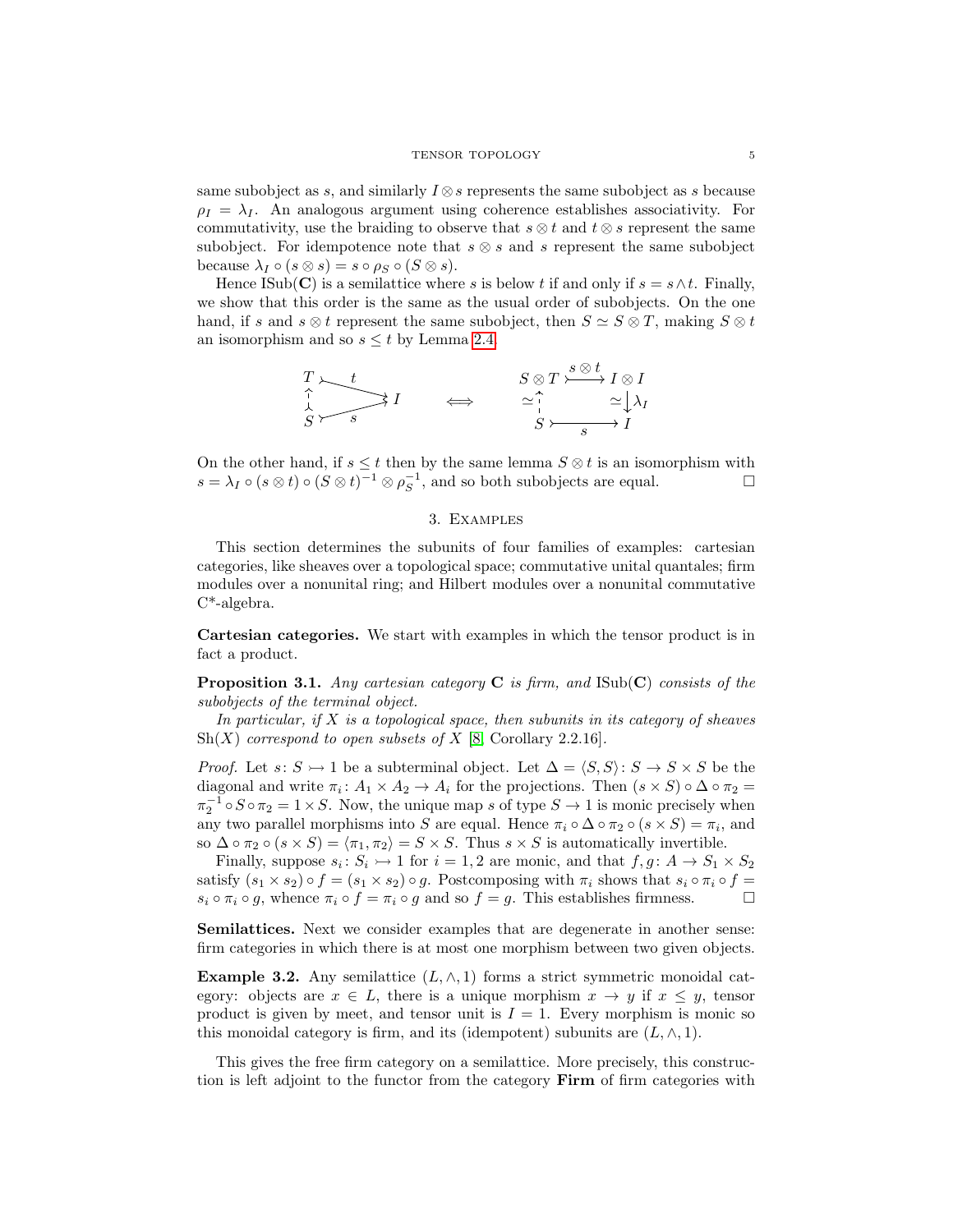(strong) monoidal subunit-preserving functors to the category SLat of semilattices and their homomorphisms, which takes subunits.



Quantales. We move on to more interesting examples, namely special kinds of semilattices like frames and quantales.

Definition 3.3. A frame is a complete lattice in which finite joins distribute over suprema. A morphism of frames is a function that preserves  $\bigvee$ ,  $\wedge$ , and 1. Frames and their morphisms form a category Frame.

The prototypical example of a frame is the collection of open sets of a topological space [\[35\]](#page-33-0). Frames may be generalised as follows [\[50\]](#page-34-12).

**Definition 3.4.** A *quantale* is a monoid in the category of complete lattices. More precisely, it is a partially ordered set Q that has all suprema, that has a multiplication  $Q \times Q \rightarrow Q$ , and that has an element e, such that:

$$
a(\bigvee b_i) = \bigvee ab_i, \qquad (\bigvee a_i)b = \bigvee a_ib, \qquad ae = a = ea.
$$

A morphism of quantales is a function that preserves  $\vee$ ,  $\cdot$ , and e. A quantale is *commutative* when  $ab = ba$  for all  $a, b \in Q$ . Commutative quantales and their morphisms form a monoidal category **cQuant**.

Equivalently, a frame is a commutative quantale in which the multiplication is idempotent and whose unit is the largest element.

Any quantale may be regarded as a monoidal category, whose objects are elements of the quantale, where the (composition of) morphisms is induced by the partial order, and the tensor product is induced by the multiplication. This monoidal category is firm, but only braided if the quantale is commutative.

<span id="page-5-0"></span>Proposition 3.5. Taking subunits is right adjoint to the inclusion:



*Proof.* We first prove that  $\text{Isub}(Q)$  is a well-defined frame. If  $q_i \in \text{Isub}(Q)$ ,

$$
(\bigvee q_i)^2 = \bigvee_{i,j} q_i q_j \le \bigvee_{i,j} q_i e = \bigvee_i q_i = \bigvee_i q_i q_i \le \bigvee_{i,j} q_i q_j = (\bigvee q_i)^2
$$

and  $\bigvee q_i \leq \bigvee_i e = e$ , so  $\bigvee q_i \in \text{ISub}(Q)$ . Moreover, if  $p, q \in \text{ISub}(Q)$ , then  $pq$  is again below e and is idempotent by commutativity of Q. It follows that  $pq = p \wedge q$ in  $\text{Isub}(Q)$ . Since quantale multiplication distributes over suprema, so do finite meets.

For the adjunction, observe that if  $F$  is a frame and  $Q$  is a commutative quantale, then  $F = \text{ISub}(F)$  and any morphism  $F \to Q$  of quantales restricts to a unique morphism of frames  $F \to \text{Isub}(Q)$ .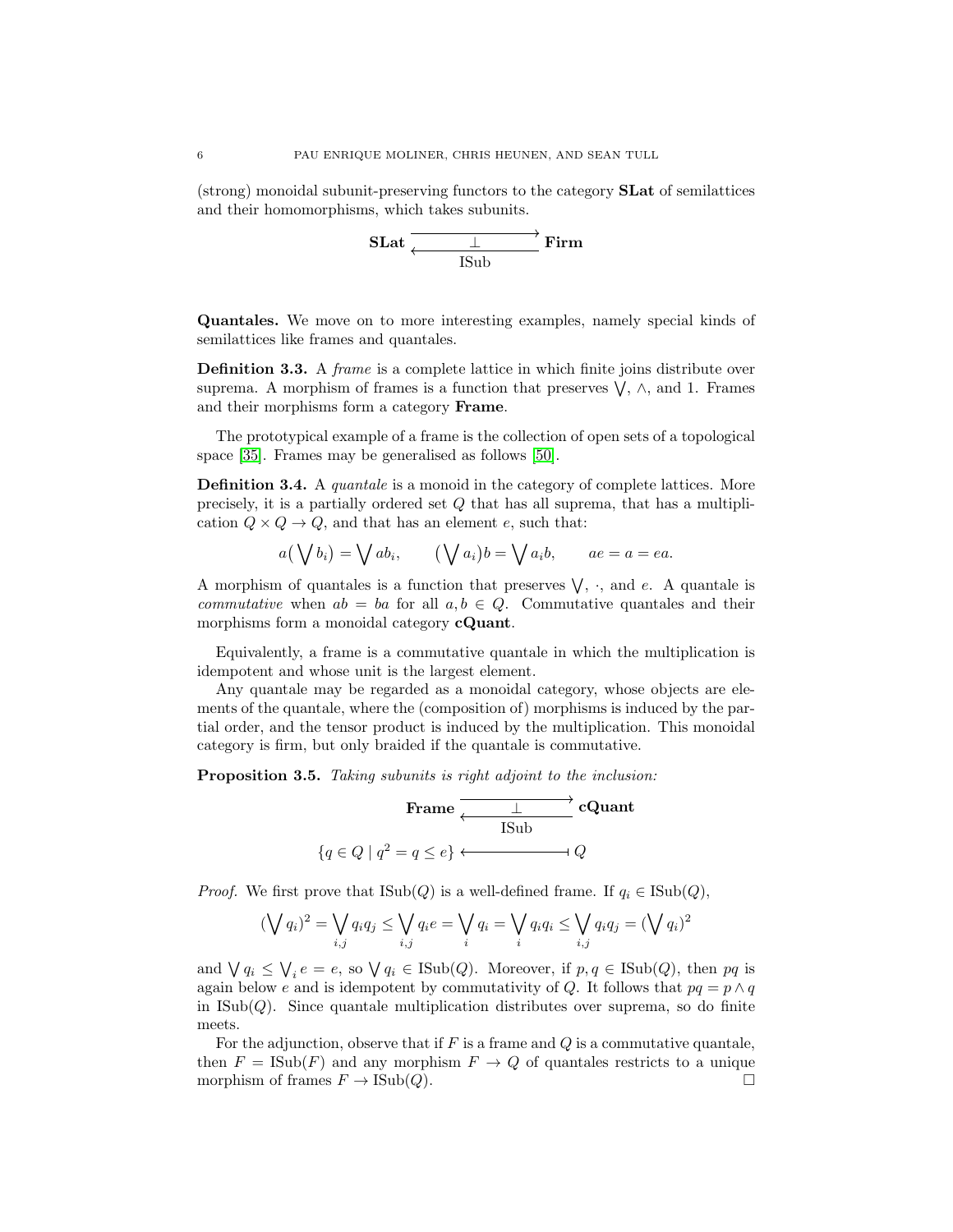Remark 3.6. Propositions [3.1](#page-4-1) and [3.5](#page-5-0) show that subunits do not capture all possible topological content in the traditional sense. For a Grothendieck topos they form the poset of internal truth values, which does not suffice to reconstruct the category, which may itself be said to embody a notion of topological space.

For the commutative quantale,  $[0, \infty]$  under multiplication and the usual order, the subunits form the two-element Boolean algebra, which is clearly far poorer than the quantale itself.

**Example 3.7.** If  $M$  is a monoid, then its (right) ideals form a unital quantale Q with multiplication  $IJ = \{xy \mid x \in I, y \in J\}$  and unit M itself. When M is commutative, so is Q, and  $\text{Isub}(Q)$  consists of all ideals satisfying  $I = II$ .

**Example 3.8.** If R is a commutative ring, then its additive subgroups form a unital commutative quantale Q with multiplication  $GH = \{x_1y_1 + \cdots + x_ny_n\mid$  $x_i \in G, y_i \in H$ , supremum  $\bigvee G_i = \{\sum_{j \in J} x_j \mid x_j \in G_j \text{ for } J \subseteq I \text{ finite}\},\$ and unit  $\mathbb{Z}1 = \{0, 1, -1, 1 + 1, -1 - 1, 1 + 1 + 1, -1 - 1 - 1, \ldots\}$ . Then  $G \leq H$  iff  $G \subseteq H$  and ISub(Q) consists of those subgroups G such that  $G \subseteq G \cdot G$  and  $G \subseteq \mathbb{Z}1$ . The latter means that G must be of the form  $n\mathbb{Z}1$  for some  $n \in \mathbb{N}$ . The former then means that  $n1 = n^2y1$  for some  $y \in \mathbb{Z}$ . Thus  $\text{Isub}(Q) = \{n\mathbb{Z}1 \mid n \in \mathbb{N}, \exists y \in \mathbb{Z} \colon n1 = n^2y1\}.$ 

Modules. Another example of a monoidal category is that of modules over a ring. We have to take some pains to treat nonunital rings.

**Definition 3.9.** A commutative ring R is *idempotent* when R equals  $R^2 = \sum_{i=1}^n r'_i r''_i$  $r'_{i}, r''_{i} \in R$ , firm when its multiplication is a bijection  $R \otimes_{R} R \to R$ , and nondegenerate when  $r \in R$  vanishes as soon as  $rs = 0$  for all  $s \in R$ .

Any unital ring is firm and nondegenerate, but examples also include infinite direct sums  $\bigoplus_{n\in\mathbb{N}} R_n$  of unital rings  $R_n$ . Firm rings R are idempotent.

**Definition 3.10.** Let  $R$  be a nondegenerate firm commutative ring. An  $R$ -module E is firm when the scalar multiplication is a bijection  $E \otimes_R R \to E$  [\[47\]](#page-34-1), and nondegenerate when  $x \in E$  vanishes as soon as  $xr = 0$  for all  $r \in R$ . Nondegenerate firm R-modules and linear maps form a monoidal category  $\mathbf{FMod}_R$ .

If  $R$  is unital, then every unital  $R$ -module is firm and nondegenerate.

<span id="page-6-0"></span>**Proposition 3.11.** The subunits in  $\mathbf{FMod}_R$  correspond to nondegenerate firm idempotent ideals: ideals  $S \subseteq R$  that are idempotent as rings, and nondegenerate and firm as R-modules. Any ideal that is unital as a ring is a nondegenerate firm idempotent ideal. The category  $\mathbf{FMod}_R$  is firm.

Proof. Monomorphisms are injective by nondegeneracy, so every subunit is a nondegenerate firm  $R$ -submodule of  $R$ , that is, a nondegenerate firm ideal. Because the inclusion  $S \otimes S \to R \otimes S$  is surjective and S is firm, the map  $S \otimes S \to S$  given by  $s' \otimes s'' \mapsto s's''$  is surjective. Thus S is idempotent.

Conversely, let  $S$  be a nondegenerate firm idempotent ideal of  $R$ . The inclusion  $S \otimes S \to R \otimes S$  is surjective, as  $r \otimes s \in R \otimes S$  can be written as  $r \otimes s's'' = rs' \otimes s'' \in$  $S \otimes S$ . Hence S is a subunit.

Next suppose ideal S is unital (with generally  $1_S \neq 1_R$  if R is unital). Then  $S \otimes R \to S$  given by  $s \otimes r \mapsto sr$  is bijective: surjective as  $1_S \otimes s \mapsto 1_S s = s;$ and injective as  $s \otimes r = 1_S \otimes sr = 1_S \otimes 0 = 0$  if  $sr = 0$ . Hence S is firm and nondegenerate. Any  $s \in S$  can be written as  $s = s1_S \in S^2$ , so S is idempotent.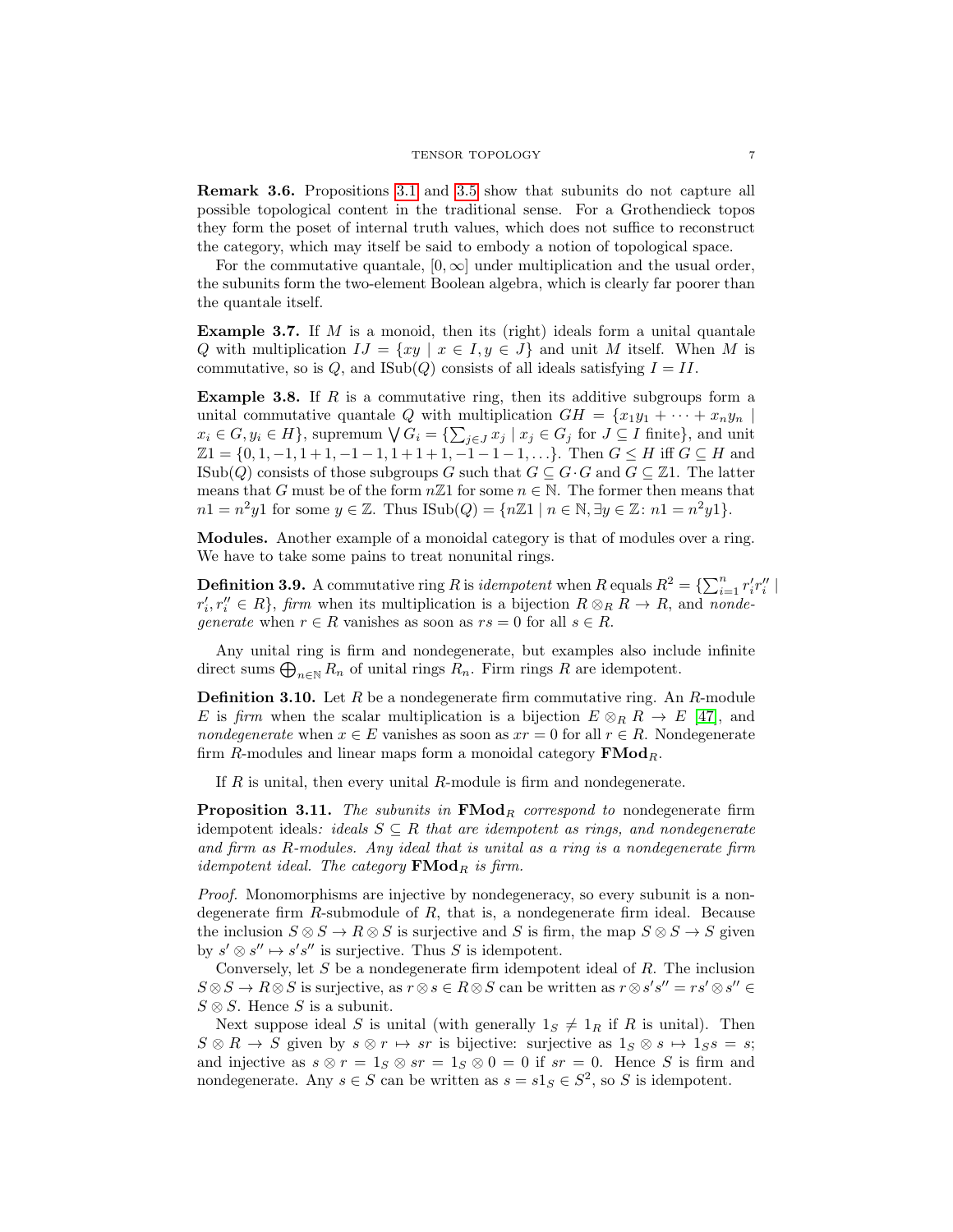Finally, to see that the category is firm, let  $S, T \subseteq R$  be nondegenerate firm idempotent ideals. We need to show that the map  $S \otimes T \mapsto R \otimes T$  given by  $s \otimes t \mapsto s \otimes t$  is injective. Because T is firm, it suffices that multiplication  $S \otimes T \to S$ given by  $s \otimes t \mapsto st$  is injective, which holds because S is firm.

The previous proposition generalises to commutative nonunital bialgebras in any symmetric monoidal category.

Example 3.12. Let C be a symmetric monoidal category. A commutative nonunital bialgebra in  $C$  is an object M together with an associative multiplication  $\mu: M \otimes M \to M$  and a comonoid  $\delta: M \to M \otimes M$ ,  $\varepsilon: M \to I$ , for which  $\mu$ and  $\delta$  are commutative and satisfy both  $\varepsilon \circ \mu = \varepsilon \otimes \varepsilon$  and the bialgebra law:

$$
(\mu \otimes \mu) \circ (M \otimes \sigma \otimes M) \circ (\delta \otimes \delta) = \delta \circ \mu
$$

We define a braided monoidal category  $\mathbf{Mod}_M$  where objects are  $\alpha: M \otimes A \to A$ satisfying  $\alpha \circ (\mu \otimes A) = \alpha \circ (M \otimes \alpha)$ , with morphisms and  $\otimes$  all defined as for modules over a (unital) commutative bialgebra (see e.g. [\[26,](#page-33-11) 2.2,2.3]). The category  $\mathbf{Mod}_{M}$ is firm when  $C$  is, and its subunits correspond to  $\lim$  ideals: monomorphisms  $s: S \rightarrow M$  such that

$$
M \underset{S}{\otimes} S \xrightarrow{\begin{array}{c} M \otimes s \\ \downarrow \\ \downarrow \\ S \end{array}} M \underset{S}{\otimes} M
$$

and  $\varepsilon \otimes S$  and  $s \otimes S$  are isomorphisms.

We next instantiate the previous example in two special cases: in the monoidal categories of semilattices and of quantales.

**Example 3.13.** Any semilattice  $M$  is a nondegenerate nonunital bialgebra in **SLat**. In  $\text{Mod}_M$  objects are semilattices A with functions  $\alpha: M \times A \rightarrow A$  which respect  $\wedge$  in each argument and satisfy  $\alpha(x \wedge y, a) = \alpha(x, \alpha(y, a))$ . Subobjects of the tensor unit correspond to subsets  $S \subseteq M$  which are ideals under  $\wedge$ , or equivalently downward-closed. Because  $x \otimes y = (x \wedge x) \otimes y = x \otimes (x \wedge y) \in S \otimes S$ , we have  $S \otimes S = S \otimes M$ , and every subobject of the tensor unit is a subunit.

Example 3.14. Any commutative unital quantale M is a nondegenerate nonunital bialgebra in the category of complete lattices.  $\mathbf{Mod}_{M}$  then consists of complete lattices A with functions  $\alpha: M \times A \rightarrow A$  preserving arbitrary suprema in each argument and with  $\alpha(x, \alpha(y, a)) = \alpha(xy, a)$ . Subobjects of the tensor unit are submodules  $S \subseteq M$ . Subunits furthermore have that for every  $r \in S$  and  $x \in M$ there exist  $s_i, t_i \in S$  with  $r \otimes x = \bigvee s_i \otimes t_i$ . For example, if  $M = [0, \infty]$  under addition with the opposite ordering, subunits include  $\emptyset$ ,  $\{\infty\}$ ,  $\{0,\infty\}$ ,  $(0,\infty]$ , and  $[0, \infty]$ .

Hilbert modules. The above examples of module categories were all algebraic in nature. Our next suite of examples is more analytic.

**Definition 3.15.** Fix a locally compact Hausdorff space  $X$ . It induces a commutative C\*-algebra

 $C_0(X) = \{f: X \to \mathbb{C} \text{ continuous } | \forall \varepsilon > 0 \ \exists K \subseteq X \text{ compact}: |f(X \setminus K)| < \varepsilon \}.$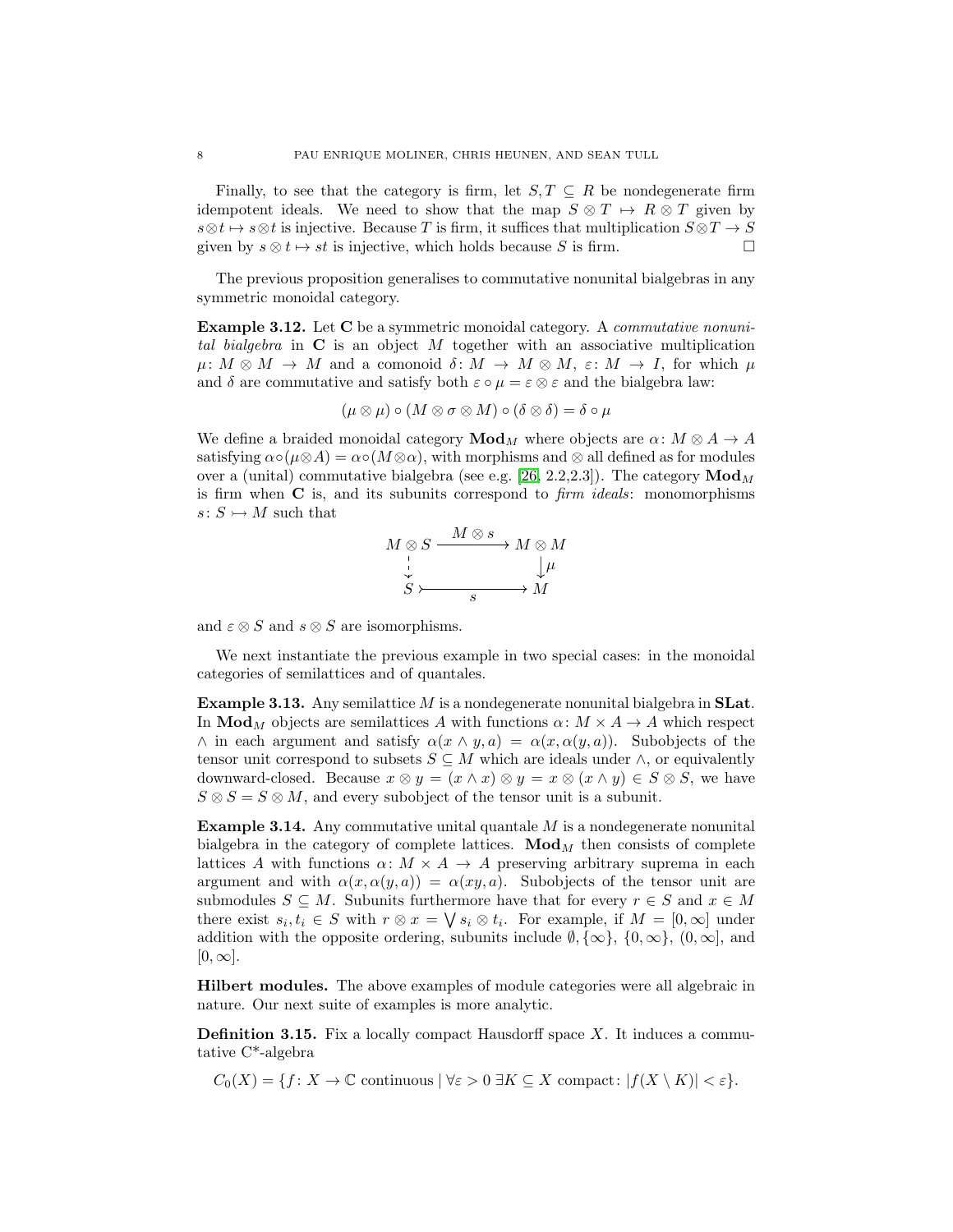A Hilbert module is a  $C_0(X)$ -module A with a map  $\langle - | - \rangle: A \times A \to C_0(X)$  that is  $C_0(X)$ -linear in the second variable, satisfies  $\langle a | b \rangle = \langle b | a \rangle^*$ , and  $\langle a | a \rangle \geq 0$  with equality only if  $a = 0$ , and makes A complete in the norm  $||a||_A^2 = \sup_{x \in X} \langle a | a \rangle(x)$ . A function  $f: A \to B$  between Hilbert  $C_0(X)$ -modules is *bounded* when  $||f(a)||_A \le$  $C||a||_A$  for some constant  $C \in \mathbb{R}$ ; the infimum of such constants is written  $||f||$ . Here we will focus on *nonexpansive maps*, i.e. those bounded functions with  $||f|| \leq 1$ .

Hilbert modules were first introduced by Kaplansky [\[39\]](#page-34-13) and studied by many others, including Rieffel [\[49\]](#page-34-14) and Kasparov [\[41\]](#page-34-15). For more information we refer to [\[44\]](#page-34-16).

The category  $\text{Hilb}_{C_0(X)}$  of Hilbert  $C_0(X)$ -modules and nonexpansive  $C_0(X)$ linear maps is not abelian, not complete, and not cocomplete [\[27\]](#page-33-12). Nevertheless, **Hilb** $C_0(X)$  is symmetric monoidal [\[29,](#page-33-13) Proposition 2.2]. Here  $A \otimes B$  is constructed as follows: consider the algebraic tensor product of  $C_0(X)$ -modules, and complete it to a Hilbert module with inner product  $\langle a \otimes b | a' \otimes b' \rangle$  given by  $\langle a | a' \rangle \langle b | b' \rangle$ . The tensor unit is  $C_0(X)$  itself, which forms a Hilbert  $C_0(X)$ -module under the inner product  $\langle f | g \rangle(x) = f(x)^* g(x)$ .

<span id="page-8-1"></span>**Proposition 3.16.** Hilb $_{C_0(X)}$  is firm, and its subunits are

<span id="page-8-0"></span>(1) 
$$
\{f \in C_0(X) \mid f(X \setminus U) = 0\} \simeq C_0(U)
$$

for open subsets  $U \subseteq X$ .

*Proof.* If U is an open subset of X, we may indeed identify  $C_0(U)$  with the closed ideal of  $C_0(X)$  in [\(1\)](#page-8-0): if  $f \in C_0(U)$ , then its extension by zero on  $X \setminus U$  is in  $C_0(X)$ , and conversely, if  $f \in C_0(X)$  is zero outside U, then its restriction to U is in  $C_0(U)$ . Moreover, note that the canonical map  $C_0(X) \otimes C_0(X) \to C_0(X)$  is always an isomorphism as  $C_0(X)$  is the tensor unit, and hence the same holds for  $C_0(U)$ . Thus  $C_0(U)$  is a subunit in  $\text{Hilb}_{C_0(X)}$ .

For the converse, let  $s: S \to C_0(X)$  be a subunit in  $\mathbf{Hilb}_{C_0(X)}$ . We will show that  $s(S)$  is a closed ideal in  $C_0(X)$ , and therefore of the form  $C_0(U)$  for some open subset  $U \subseteq X$ . It is an ideal because s is  $C_0(X)$ -linear. To see that it is closed, let  $g \in s(S)$ . Then

$$
||g||_S^4 = ||\langle g | g \rangle_S^2 ||_{C_0(X)} = ||\langle g | g \rangle_S \langle g | g \rangle_S ||_{C_0(X)}
$$
  
\n
$$
= ||\langle g \otimes g | g \otimes g \rangle_{C_0(X)} ||_{C_0(X)} = ||g \otimes g||_S^2
$$
  
\n
$$
\leq ||\rho_S^{-1}||^2 ||g^2||_S = ||\rho_S^{-1}||^2 ||\langle g | g \rangle_S g^* g||_{C_0(X)}
$$
  
\n
$$
\leq ||\rho_S^{-1}||^2 ||g||_S^2 ||g||_{C_0(X)}^2
$$

and therefore  $||g||_S \le ||\rho_S^{-1}||^2 ||g||^2_{C_0(X)}$ . Because s is bounded, it is thus an equivalence of normed spaces between  $(S, || - ||_S)$  and  $(s(S), || - ||_{C_0(X)})$ . Since the former is complete, so is the latter. Firmness follows from Proposition [4.10](#page-11-0) later.  $\Box$ 

The category  $\text{Hilb}_{C_0(X)}$  can be adapted to form a dagger category by considering (not necessarily nonexpansive) bounded maps between Hilbert modules to that are *adjointable.* In that case only clopen subsets of X correspond to subunits  $[29,$ Lemma 3.3].

Another way to view a Hilbert  $C_0(X)$ -module is as a *field of Hilbert spaces* over X. Intuitively, this assigns to each  $x \in X$  a Hilbert space, that 'varies continuously' with x. In particular, for each  $x \in X$  there is a monoidal functor  $\text{Hilb}_{C_0(X)} \to$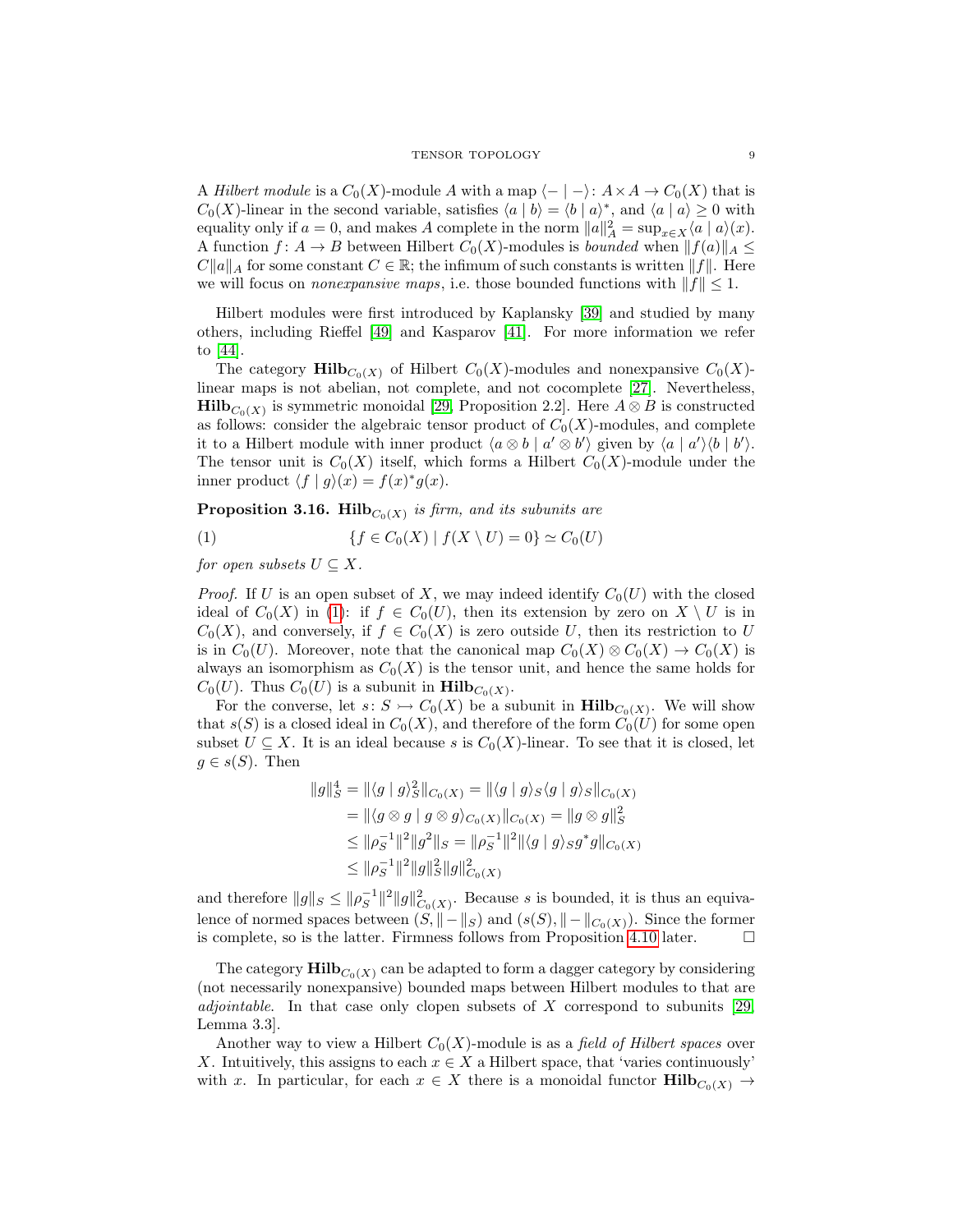$\text{Hilb}_{\mathbb{C}}$ . For details, see [\[29\]](#page-33-13). This perspective may be useful in reading Section [4](#page-9-0) later.

Not every subobject of the tensor unit in  $\mathbf{Hilb}_{C_0(X)}$  is induced by an open subset  $U \subseteq X$ , and so the condition of Definition [2.1](#page-2-3) is not redundant.

**Proposition 3.17.** Let  $X = [0, 1]$ . If  $f \in C_0(X)$ , write  $\hat{f} \in C_0(X)$  for the map  $x \mapsto xf(x)$ . Then  $S = \{\hat{f} \mid f \in A\}$  is a subobject of  $A = C_0(X)$  in  $\text{Hilb}_{C_0(X)}$ under  $\langle \hat{f} | \hat{g} \rangle_S = \langle f | g \rangle_A$ , that is not closed under  $|| - ||_A$ .

*Proof.* Clearly S is a  $C_0(X)$ -module, and  $\langle - | - \rangle_S$  is sesquilinear. Moreover S is complete:  $\hat{f}_n$  is a Cauchy sequence in S if and only if  $f_n$  is a Cauchy sequence in A, in which case it converges in A to some f, and so  $f_n$  converges to f in S. Thus S is a well-defined Hilbert module. The inclusion  $S \hookrightarrow A$  is bounded and injective, and hence a well-defined monomorphism. In fact,  $A$  is a  $C^*$ -algebra, and  $S$  is an ideal. The closure of S in A is the closed ideal  $\{f \in C_0(X) \mid f(0) = 0\}$ , corresponding to the closed subset  $\{0\} \subseteq X$ . It contains the function  $x \mapsto \sqrt{x}$  while S does not, and so S is not closed.

### 4. RESTRICTION

<span id="page-9-0"></span>Regarding subunits as open subsets of an (imagined) base space, the idea of restriction to such an open subset makes sense. For example, if  $U$  is an open subset of a locally compact Hausdorff space X, then any  $C_0(X)$ -module induces a  $C_0(U)$ -module, and any sheaf over X induces a sheaf over U. More generally, any subunit in a topos induces an open subtopos. This section shows that this restriction behaves well in any monoidal category.

**Definition 4.1.** A morphism  $f: A \rightarrow B$  restricts to a subunit  $s: S \rightarrow I$  when it factors through  $\lambda_B \circ (s \otimes B)$ .



As a special case, we can consider to which subunits identity morphisms restrict [\[12,](#page-33-14) Lemma 1.3].

Proposition 4.2. The following are equivalent for an object A and subunit s:

- (a)  $s \otimes A : S \otimes A \rightarrow I \otimes A$  is an isomorphism;
- (b) there is an isomorphism  $S \otimes A \simeq A$ ;
- (c) there is an isomorphism  $S \otimes B \simeq A$  for some object B;
- (d) the identity  $A \rightarrow A$  restricts to s.

*Proof.* Trivially (a)  $\implies$  (b)  $\implies$  (c). For (c)  $\implies$  (d): because s is a subunit,  $s \otimes S \otimes A$  is an isomorphism, so if  $S \otimes B \simeq A$  then also  $s \otimes A$  is an isomorphism by Lemma [2.3.](#page-2-2) For (d)  $\implies$  (a): if A factors through  $s \otimes A$ , then because s is a subunit  $s \otimes S \otimes A$  is an isomorphism, and hence so is  $s \otimes A$  by Lemma [2.3.](#page-2-2)  $\Box$ 

The following observation is simple, but effective in applications [\[18\]](#page-33-8).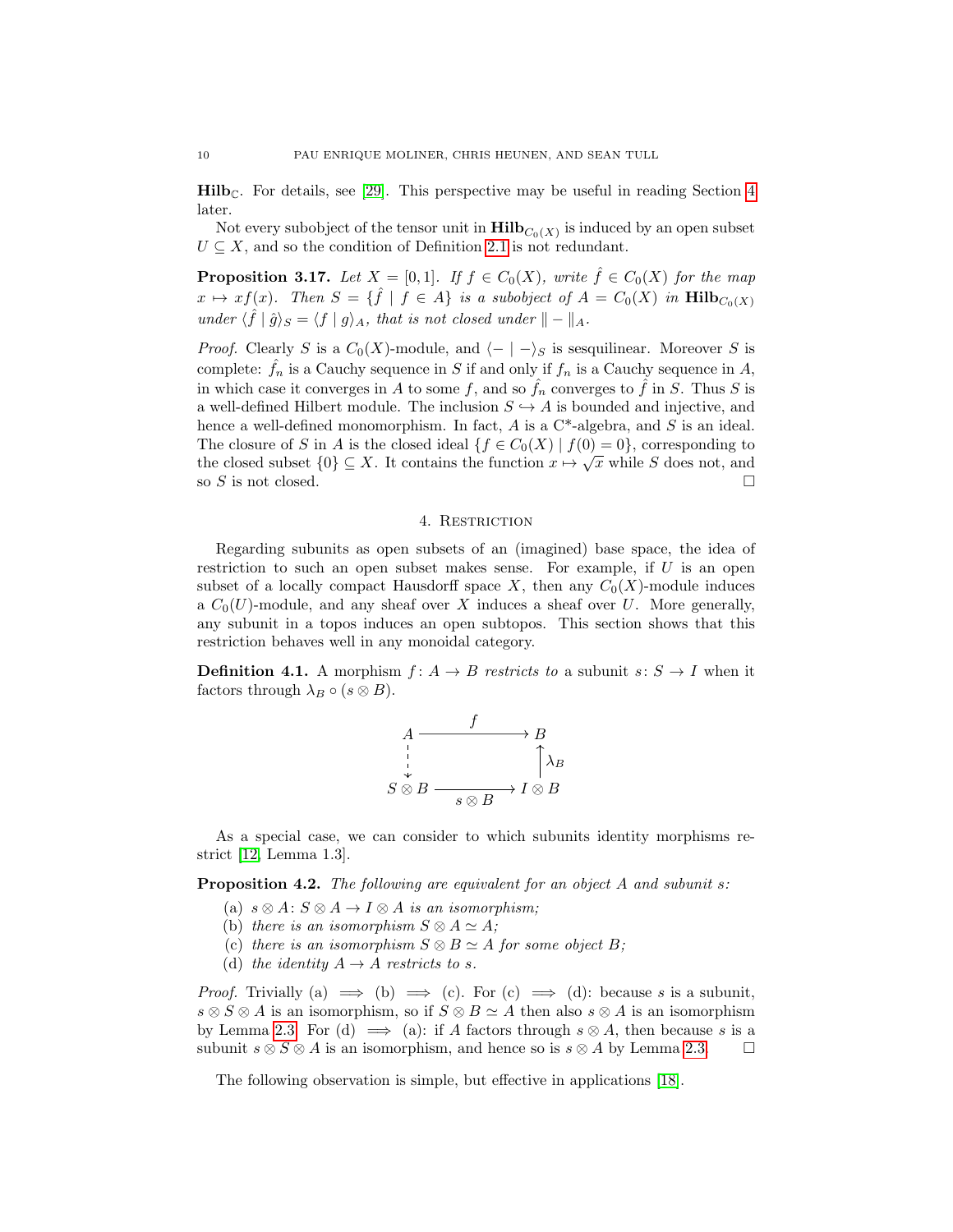### TENSOR TOPOLOGY 11

**Lemma 4.3.** Let  $s: S \to I$  and  $t: T \to I$  be subunits in a firm category. If f restricts to s, and g restricts to t, then  $f \circ g$  and  $f \otimes g$  restrict to  $s \wedge t$ .

*Proof.* Straightforward. □

In particular, if A or B restrict to a subunit s, then so does any map  $A \rightarrow B$ . It also follows that restriction respects retractions: if  $e \circ m = 1$ , then m restricts to s if and only if e does.

**Definition 4.4.** Let  $s$  be a subunit in a monoidal category  $C$ . Define the *restriction* of C to s, denoted by  $C|s$ , to be the full subcategory of C of objects A for which  $s \otimes A$  is an isomorphism.

<span id="page-10-0"></span>**Proposition 4.5.** If s is a subunit in a monoidal category C, then  $\mathbf{C}|_s$  is a coreflective monoidal subcategory of  $C$ .

$$
\mathbf{C} \xrightarrow[\longleftarrow]{\hspace*{1.5cm}} \mathbf{C}|_s
$$

The right adjoint  $C \to C|_s$ , given by  $A \mapsto S \otimes A$  and  $f \mapsto S \otimes f$ , is also called restriction to s.

*Proof.* First, if  $A \in \mathbf{C}$ , note that  $S \otimes A$  is indeed in  $\mathbf{C}|_s$  because  $s \otimes S \otimes A$  is an isomorphism as s is a subunit. Similarly,  $C|s$  is a monoidal subcategory of C. Finally, there is a natural bijection

$$
\mathbf{C}(A, B) \simeq \mathbf{C}|_s(A, S \otimes B)
$$
  

$$
f \mapsto (s \otimes f) \circ (s \otimes A)^{-1} \circ \rho_A^{-1}
$$
  

$$
\lambda_B \circ (s \otimes B) \circ g \leftrightarrow g
$$

for  $A \in \mathbf{C}$ <sub>s</sub> and  $B \in \mathbf{C}$ . So restriction is right adjoint to inclusion. For monoidality, see [\[34,](#page-33-15) Theorem 5]; both functors are (strong) monoidal when  $\mathbf{C}|_s$  has tensor unit S and tensor product inherited from  $\mathbf C$ .

**Remark 4.6.** The previous result motivates our terminology; a subunit s in  $\mathbf C$  is precisely a subobject of  $I$  with the property that it may form the tensor unit of a monoidal subcategory of  $\mathbf{C}$ , namely  $\mathbf{C}|_s$ .

**Example 4.7.** Let  $L$  be a semilattice, regarded as a firm category as in Proposi-tion [3.2.](#page-4-2) For a subset  $U \subseteq L$  we define  $\downarrow U = \{x \in L \mid x \le u \text{ for some } u \in U\}.$ Then for  $s \in L$ , the restriction  $\mathbf{C}|_s$  is the subsemilattice  $\downarrow s = \downarrow \{s\}.$ 

**Example 4.8.** Let L be a frame. A subunit in  $\text{Sh}(L)$  is just an element  $s \in L$ , and a morphism  $f: A \Rightarrow B$  restricts to it precisely when  $A(x) = \emptyset$  for  $x \not\leq s$ .

Proposition 4.9. Let S be a nondegenerate firm idempotent ideal of a nondegenerate firm commutative ring R. Then  $\mathbf{FMod}_R|_S$  is monoidally equivalent to  $\mathbf{FMod}_S$ .

*Proof.* Send A in  $\mathbf{FMod}_R|_S$  to A with S-module structure  $a \cdot s := as$ , and send an R-linear map f to f. This defines a functor  $\mathbf{FMod}_{R}|_{S} \to \mathbf{FMod}_{S}$ . In the other direction, a firm S-module  $B \simeq B \otimes_S S$  has firm R-module structure  $(b \otimes s) \cdot r :=$  $b \otimes (sr)$  because S is idempotent, and if g is an S-linear map then  $g \otimes_S S$  is Rlinear. This defines a functor  $\mathbf{FMod}_S \to \mathbf{FMod}_R|_S$ . Composing both functors sends a firm R-module A to  $A \otimes_S S \simeq A \otimes_R R \simeq A$ , and a firm S-module B to  $B \otimes_S S \simeq B.$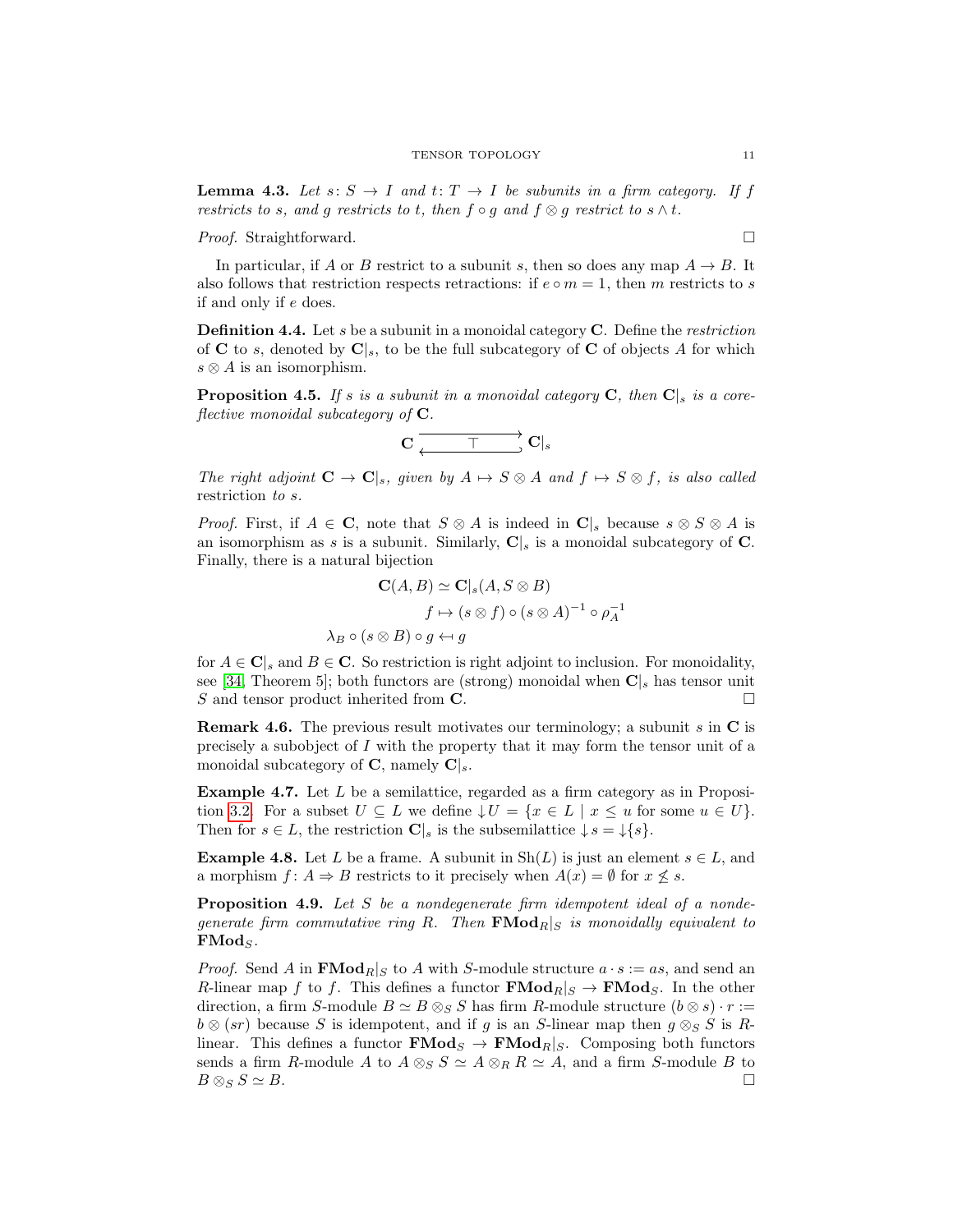<span id="page-11-0"></span>**Proposition 4.10.** For any Hilbert  $C_0(X)$ -module A and subunit  $C_0(U)$  induced by an open subset  $U \subseteq X$ , the module  $A \otimes C_0(U)$  is isomorphic to its submodule

$$
A|_U = \{ a \in A \mid \langle a \mid a \rangle \in C_0(U) \},
$$

viewing  $C_0(U)$  as a closed ideal of  $C_0(X)$  via [\(1\)](#page-8-0). Hence in  $\text{Hilb}_{C_0(X)}$  a morphism  $f: A \to B$  restricts to this subunit when  $\langle f(a) | f(a) \rangle \in C_0(U)$  for all  $a \in A$ .

*Proof.* Write  $S = C_0(U)$ . We first prove that  $A \in \textbf{Hilb}_{C_0(X)}|_S$  if and only if  $|a| \in C_0(U)$  for all  $a \in A$ , where  $|a|^2 = \langle a, a \rangle$ . On the one hand, if  $a \in A$  and  $f \in S$ then  $|a \otimes f|(X \setminus U) = |a||f|(X \setminus U) = 0$ . Therefore  $|a| \in C_0(U)$  for all  $a \in A \otimes S$ . Because  $A \otimes S \simeq A$  is invertible,  $|a| \in C_0(U)$  for all  $a \in A$ .

On the other hand, suppose that  $|a| \in C_0(U) = 0$  for all  $a \in A$ . We are to show that the morphism  $A \otimes S \to A$  given by  $a \otimes f \mapsto af$  is bijective. To see injectivity, let  $f \in S$  and  $a \in A$ , and suppose that  $af = 0$ . Then  $|a| \cdot |f| = |af| = 0$ , so for all  $x \in U$  either  $|a|(x) = 0$  or  $f(x) = 0$ . So  $|a \otimes f|(U) = 0$ , and hence  $a \otimes f = 0$ . To see surjectivity, let  $a \in A$ . Then  $|a|(x) = 0$  for all  $x \in X \setminus U$ . So  $a = \lim_{n \to \infty} af_n$  for an approximate unit  $f_n$  of S. But that means a is the image of lim  $a \otimes f_n$ .

**Remark 4.11.** Restricting  $\text{Hilb}_{C_0(X)}$  to the subunit  $C_0(U)$  for an open subset  $U \subseteq$ X gives the full subcategory of modules A with  $A = A|_{U}$ . This is nearly, but not quite,  $\mathbf{Hilb}_{C_0(U)}$ : any such module also forms a  $C_0(U)$ -module, but conversely there is no obvious way to extend the action of scalars on a general  $C_0(U)$ -module to make it a  $C_0(X)$ -module. There is a so-called *local* adjunction between  $\text{Hilb}_{C_0(X)}|_{C_0(U)}$ and  $\text{Hilb}_{C_0(U)}$ , which is only an adjunction when U is clopen [\[15,](#page-33-16) Proposition 4.3].

Above we restricted along one individual subunit s. Next we investigate the structure of the family of these functors when s varies.

**Definition 4.12.** [\[22\]](#page-33-17) Let C be a category and  $(E, \otimes, 1)$  a monoidal category. Denote by  $[C, C]$  the monoidal category of endofunctors of C with  $F \otimes G = G \circ$ F. An E-graded monad on C is a lax monoidal functor  $T: E \to [C, C]$ . More concretely, an E-graded monad consists of:

- a functor  $T: E \to [C, C];$
- a natural transformation  $\eta: 1_{\mathbf{C}} \Rightarrow T(1);$
- a natural transformation  $\mu_{s,t}$ :  $T(t) \circ T(s) \to T(s \otimes t)$  for all  $s,t$  in **E**;

making the following diagrams commute for all  $r, s, t$  in  $\bf{E}$ .

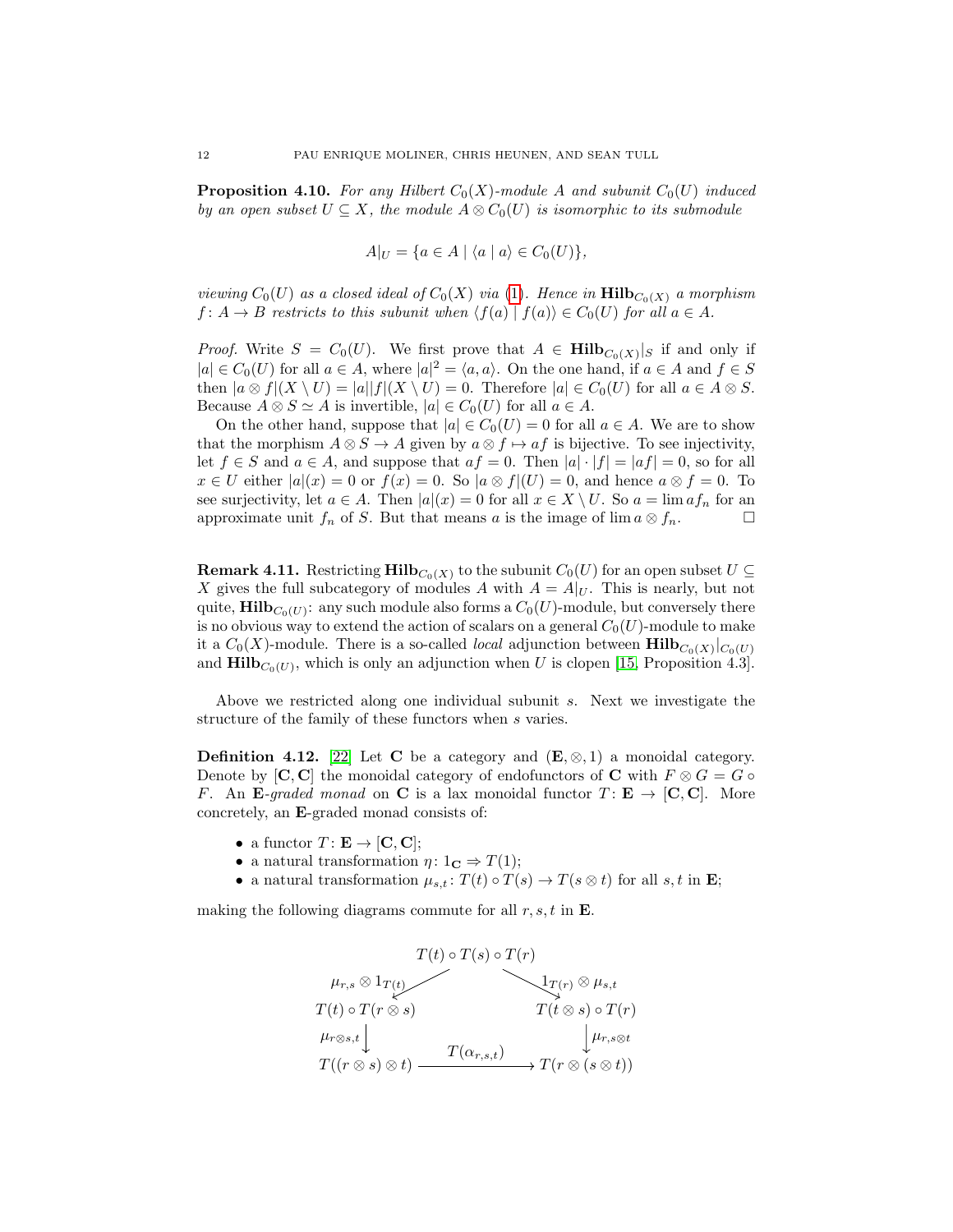TENSOR TOPOLOGY 13



Theorem 4.13. Let C be a monoidal category. Restriction is a monad graded over the subunits, when we do not identify monomorphisms representing the same subunit. More precisely, it is an  $E$ -graded monad, where  $E$  has as objects monomorphisms  $s: S \rightarrow I$  in C with  $s \otimes S$  an isomorphism, and as morphisms  $f: s \rightarrow t$ those f in  $C$  with  $s = t \circ f$ .

*Proof.* The functor  $\mathbf{E} \to [\mathbf{C}, \mathbf{C}]$  sends  $s: S \to I$  to  $(-) \otimes S$ , and f to the natural transformation  $1_{(-)} \otimes f$ . The natural transformation  $\eta_E : E \to E \otimes I$  is given by  $\rho_E^{-1}$ . The family of natural transformations  $\mu_{s,t}$ :  $((-) \otimes S) \otimes T \to (-) \otimes (S \otimes T)$  is given by  $\alpha_{(-),S,T}$ . Associativity and unitality diagrams follow.

We end this section by giving two characterisations of subunits in terms that are perhaps more well-known. The first characterisation is in terms of idempotent comonads.

**Definition 4.14.** A restriction comonad on a monoidal category  $C$  is a monoidal comonad  $F: \mathbf{C} \to \mathbf{C}$ :

- whose comultiplication  $\delta: F \Rightarrow F^2$  is invertible;
- whose counit  $\varepsilon: F \to 1_{\mathbf{C}}$  has a monic unit component  $\varepsilon_I: F(I) \to I$ .

**Proposition 4.15.** Let C be a braided monoidal category. There is a bijection between subunits in  $C$  and restriction comonads on  $C$ .

*Proof.* If  $s: S \rightarrow I$  is a subunit, then  $F(A) = S \otimes A$  defines a comonad by Proposi-tion [4.5.](#page-10-0) Its comultiplication is given by  $\delta_A = (\lambda_{S\otimes A} \circ (s \otimes S \otimes A))^{-1}$ , by definition being an isomorphism. Its counit is given by  $\varepsilon_A = \lambda_A \circ (s \otimes A)$ . Because  $\rho_I = \lambda_I$ , its component  $\varepsilon_I = \lambda_I \circ (s \otimes I) = \rho_I \circ (s \otimes I) = s \circ \rho_S$  is monic.

Conversely, if F is a restriction monad, then  $\varepsilon_I : F(I) \rightarrowtail I$  is a subobject of the tensor unit. Writing  $\varphi_{A,B}$ :  $A \otimes F(B) \to F(A \otimes B)$  for the coherence maps, and  $\psi_{A,B} = F(\sigma) \circ \varphi_{B,A} \circ \sigma \colon F(A) \otimes B \to F(A \otimes B)$  for its induced symmetric version,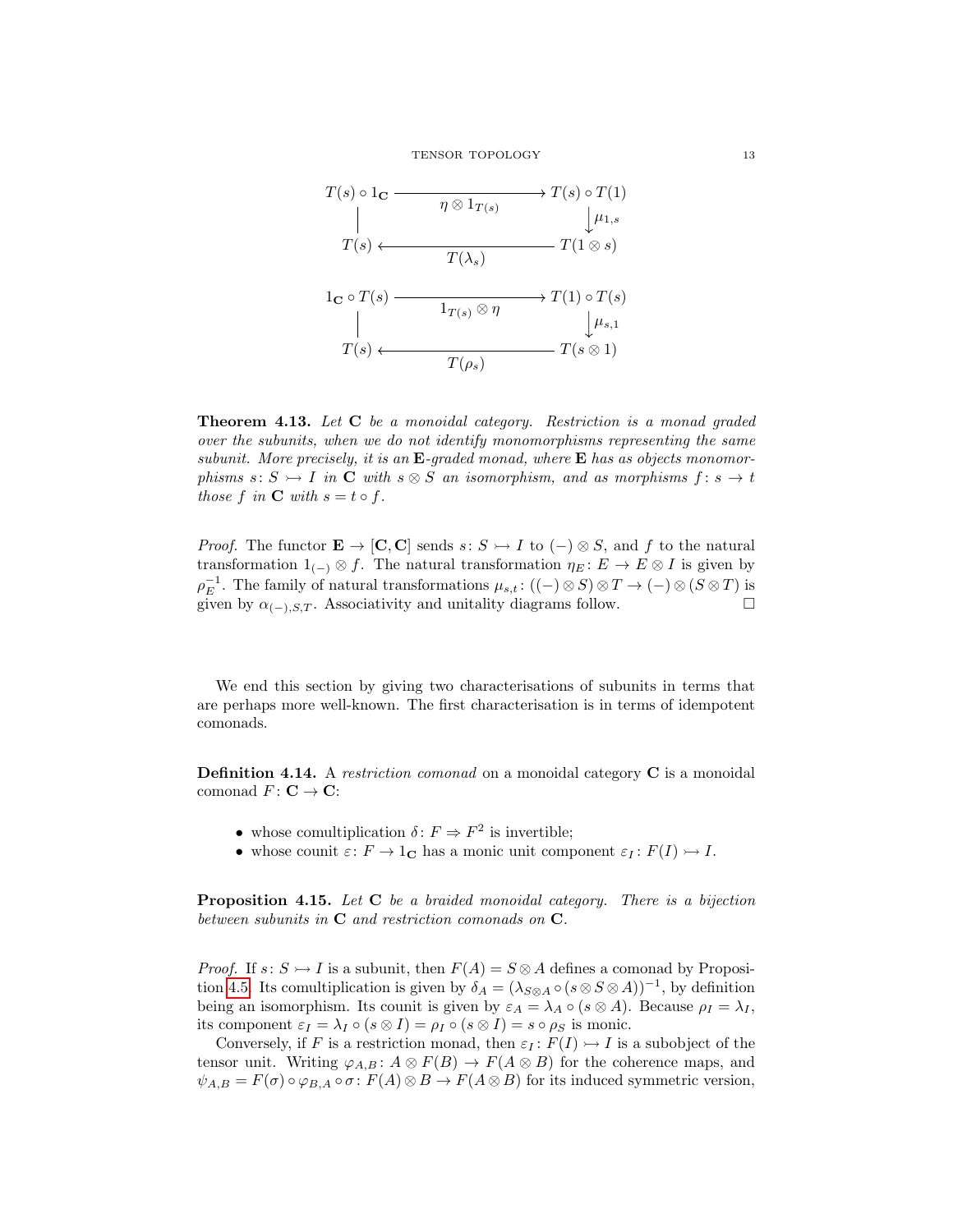the insides of the following diagram commute:



But the long outside path is composed entirely of isomorphisms. Hence  $F(I) \otimes \varepsilon_I$ is invertible, and  $\varepsilon_I$  is a subunit.

These two constructions are clearly inverse to each other.

Remark 4.16. Monoidal comonads on C form a category with morphisms of monoidal comonads [\[53\]](#page-34-17). This category is monoidal as a subcategory of  $[C, C]$ . The monoidal unit is the identity comonad  $A \mapsto A$ . A subunit is a comonad F with a comonad morphism  $\lambda: F \Rightarrow 1_{\mathbb{C}}$  whose comultiplication is idempotent, and such that  $\lambda_A \colon F(A) \to A$  is monic. But by coherence, the latter means that  $\varepsilon_I = \lambda_I : F(I) \rightarrow I$  is monic. It follows that subunits in C also correspond bijectively to subunits in  $[C, C]$  in the same sense as Definition [2.1,](#page-2-3) though we have not strictly defined these since the latter category is not braided. See also [\[10,](#page-33-1) Remark 2.3].

It also follows that restrictions monads automatically satisfy the Frobenius law  $\delta^{-1}F \circ F \delta = F \delta^{-1} \circ \delta F$  [\[28\]](#page-33-18), matching the viewpoint in [\[30\]](#page-33-19).

The second characterisation of subunits s we will give is in terms of the subcategory  $\mathbf{C}|_s$ .

**Definition 4.17.** Let C be a monoidal category. A monocoreflective tensor ideal is a full replete subcategory  $\bf{D}$  such that:

- if  $A \in \mathbf{C}$  and  $B \in \mathbf{D}$ , then  $A \otimes B \in \mathbf{D}$ ;
- the inclusion  $F: \mathbf{D} \hookrightarrow \mathbf{C}$  has a right adjoint  $G: \mathbf{C} \to \mathbf{D}$ ;
- the component of the counit at the tensor unit  $\varepsilon_I : F(G(I)) \to I$  is monic;
- $F(B) \otimes \varepsilon_I$  is invertible for all  $B \in \mathbf{D}$ .

<span id="page-13-0"></span>**Proposition 4.18.** Let C be a firm category. There is a bijection between  $\text{ISub}(\mathbf{C})$ and the set of monocoreflective tensor ideals of  $C$ .

*Proof.* A subunit s corresponds to  $C|_s$ , and a monocoreflective tensor ideal D corresponds to  $\varepsilon_I$ . First notice that  $\mathbf{C}|_s$  is indeed a monocoreflective tensor ideal by Proposition [4.5.](#page-10-0) Starting with  $s \in \text{Isub}(\mathbf{C})$  ends up with  $s \circ \lambda : I \otimes S \rightarrow I$ , which equals s qua subobject. Starting with a monocoreflective tensor ideal  **ends up** with  $\{A \in \mathbf{C} \mid A \otimes \varepsilon_I \text{ is invertible}\}.$  We need to show that this equals **D**. One inclusion is obvious. For the other, let  $A \in \mathbb{C}$ . If  $A \otimes \varepsilon_I : A \otimes FG(I) \to A \otimes I$  is invertible, then  $A \simeq A \otimes F(G(I))$ , and so  $A \in \mathbf{D}$  because  $\mathbf{D}$  is a tensor ideal.  $\square$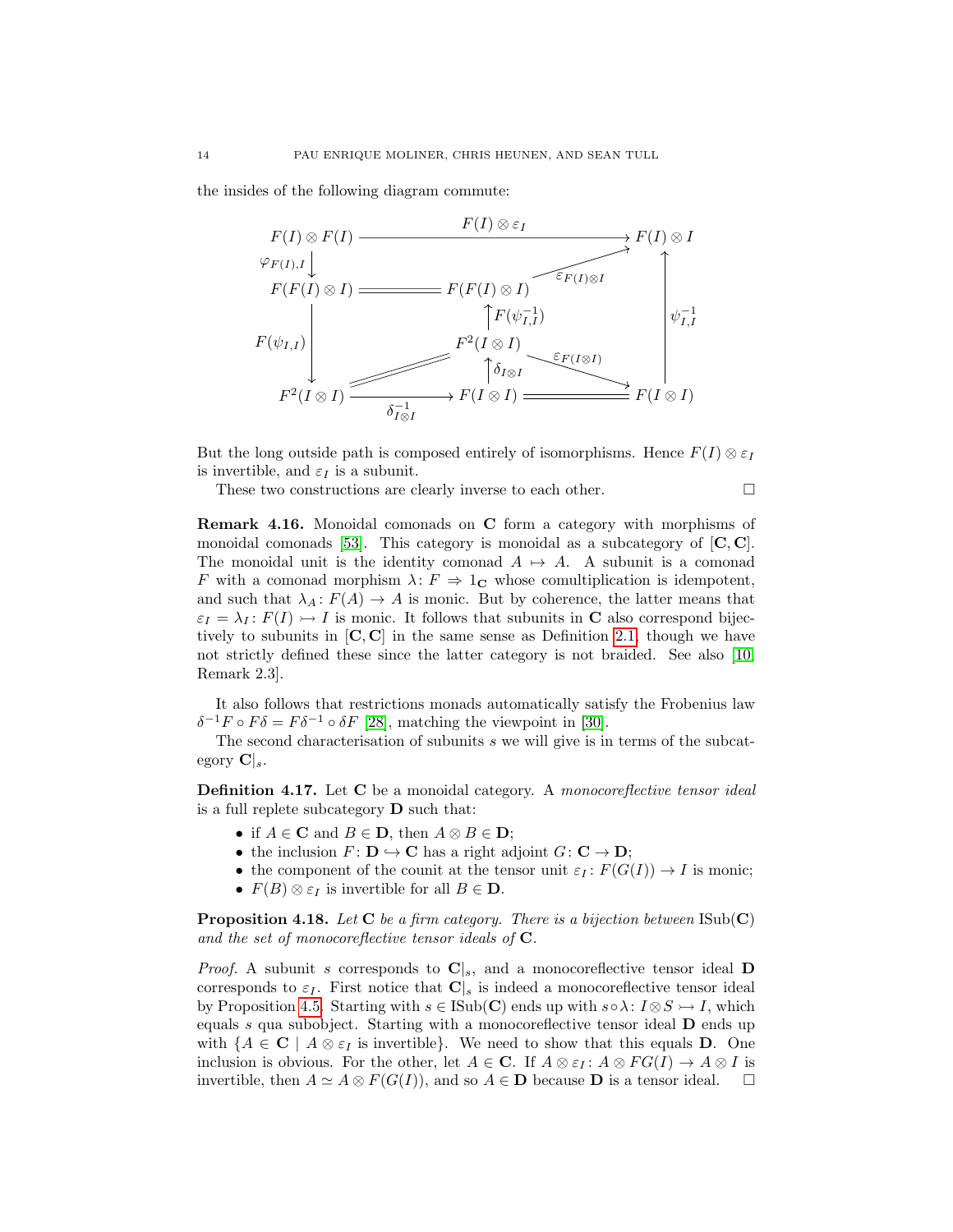We leave open the question of what sort of factorization systems are induced by monocoreflective tensor ideals [\[14,](#page-33-20) [16\]](#page-33-21).

### 5. Simplicity

<span id="page-14-0"></span>Localisation in algebra generally refers to a process that adds formal inverses to an algebraic structure [\[40,](#page-34-11) Chapter 7]. This section discusses how to localise all subunits in a monoidal category at once, by showing that restriction is an example of localisation in this sense.

**Definition 5.1.** Let **C** be a category and  $\Sigma$  a collection of morphisms in **C**. A localisation of **C** at  $\Sigma$  is a category  $\mathbf{C}[\Sigma^{-1}]$  and a functor  $Q: \mathbf{C} \to \mathbf{C}[\Sigma^{-1}]$  such that:

- $Q(f)$  is an isomorphism for every  $f \in \Sigma$ ;
- for any functor  $R: \mathbf{C} \to \mathbf{D}$  such that  $R(f)$  is an isomorphism for all  $f \in \Sigma$ , there exists a functor  $\overline{R} \colon \mathbf{C}[\Sigma^{-1}] \to \mathbf{D}$  and a natural isomorphism  $\overline{R} \circ Q \simeq$ R;



• precomposition  $(-)\circ Q: [\mathbf{C}[\Sigma^{-1}], \mathbf{D}] \to [\mathbf{C}, \mathbf{D}]$  is full and faithful for every category D.

**Proposition 5.2.** Restriction  $C \rightarrow C$ , at a subunit s is a localisation of C at  $\{s \otimes A \mid A \in \mathbf{C}\}.$ 

*Proof.* Observe that  $S \otimes (-)$  sends elements of  $\Sigma$  to isomorphisms because s is idempotent. Let  $R: \mathbf{C} \to \mathbf{D}$  be any functor making  $R(s \otimes A)$  an isomorphism for all  $A \in \mathbf{C}$ . Define  $\overline{R} : \mathbf{C}|_s \to \mathbf{D}$  by  $A \mapsto R(A)$  and  $f \mapsto R(f)$ . Then

$$
\eta_A = R(\rho_A) \circ R(s \otimes A) \colon R(s \otimes A) \to R(A)
$$

is a natural isomorphism. It is easy to check that precomposition with restriction is full and faithful.  $\Box$ 

The above universal property concerns a single subunit. We now move to localising all subunits simultaneously.

Definition 5.3. A monoidal category is *simple* when it has no subunits but I.

In the words of Proposition [4.18,](#page-13-0) a category is simple when it has no proper monocoreflective tensor ideals. Let us now show how to make a category simple.

**Proposition 5.4.** If  $C$  is a firm category, then there is a universal simple category Simple(C) with a monoidal functor  $C \rightarrow$  Simple(C): any monoidal functor  $F: \mathbf{C} \to \mathbf{D}$  into a simple category  $\mathbf{D}$  factors through it via a unique monoidal functor Simple( $\mathbf{C}$ )  $\rightarrow \mathbf{D}$ .

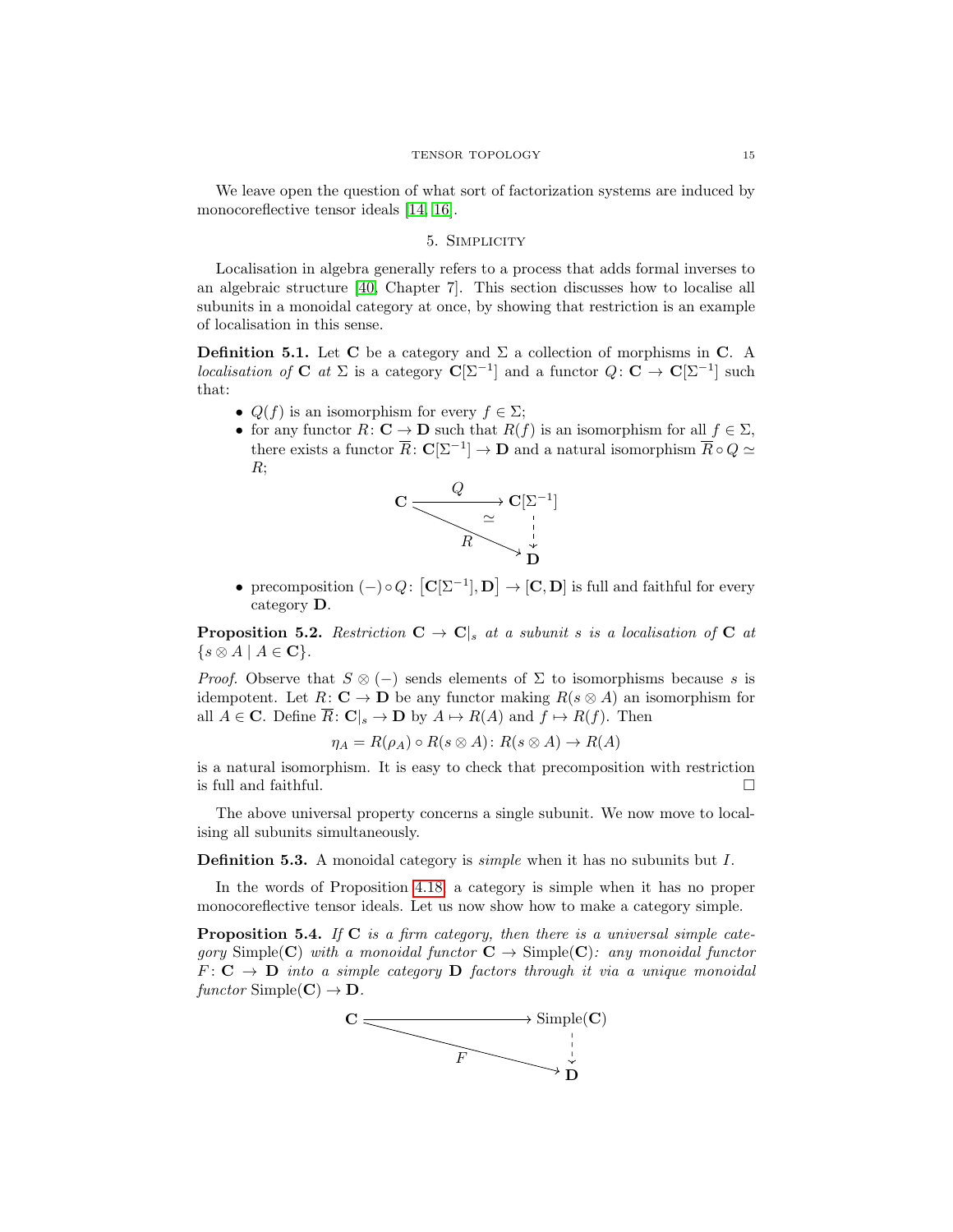Proof. We proceed by formally inverting the collection of morphisms

$$
\Sigma = \{ \lambda_A \circ (s \otimes A) \mid A \in \mathbf{C}, s \in \text{ISub}(\mathbf{C}) \} \cup \{ A \mid A \in \mathbf{C} \}.
$$

To show that the localisation  $\mathbb{C}[\Sigma^{-1}]$  of  $\Sigma$  exists we will show that  $\Sigma$  admits a calculus of right fractions [\[23\]](#page-33-22). Firstly,  $\Sigma$  contains all identities and is closed under composition, since the composition of  $\lambda_A \circ (A \otimes t)$  and  $\lambda_{A \otimes T} \circ (A \otimes T \otimes s)$  is simply  $\lambda_A \circ (A \otimes (s \wedge t))$ . It remains to show that:

• for morphisms  $s: A \to C$  in  $\Sigma$  and  $f: B \to C$  in C, there exist morphisms  $t: P \to B$  in  $\Sigma$  and  $g: P \to A$  in **C** such that  $g \circ s = t \circ f$ ;



• if a morphism  $t: C \to D$  in  $\Sigma$  and  $f, g: B \to C$  in **C** satisfy  $t \circ f = t \circ g$ , then  $f \circ s = g \circ s$  for some  $s: A \to B$  in  $\Sigma$ .

It suffices to merely consider  $\{\lambda_A \circ (s \otimes A) \mid A \in \mathbf{C}, s \in \text{Isub}(\mathbf{C})\}$  by [\[21,](#page-33-23) Remark 3.1. The first, also called the *right Ore condition*, is satisfied by bifunctoriality of the tensor:



For the second, suppose that  $(s \otimes B) \circ f = (s \otimes B) \circ g$ . Then applying  $S \otimes (-)$  and using that  $S \otimes s$  is invertible, it follows that  $S \otimes f = S \otimes g$ . But then

$$
f \circ \lambda_A \circ (s \otimes A) = \lambda_{SB} \circ (s \otimes S \otimes B) \circ (S \otimes f)
$$
  
=  $\lambda_{SB} \circ (s \otimes S \otimes B) \circ (S \otimes g) = g \circ \lambda_A \circ (s \otimes A),$ 

so the second requirement is satisfied. As a result,  $\mathbf{C}[\Sigma^{-1}]$  exists; an easy constuction may be found in [\[21\]](#page-33-23). It satisfies the universal property of localisation on the nose. We define  $Simple(C) = C[\Sigma^{-1}]$ . Moreover, the functor  $C \rightarrow Simple(C)$ is monoidal because the class  $\Sigma$  is closed under tensoring with objects of **C** by construction [\[16,](#page-33-21) Corollary 1.4]. Finally, notice that  $Simple(C)$  is simple by construction.  $\Box$ 

## 6. Support

<span id="page-15-0"></span>When a morphism  $f$  restricts to a given subunit  $s$ , we might also say that  $f$  'has support in' s. Indeed it is natural to assume that each morphism in our category comes with a canonical least subunit to which it restricts, which we may call its support. This is the case in a topos, for example, but in general requires extra structure.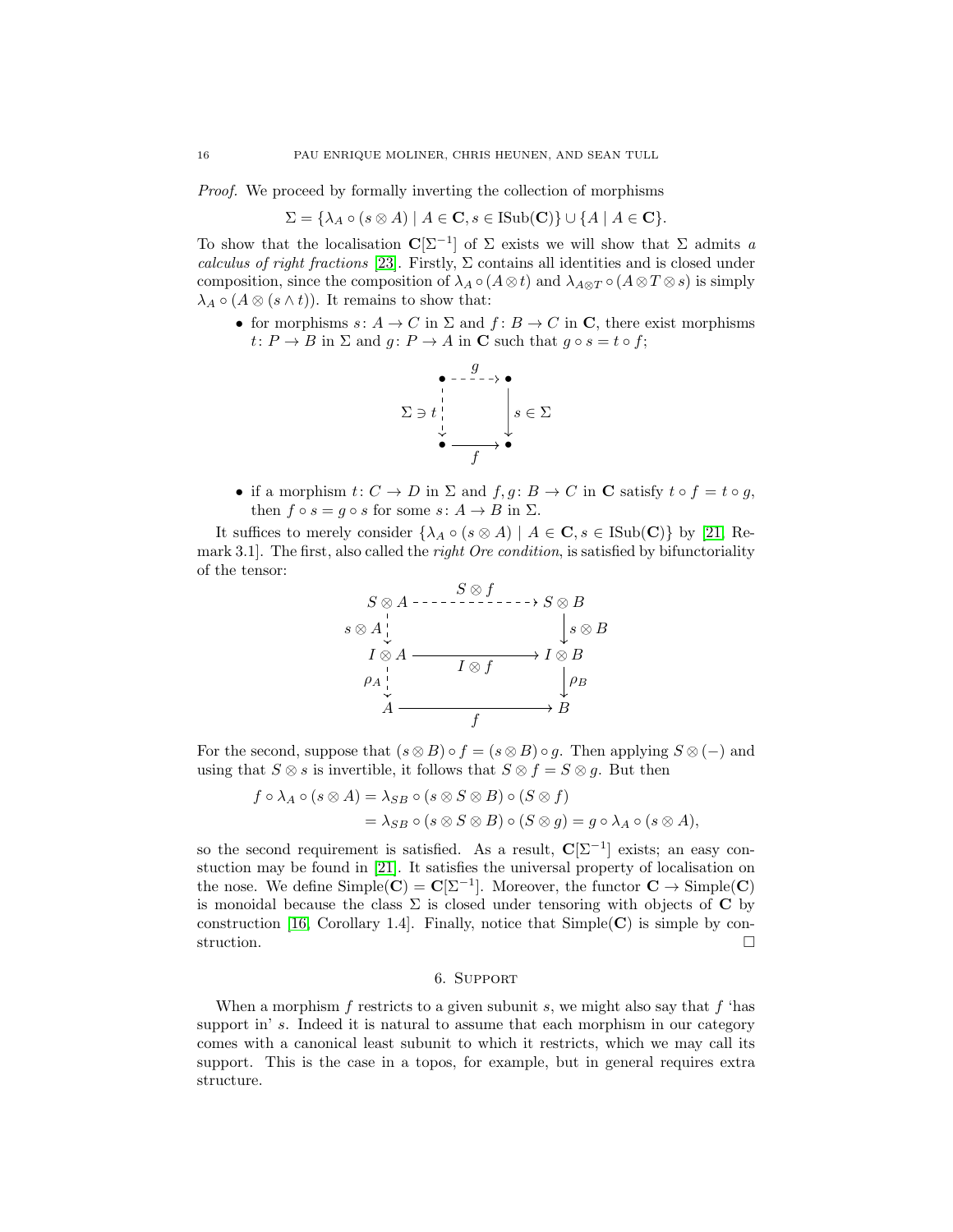Write  $\mathbb{C}^{\preceq}$  for the braided monoidal category whose objects are morphisms  $f \in \mathbb{C}$ , with  $f \otimes g$  defined as in C, tensor unit I, and a unique morphism  $f \rightarrow g$  whenever  $(g$  restricts to  $s) \implies (f$  restricts to  $s)$ .

**Definition 6.1.** A support datum on a firm category C is a functor  $F: \mathbb{C}^{\preceq} \to L$ into a complete lattice  $L$  satisfying

<span id="page-16-0"></span>(2) 
$$
F(f) = \bigwedge \{ F(s) \colon s \in \text{ISub}(\mathbf{C}) \mid f \text{ restricts to } s \}
$$

for all morphisms f of C. A morphism of support data  $F \to F'$  is one of complete lattices  $G: L \to L'$  with  $G \circ F = F'.$ 

**Lemma 6.2.** If  $F: \mathbb{C}^{\leq} \to L$  is a support datum, and f, g morphisms in  $\mathbb{C}:$ 

- $F(f) = \Lambda \{ F(A) \mid A \in \mathbf{C}, f \text{ factors through } A \};$
- $F(f \otimes q) \leq F(f) \wedge F(q)$  for all f, q; so F is colax monoidal.

This notion of support via objects is similar to that of [\[2,](#page-32-1) [43,](#page-34-5) [37\]](#page-34-4).

*Proof.* For the first statement, it suffices to show that f restricts to a subunit s iff it factors through some object  $A$  which does. But if  $f$  factors through  $A$  then  $f = g \circ A \circ h$  for some g, h and so if A restricts to s so does f. Conversely if  $f: B \to C$  restricts to s it factors over  $S \otimes C$ , which always restricts to s.

For the second statement, Note that  $F(I) \leq 1$  always, so colax monoidality reduces to the rule above. But if f restricts to s then so does  $f \otimes g$ . Hence  $F(f \otimes g) \leq F(f)$ , and  $F(f \otimes g) \leq F(g)$  similarly.

Most features of support data follow from the associated map  $\text{Isub}(\mathbf{C}) \to L$ .

<span id="page-16-1"></span>**Proposition 6.3.** Let  $C$  be a firm category and  $L$  a complete lattice. Specifying a support datum  $F: \mathbb{C}^{\preceq} \to L$  is equivalent to specifying a monotone map  $\text{Isub}(\mathbb{C}) \to$ L.

*Proof.* In  $\mathbb{C}^{\preceq}$  there is a morphism  $s \to t$  between subunits s and t precisely when  $s \leq t$ . Hence any support datum restricts to a monotone map  $\text{Sub}(\mathbf{C}) \to L$ .

Conversely, let  $F$  be such a map and extend it to arbitrary morphisms by  $(2)$ . Both definitions of  $F$  agree on subunits  $s$  since a subunit restricts to another one t precisely when  $s \leq t$ , so that  $F(s) = \bigwedge \{F(t) \mid s \leq t\}$ . Finally, for functoriality suppose there exists a morphism  $f \to g$  in  $\mathbb{C}^{\preceq}$ . If this holds then whenever g restricts to s then so does f, so that  $F(f) \leq F(q)$ .

This observation provides examples of support data. Recall that the free complete lattice on a semilattice L is given by its collection  $D(L)$  of downsets  $U =$  $\downarrow U \subseteq L$  under inclusion, via the embedding  $x \mapsto \downarrow x$  [\[35,](#page-33-0) II.1.2].

<span id="page-16-3"></span>Proposition 6.4. Any firm category C has a canonical support datum, valued in  $D(\text{Isub}(\mathbf{C}))$ , given by

(3)  $\text{supp}_0(f) = \{s \in \text{ISub}(\mathbf{C}) \mid f \text{ restricts to } t \implies s \leq t\}.$ 

Moreover,  $\text{supp}_0$  is initial: any support datum factors through it uniquely.

<span id="page-16-2"></span>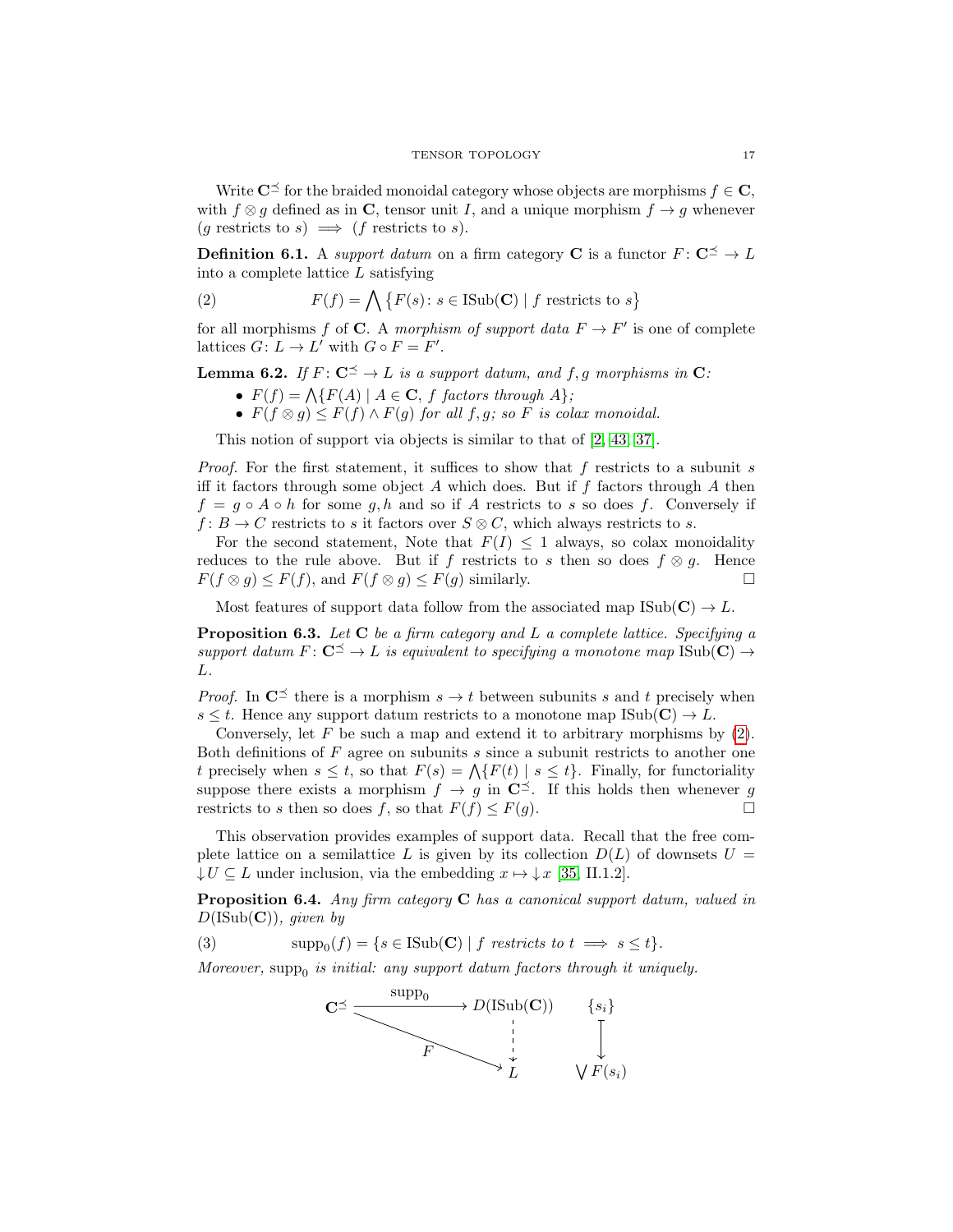This generalises [\[2,](#page-32-1) [4,](#page-32-2) [5\]](#page-32-3) from triangulated categories to firm ones.

*Proof.* Extend the embedding  $L \to D(L)$  to a support datum via Proposition [6.3.](#page-16-1) Initiality is immediate by freeness of  $D(L)$ , with [\(3\)](#page-16-2) coming from the description of meets in terms of joins in a complete lattice.  $\Box$ 

Rather than require extra data, it would be desirable to define support internally to the category. If  $C$  has the property that  $\text{Isub}(C)$  is already a complete lattice (or frame), then it indeed comes with a support datum given by the identity on  $\text{ISub}(\mathbf{C})$ . We may then define the support of a morphism as

$$
supp(f) = \bigwedge \{ s \in \text{ISub}(\mathbf{C}) \mid f \text{ restricts to } s \}.
$$

Note that  $\text{supp}(f) = \bigvee \text{supp}(f)$ . It therefore follows from Proposition [6.4](#page-16-3) that supp also has a universal property: if  $\text{Isub}(\mathbf{C})$  is already a complete lattice, any support datum  $F$  factors through supp via a semilattice morphism. Therefore, in the case of a topos,  $\text{supp}(A)$  is the factorisation of a morphism  $A \to 1$  into a strong epimorphism and a monomorphism.

**Example 6.5.** Let L be a frame and consider Sh(L). A morphism  $f: A \Rightarrow B$  has  $\text{supp}_0(f) = \downarrow \{t \mid A(t) \neq \emptyset\},\$  and  $\text{supp}(f) = \bigwedge \{s \mid A(s) \neq \emptyset\}.$ 

**Example 6.6.** In  $\text{Hilb}_{C_0(X)}$  the collection of subunits forms a frame, and each morphism  $f: A \to B$  has supp $(f) = C_0(U_f)$ , where

$$
U_f = \{ x \in X \mid \langle f(a) \mid f(a) \rangle(x) \neq 0 \text{ for some } a \in A \}.
$$

Letting L be the totally ordered set of cardinals below  $|X|$ , we may define another support datum by  $F(f) = |U_f| \in L$ .

In the remaining sections we turn to categories coming with such an intrinsic spatial structure. First, the following example shows that, even in case  $\text{Isub}(\mathbf{C})$  is a frame, our notion of support differs from that of [\[2,](#page-32-1) Definition 3.1(SD5)] and [\[43,](#page-34-5) Definition 3.2.1(5)]: without further assumptions, a support datum is only colax monoidal.

# **Proposition 6.7.** There is a firm category  $C$  for which  $ISub(C)$  is a frame but  $\text{supp}(f) \otimes \text{supp}(g) \neq \text{supp}(f \otimes g).$

*Proof.* Let Q be the commutative unital quantale with elements  $0 \leq \varepsilon \leq 1$ , with unit 1 and satisfying  $0 = 0 \cdot 0 = 0 \cdot \varepsilon = \varepsilon \cdot \varepsilon$ . Then the frame of subunits is  $\text{ISub}(Q) = \{0, 1\}$ , and  $\varepsilon$  satisfies  $\text{supp}(\varepsilon) = 1$  whereas  $\text{supp}(\varepsilon \cdot \varepsilon) = 0$ .

### 7. Locale-based categories

<span id="page-17-0"></span>In our main examples, the subunits satisfy extra properties over being a mere semilattice, and they interact universally with the rest of the category. First, they often satisfy the following property.

Definition 7.1. A category is *stiff* when it is braided monoidal and

<span id="page-17-1"></span>(4) 
$$
S \otimes T \otimes X \xrightarrow{\qquad S \otimes T \otimes X} T \otimes X
$$

$$
S \otimes t \otimes X \downarrow^{\qquad \qquad J} \downarrow^{\qquad \qquad \downarrow} t \otimes X
$$

$$
S \otimes X \xrightarrow{\qquad \qquad S \otimes X} X \xrightarrow{\qquad \qquad S \otimes X} X
$$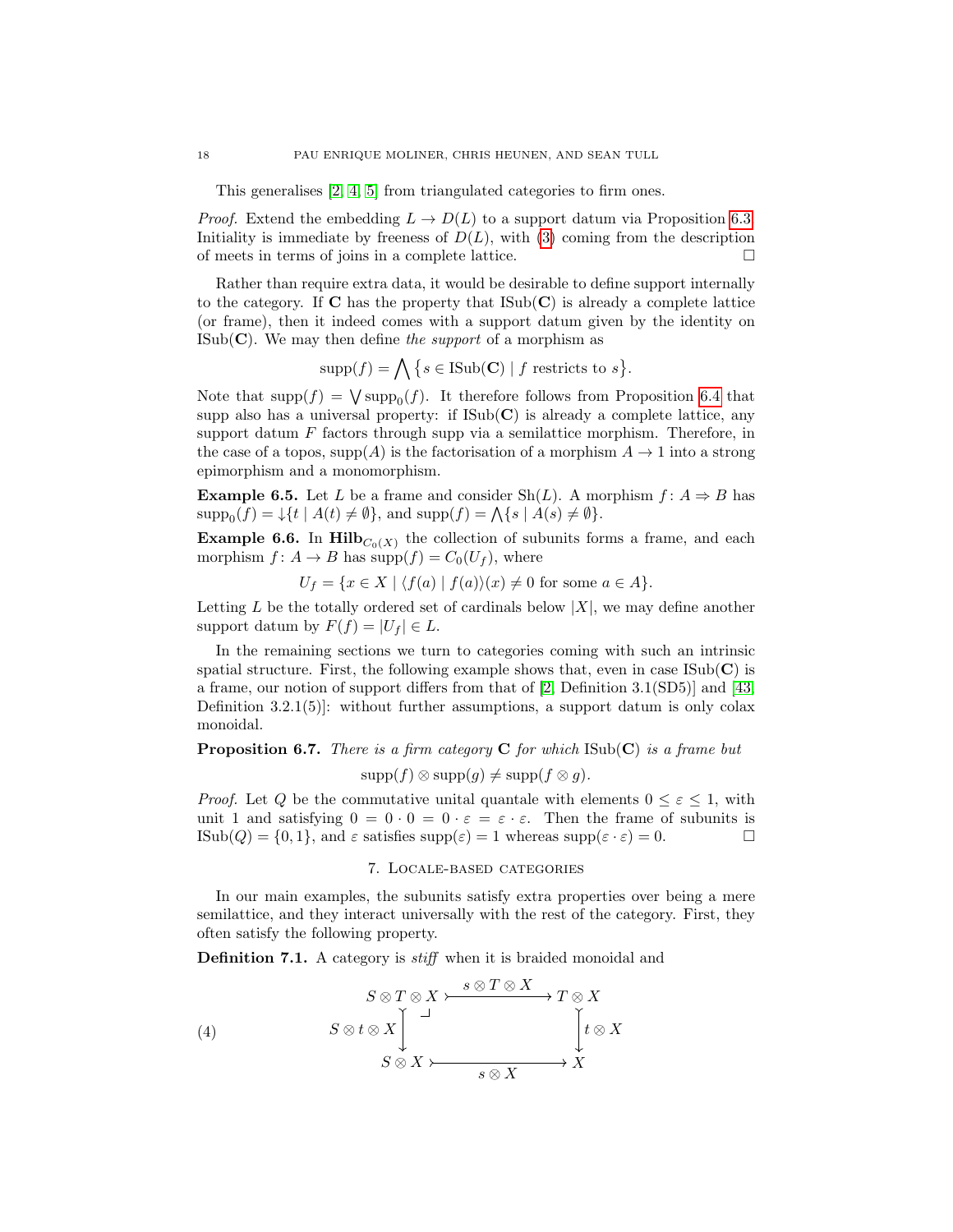is a pullback of monomorphisms for all objects  $X$  and subunits  $s, t$ .

Any stiff category is firm: take  $X = I$  and recall that pullbacks of monomorphisms are monomorphisms. More strongly, subunits often come with joins satisfying the following.

<span id="page-18-1"></span>**Definition 7.2.** Let C be a braided monoidal category. We say that C has universal finite joins of subunits when it has an initial object 0 whose morphism  $0 \rightarrow I$ is monic, with  $X \otimes 0 \simeq 0$  for all objects X, and ISub(C) has finite joins such that each diagram

<span id="page-18-0"></span>

is both a pullback and pushout of monomorphisms, where each morphism is the obvious inclusion tensored with  $X$  as in  $(4)$ .

<span id="page-18-4"></span>Lemma 7.3. Let C be braided monoidal with universal finite joins of subunits. Then  $C$  is stiff and  $\text{Isub}(C)$  is a distributive lattice with least element 0.

*Proof.* For stiffness, take  $t = 1<sub>I</sub>$  to see that each morphism  $s \otimes X$  is monic. Then since  $(s \vee t) \otimes X$  is monic it follows easily that each diagram [\(4\)](#page-17-1) is a pullback. By assumption  $0 \to I$  is indeed a subunit. Finally it follows from [\(5\)](#page-18-0) with  $X = R$  that subunits  $R, S, T$  satisfy  $(S \vee T) \wedge R = (S \wedge R) \vee (T \wedge R)$ .

<span id="page-18-5"></span>Proposition 7.4. Any coherent category C forms a cartesian monoidal category with universal finite joins of subunits.

*Proof.* Each partial order Sub(A) is a distributive lattice, and for subobjects  $S, T \rightarrow$ A each diagram [\(5\)](#page-18-0) with  $\land$  replacing  $\otimes$  and  $X = 1$  is indeed both a pushout and pullback [\[36,](#page-33-7) A1.4.2, A1.4.3]. Moreover in such a category each functor  $X \times (-)$ preserves these pullbacks, since limits commute with limits, and preserves finite joins and hence these pushouts since each functor  $(\pi_2)^*$ :  $\text{Sub}(A) \to \text{Sub}(X \times A)$ does so by coherence of **C**.

To obtain arbitrary joins of subunits from finite ones, it will suffice to also have the following. Recall that a subset  $U$  of a partially ordered set is (upward) directed when any  $a, b \in U$  allow  $c \in U$  with  $a \leq c \geq b$ . A preframe is a semilattice in which every directed subset has a supremum, and finite meets distribute over directed suprema.

By a directed colimit of subunits we mean a colimit of a diagram  $D: \mathbf{J} \to \mathbf{C}$ , for which **J** is a directed poset, all of whose arrows are inclusions  $S_i \rightarrow S_j$  between a collection of subunits  $s_i: S_i \to I$ . In particular D has a cocone given by these subunits, inducing a morphism colim  $D \to I$  if a colimit exists.

<span id="page-18-2"></span>**Definition 7.5.** A stiff category **C** has *universal directed joins* of subunits when it has directed colimits of subunits, each of whose induced arrow colim  $S \to I$  is again a subunit, and these colimits are preserved by each functor  $X \otimes (-)$ .

<span id="page-18-3"></span>**Lemma 7.6.** If a stiff category  $C$  has universal directed joins of subunits, then  $\text{ISub}(\mathbf{C})$  is a preframe.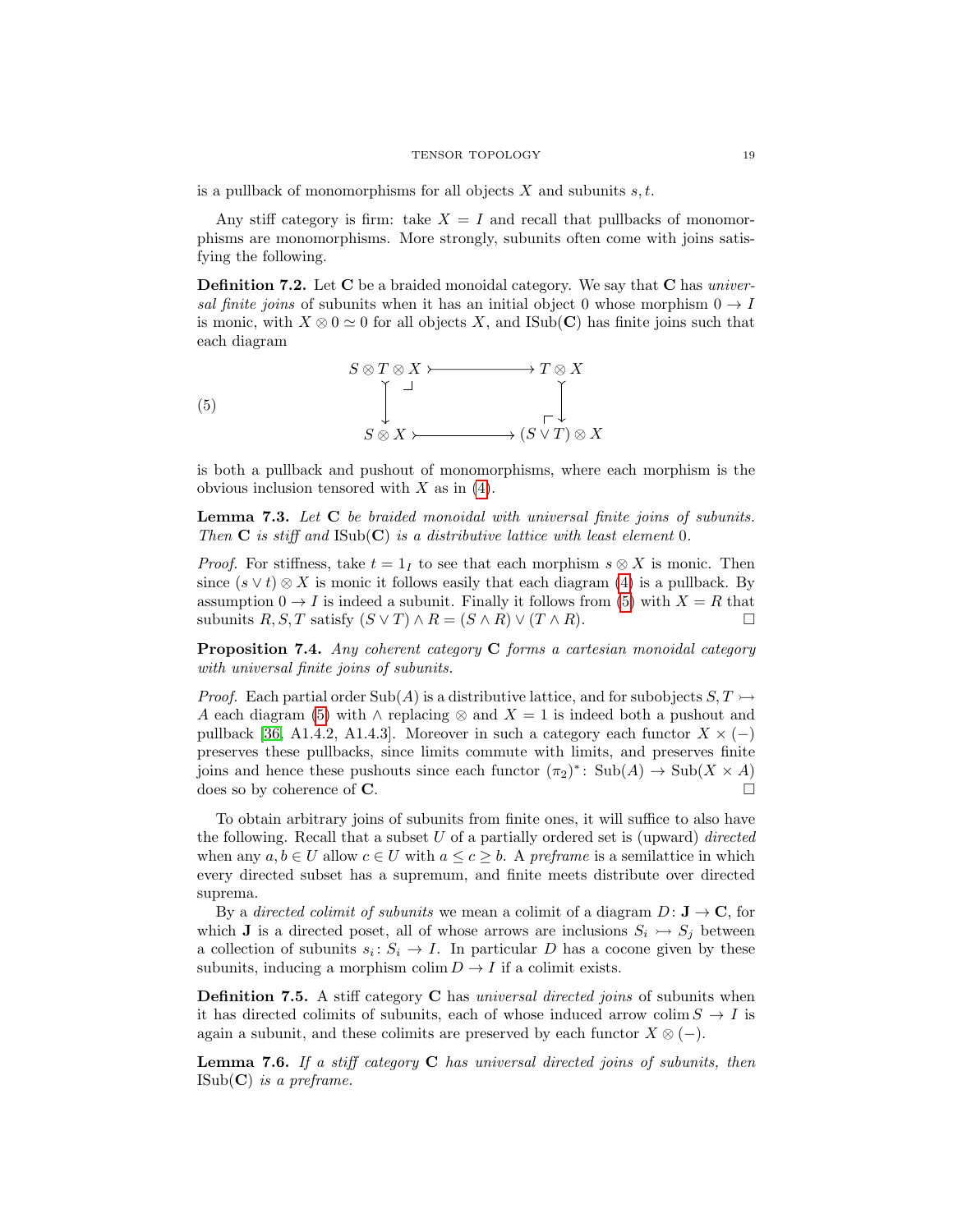*Proof.* Any directed subset  $U \subseteq \text{Isub}(\mathbf{C})$  induces a diagram  $U \to \mathbf{C}$ , and its colimit is by assumption a subunit which is easily seen to form a supremum of  $U$ . Taking X to be a subunit shows that  $\land$  distributes over directed suprema.

**Example 7.7.** Any preframe L, regarded as a monoidal category under  $(\wedge, 1)$ , has universal directed joins.

The rest of this section shows that the subunits of a category have a spatial nature when it has both types of universal joins above. We unify Definitions [7.2](#page-18-1) and [7.5](#page-18-2) as follows. Let C be a braided monoidal category and  $U \subseteq \text{Isub}(\mathbf{C})$  a family of subunits. For any object X, write  $D(U, X)$  for the diagram of objects  $S\otimes X$  for  $s\in U$  and all morphisms  $f: S\otimes X \to T\otimes X$  satisfying  $(t\otimes X)\circ f = s\otimes X$ . If  $C$  is stiff, there is a unique such f for s and t.



Call such a set U of subunits *idempotent* when  $U = U \otimes U := \{s \wedge t \mid s, t \in U\}.$ 

**Definition 7.8.** A category **C** is *locale-based* when it is stiff,  $\text{ISub}(\mathbf{C})$  is a frame, and the canonical maps  $S \otimes X \to (\bigvee U) \otimes X$  form a colimit of  $D(U, X)$  for each idempotent  $U \subseteq \text{ISub}(\mathbf{C})$  and  $X \in \mathbf{C}$ .

Let us now see how this combines our earlier notions. In any poset  $P$ , an *ideal* is a downward closed, upward directed subset. Let us call a subset  $U \subseteq P$  finitely bounded when it has a finite set of maximal elements. If  $U$  is downward closed then equivalently it is finitely generated:  $U = \frac{1}{x_1, \ldots, x_n}$ .

<span id="page-19-0"></span>**Proposition 7.9.** A category  $C$  has universal finite (directed) joins if and only if  $\text{ISub}(\mathbf{C})$  has finite (directed) joins, and  $D(U, X)$  has colimit  $S \otimes X \to (\forall U) \otimes X$ for each idempotent  $U \subseteq \text{ISub}(\mathbf{C})$  that is finitely bounded (directed).

*Proof.* First consider finite joins. A colimit of  $D(\emptyset, X)$  is precisely an initial object and the conditions on 0 in both cases are equivalent to  $0 \rightarrow I$  being a subunit with  $0 \otimes X \simeq 0$  for all X. Moreover in any stiff category it is easy to see that cocones over the top left corner of [\(5\)](#page-18-0) correspond to those over  $D(\downarrow \{s, t\}, X)$ . (See also Lemma [8.1](#page-22-1) below.) Hence the properties above provide each diagram with a colimit  $(S \vee T) \otimes X$ , and so **C** with universal finite joins.

Conversely, suppose that  $C$  has universal finite joins. For any idempotent  $U$ we claim that any cocone  $c_s$  over  $D(U, X)$  extends to one over  $D(V, X)$ , where  $V = \{s_1 \vee \cdots \vee s_n \mid s_i \in U\}.$  Indeed for any  $s, t \in U$  the following diagram commutes, giving  $c_{s\vee t}$  as the unique mediating morphism.

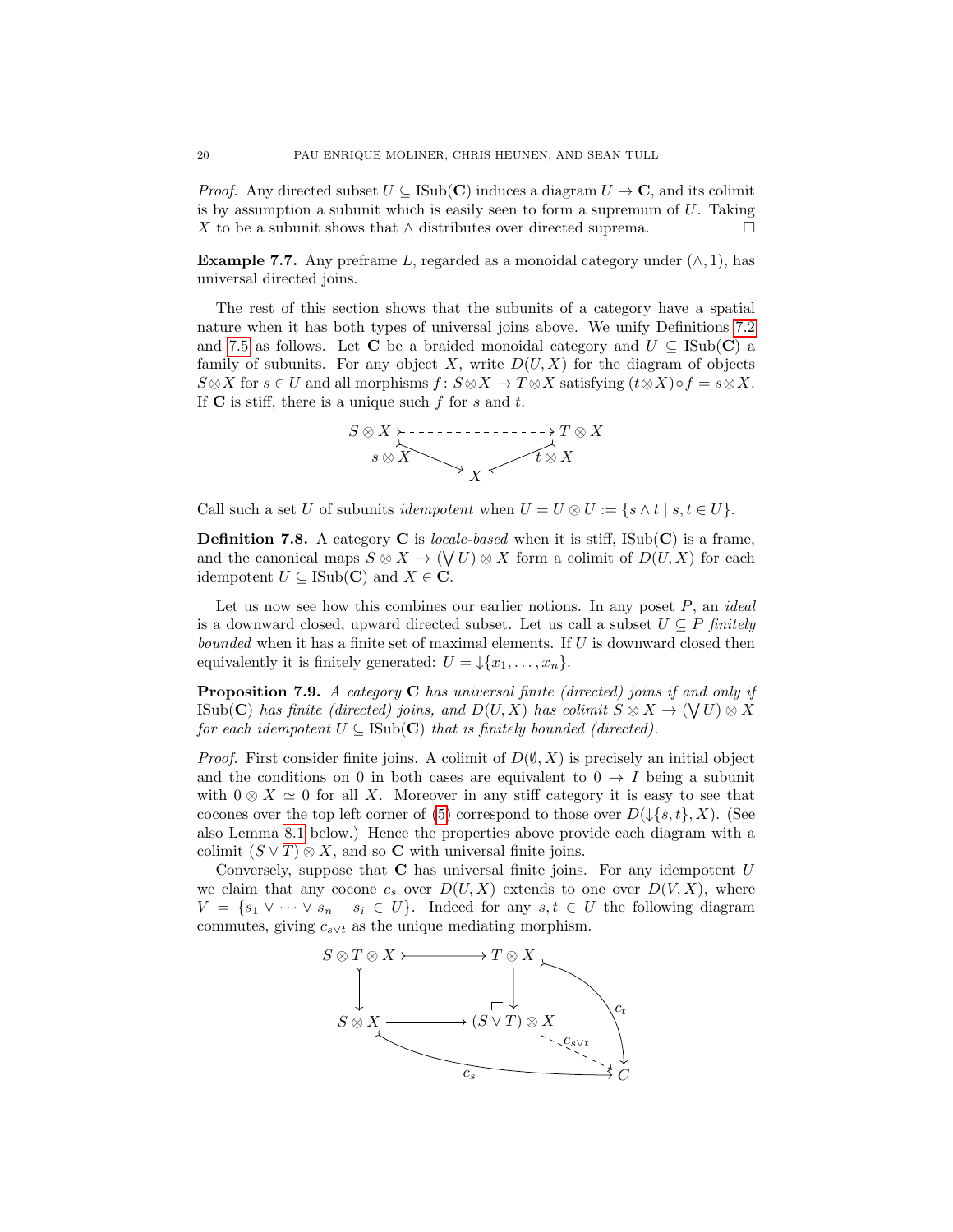Similarly define morphisms  $c_{s_1 \vee \cdots \vee s_n}$  for arbitrary elements of V; these form a cocone. Hence  $\text{colim } D(U, X) = \text{colim } D(V, X)$ . But if U is bounded by some  $s_1, \ldots, s_n$  then clearly colim  $D(V, X) = (s_1 \vee \cdots \vee s_n) \otimes X$  and we are done.

Next, consider directed joins. Let  $D$  be a directed diagram of inclusions between elements of  $U \subseteq \text{Isub}(\mathbf{C})$ . Then U must be directed and therefore  $V = \{s_1 \wedge \cdots \wedge s_n\}$  $s_i \in U$  is idempotent and directed. Moreover, for each object X, any cocone  $c_s$ over  $D \otimes X$  extends to one over  $D(V, X)$ : for any  $s \in V$ , let  $s \leq t \in U$  and set  $c_s = c_t \circ (x \otimes 1_X)$  where  $x: S \to T$  is the inclusion. Since  $R = \bigvee V$  has  $R \otimes X = \text{colim } D(V, X)$  then  $R \otimes X = \text{colim}(D \otimes X)$  as required.

Conversely, suppose  $C$  has universal directed joins. Then  $\text{Isub}(C)$  is a preframe by Lemma [7.6.](#page-18-3) If  $U \subseteq \text{ISub}(\mathbf{C})$  is directed and idempotent then for each X we have  $R \otimes X = \text{colim} (D(U, I) \otimes X)$ , where  $R = \bigvee U$ . But any cocone over  $D(U, X)$ certainly also forms one over  $D(U, I) \otimes X$ , and so  $R \otimes X = \text{colim } D(U, X)$  also.  $\Box$ 

<span id="page-20-0"></span>Corollary 7.10. A category is locale-based if and only if it has universal finite and directed joins of subunits.

Proof. Proposition [7.9](#page-19-0) proves one direction. In the other direction, suppose C has universal finite and directed joins of subunits. Then  $\text{Isub}(\mathbf{C})$  is a frame by Lemmas [7.3](#page-18-4) and [7.6,](#page-18-3) since a poset is a frame precisely when it is a preframe and a distributive lattice. Let  $U \subseteq \text{Isub}(\mathbf{C})$  be idempotent. Then  $V = \{s_1 \vee \cdots \vee s_n \mid s_i \in V\}$  $s_i \in U$  is idempotent by distributivity, as well as directed, so that colim  $D(V, X) =$  $(\bigvee V) \otimes X$  exists for any X. But colim  $D(U, X) = \text{colim } D(V, X)$  as in the proof of Proposition [7.9.](#page-19-0)

The previous corollary justifies saying that a category simply has universal joins of subunits when it is locale-based. The rest of this section shows that our main examples are locale-based.

Example 7.11. Any commutative unital quantale Q is locale-based when regarded as a category as in Proposition [3.5;](#page-5-0) in particular so is any frame under tensor ∧. Indeed that proposition showed that  $\text{Isub}(Q)$  is a frame, and for any  $U \subseteq \text{Isub}(Q)$ and  $x \in Q$  we have colim  $D(U, x) = \bigvee_{s \in U} sx = (\bigvee_{s \in U} s)x$ .

**Proposition 7.12.** Any cocomplete Heyting category  $C$  is locale-based under cartesian products. This includes all cocomplete toposes, such as Grothendieck toposes.

Proof. Since a Heyting category is coherent, it has universal finite joins by Proposition [7.4,](#page-18-5) with each change of base functor having a right adjoint and so preserving arbitrary joins of subobjects. In any cocomplete regular category with this property, for any directed diagram  $D$  and any cocone  $C$  over  $D$  all of whose legs are monic, the induced map colim  $D \to C$  is again monic [\[25,](#page-33-24) Corollary II.2.4]. Hence whenever U is directed, so is each map colim  $D(U, X) \to X$ , ensuring that colim  $D(U, X) = \bigvee_{s \in U} s \times X$  is in Sub(X). Since each functor  $X \times (-)$  now preserves arbitrary joins of subobjects furthermore  $\bigvee_{s\in U} s \times X = \text{colim } D(U, I) \times X$ , establishing universal directed joins.

Next we consider Hilbert modules. In general  $\mathbf{Hilb}_{C_0(X)}$  is finitely cocomplete but not cocomplete, and so lacks directed colimits by [\[45,](#page-34-10) IX.1.1]; this follows from  $[1, \text{Example } 2.3 (9)]$  $[1, \text{Example } 2.3 (9)]$  by taking X to be trivial and so reducing to the category of Hilbert spaces and nonexpansive linear maps. Nonetheless, we have the following.

Proposition 7.13. Hilb $_{C_0(X)}$  is locale-based.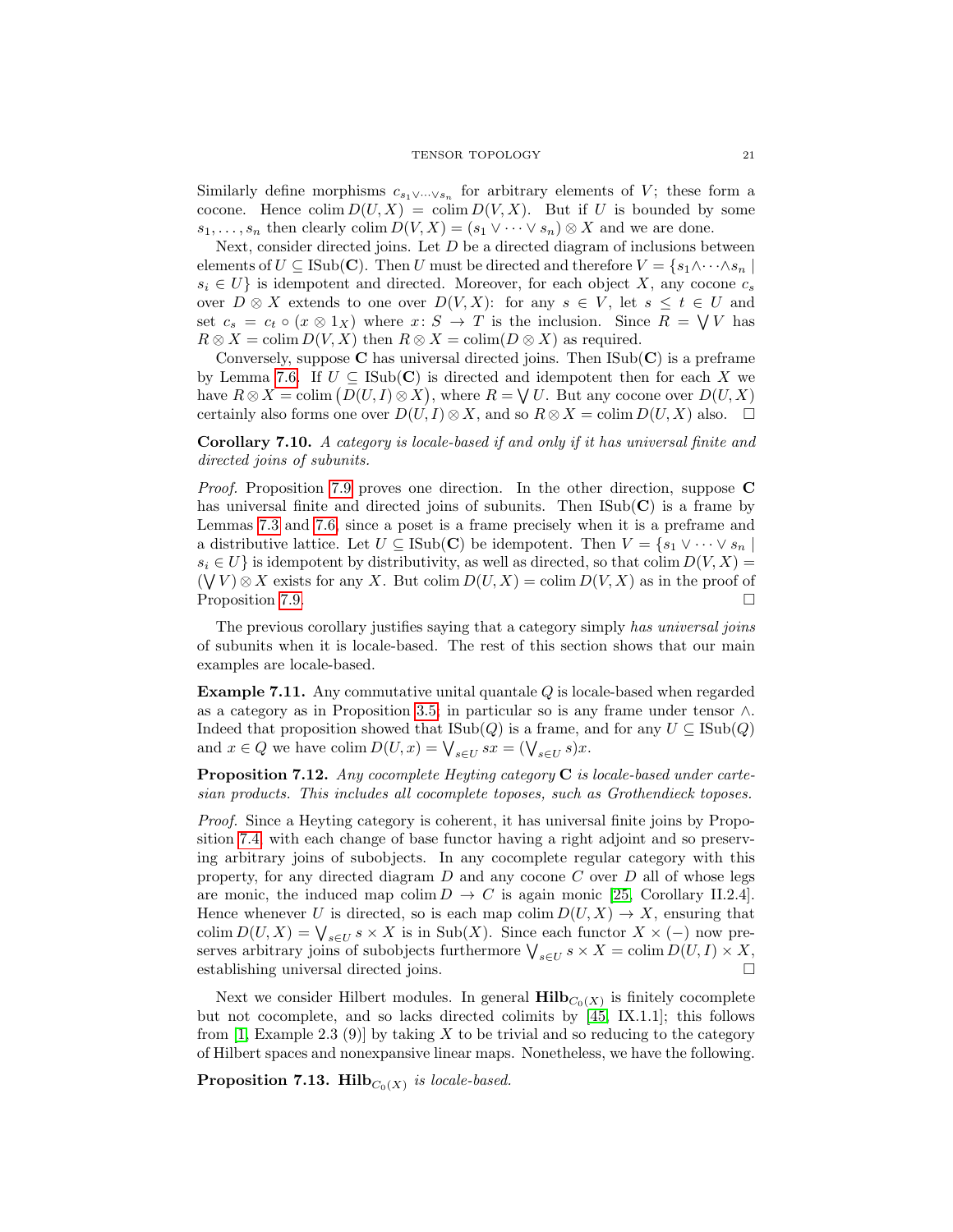*Proof.* Throughout this proof we again identify  $C_0(U)$  with the submodule [\(1\)](#page-8-0) of  $C_0(X)$ , and identify the module  $A \otimes C_0(U)$  with  $A|_U$ , for open  $U \subseteq X$ .

First let us show that  $\text{Hilb}_{C_0(X)}$  has universal finite joins of subunits. For open subsets  $U, V \subseteq X$ , and any Hilbert  $C_0(X)$ -module A, consider the diagram of inclusions between  $A|_{U\cap V}$ ,  $A|_{V}$ ,  $A|_{V}$  and  $A|_{U\cup V}$ . It is easily seen to be a pullback, since  $A|_{U\cap V} = A|_U \cap A|_V$  as subsets of A. We verify that it is also a pushout. Since any morphism  $A_{U\cup V} \to B$  restricts to  $C_0(U \cup V)$ , it suffices to assume that  $X = U \cup V$ . We claim that

$$
C_0(U) + C_0(V) = \{ g_U + g_v \in C_0(X) \mid g_U \in C_0(U), g_V \in C_0(V) \}
$$

is a dense submodule of  $C_0(X)$ . To see this, let  $g \in C_0(X)$  and  $\varepsilon > 0$ , and K be compact with  $|g(x)| \geq \epsilon \implies x \in K$ . Urysohn's lemma for locally compact Hausdoff spaces [\[51,](#page-34-18) 2.12] produces  $h \in C_0(U)$  such that  $|h(x)| \leq |g(x)|$  for  $x \in U$ and  $h(x) = g(x)$  for  $x \in K \setminus V$ . Then  $|(g-h)(x)| \geq 2\varepsilon \implies x \in L$  for some compact  $L \subseteq K \cap V$ . Again there is  $k \in C_0(V)$  with  $|k(x)| \leq |g(x)|$  for all  $x \in V$ and  $k(x) = (g - h)(x)$  for  $x \in L$ . By construction  $||g - h - k|| \leq 4\varepsilon$ , establishing the claim. It follows also that

$$
A|_U + A|_V = \{a_U + a_V \mid a_U \in A|_U, a_V \in A|_V\}
$$

is dense in A, since  $A \cdot C_0(X) = \{a \cdot g \mid g \in C_0(X)\}$  is so too [\[44,](#page-34-16) p5].

Now suppose  $f_U: A|_U \to B$  and  $f_V: A|_V \to B$  agree on  $A|_{U \cap V}$ . Then for  $a = a_U + a_V$  with  $a_U \in A|_U$  and  $a_V \in A|_V$ , the assignment

$$
f(a) = f_U(a_U) + f_V(a_V)
$$

is a well-defined A-linear map. Hence it extends to a unique map  $f: A \rightarrow B$  which is by definition the unique factorisation of  $f_U$  and  $f_V$  through the diagram.

Now we must check that f is nonexpansive when  $f_U$  and  $f_V$  are. Let  $x \in X$ , and without loss of generality say  $x \in U$ . Urysohn's lemma again produces  $g \in C_0(U)$ with  $g(x) = 1 = ||g||$ . Now  $a \cdot g \in A|_U$  for any  $a \in A$ . So, writing  $|a|^2(x)$  for  $|\langle a | a \rangle(x)|$ , we find

$$
|f(a)|(x) = |f(a) \cdot g|(x) \le ||f(a) \cdot g|| = ||f_U(a) \cdot g|| \le ||a|| ||g|| \le ||a||
$$

using  $||f_U|| \leq 1$ . Since x was arbitrary, also  $||f|| \leq 1$ .

Next, let us consider universal directed joins of subunits. For this, let  $W$  be a directed family of open sets in X; again it suffices to assume  $X = \bigcup W$ . We claim that

$$
\bigcup_{U \in W} C_0(U) = \{ g \in C_0(X) \mid g \in C_0(U) \text{ for some } U \in W \}
$$

is a dense submodule of  $C_0(X)$ . Again let  $g \in C_0(X)$  and  $\varepsilon > 0$ , and let K be compact with  $|g(x)| \geq \epsilon \implies x \in K$ . Since K is compact and W is directed,  $K \subseteq U$  for some  $U \in W$ . Urysohn again provides  $h \in C_0(U)$  with  $|h(x)| \leq |g(x)|$ for all  $x \in U$  and  $h(x) = g(x)$  for  $x \in K$ . Then  $|g - h|(x) \leq |g(x)| + |h(x)| \leq 2\varepsilon$  for  $x \in X \setminus K$  and so, since g and h agree on K, we have  $||g - h|| \leq 2\varepsilon$ , establishing the claim. Similarly, for any Hilbert module A, since  $A \cdot C_0(X)$  is dense in A, so is  $\bigcup_{U\in W} A|_U.$ 

Finally, let  $f_U: A|_U \to B$  be a cocone over  $D(W, A)$ . It suffices to show that there is a unique  $f: A \to B$  with  $f(a) = f_U(a)$  for all  $a \in A|_U$ . But any  $a \in A$  has  $a = \lim_{n \to \infty} (a_n)_{n=1}^{\infty}$  with each  $a_n \in A|_{U_n}$  for some  $U_n$ . By directedness we may assume  $U_n \subseteq U_{n+1}$  for all n. Then  $f: A \to B$  must satisfy  $f(a) = \lim f_{U_n}(a_n)$ , making f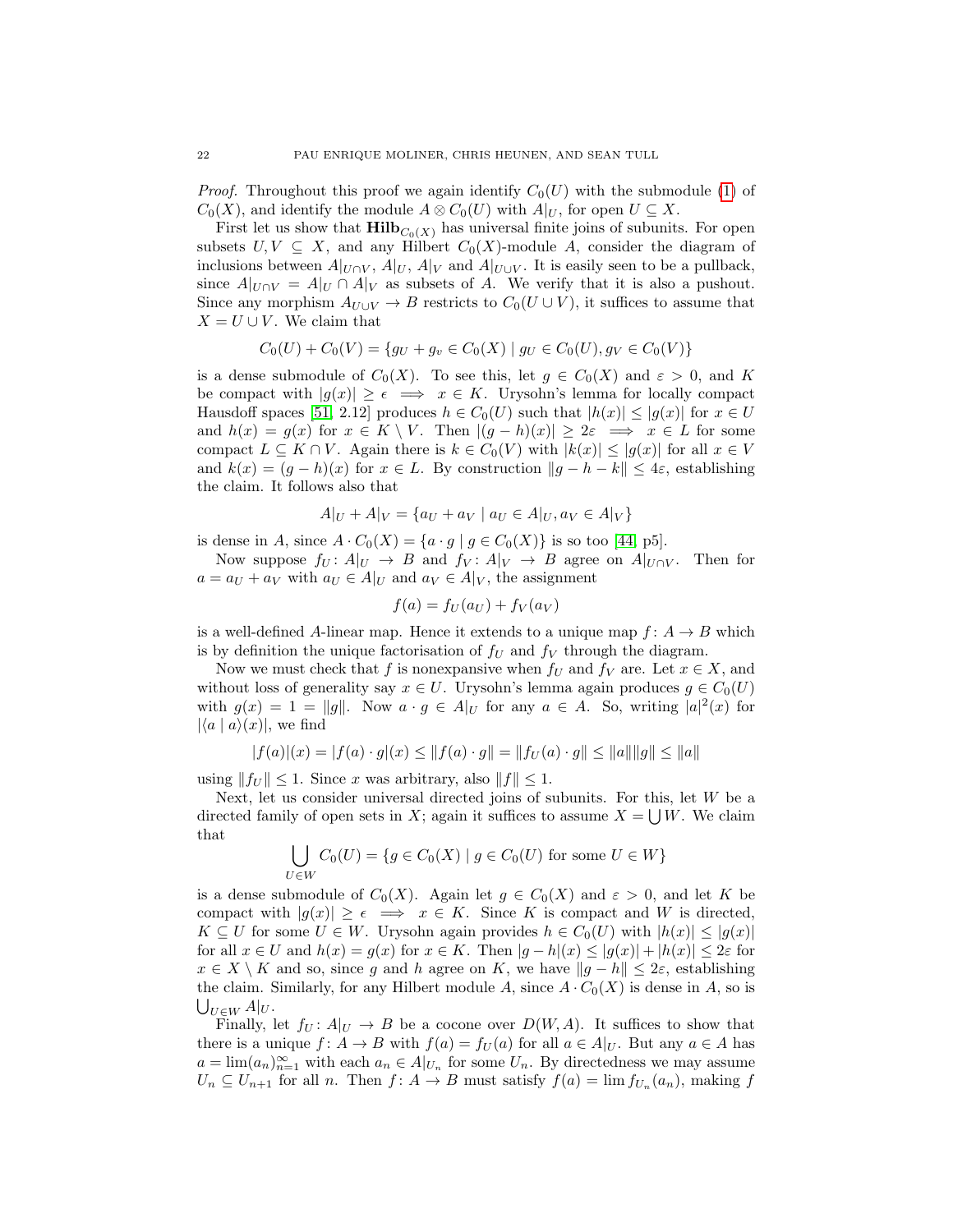unique. Additionally, this limit is always well-defined since  $a_n$  is a Cauchy sequence and so for  $n \leq m$ :

$$
||f_{U_n}(a_n) - f_{U_m}(a_m)|| = ||f_{U_m}(a_n - a_m)|| \le ||a_n - a_m||
$$

and  $f_{U_n}(a_n)$  is also a Cauchy sequence. Clearly f is A-linear and  $||f|| \leq 1$ .

### 8. Universal joins from colimits

<span id="page-22-0"></span>This section characterises each of the notions of universal joins purely categorically, without order-theoretic assumptions on  $\text{Isub}(\mathbf{C})$ . Instead, they will be cast solely in terms of the diagrams  $D(U, X)$ . When we turn to completions in the next sections, we can therefore use the diagrams  $D(U, X)$  themselves as formal joins to add.

<span id="page-22-1"></span>**Lemma 8.1.** Let C be a stiff category. If  $U \subseteq \text{Isub}(\mathbf{C})$  is idempotent, then any cocone over  $D(U, X)$  extends uniquely to one over  $D(\downarrow U, X)$ .

Therefore, C has colimits of  $D(U, X)$  for all downward-closed  $U \subseteq \text{ISub}(\mathbb{C})$  if and only if it has them for idempotent U.

*Proof.* Let U be idempotent and consider a cocone  $c_s : S \otimes X \to X$  over  $D(U, X)$ . Let  $r \in \downarrow U$ , say  $r = s \circ f$  for  $s \in U$  and  $f: R \to S$ . Define  $c_r = c_s \circ (f \otimes X) : R \otimes X \to$ X. This is clearly the only possible extension of  $c_s$  to  $D(\downarrow U, X)$ . We will prove that it is a well-defined cocone. Suppose  $r' \in \text{Isub}(\mathbf{C})$  satisfies  $r' \leq s'$  for  $s' \in U$ , and  $r \otimes X = (r' \otimes X) \circ g$ . Then the marked morphism in the following diagram is an isomorphism:



The upper triangle and central squares commute trivially. The lower quadrilateral commutes and equals  $c_{s\otimes s'}$  because  $s\otimes s' \in U$  and c is a cocone. Hence the outer diagram commutes, showing  $c_r = c_{r'} \circ g$  as required. In particular, taking  $R' = R$ shows that  $c_r$  is independent of the choice of s.

<span id="page-22-2"></span>**Lemma 8.2.** Let **C** and **D** be stiff categories,  $U \subseteq \text{Sub}(\mathbf{C})$  be idempotent, and  $c_s: S \otimes X \to C$  be a cocone over  $D(U, X)$ . If a functor  $F: \mathbf{C} \to \mathbf{D}$  preserves monomorphisms of the form  $s \otimes X \rightarrow X$ , for subunits s, and the pullbacks [\(4\)](#page-17-1), then  $F(c_s)$  is a cocone over  $D(F(U), F(X))$ , where  $F(U) = {F(s) | s \in U}.$ 

*Proof.* Clearly, if  $s \otimes X \leq t \otimes X$  then  $F(s \otimes X) \leq F(t \otimes X)$ , and  $F(c_s)$  respects the inclusion. Conversely, suppose that  $F(s \otimes X) \leq F(t \otimes X)$  via some morphism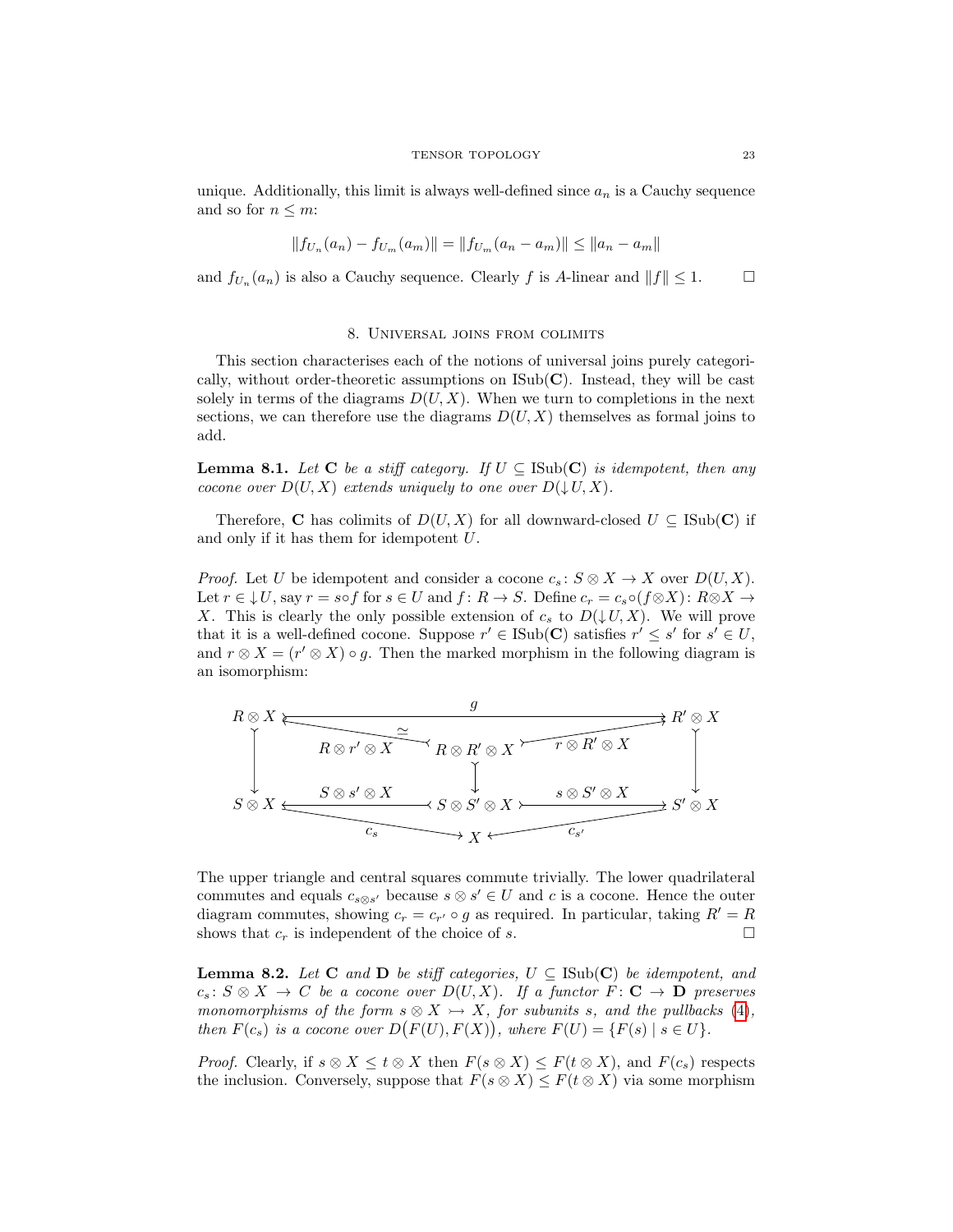f, and consider the following diagram.



The outer rectangle commutes by bifunctoriality, and  $F(t \otimes X) \circ f = F(s \otimes X)$  by assumption. Hence the upper left triangle commutes because  $F(t \otimes X)$  is monic by stiffness and the assumption on  $F$ . The inner square commutes and is equal to  $F(c_{s\otimes t})$  by definition of  $D(U, X)$ . Since the outer rectangle is a pullback, the leftmost vertical morphism is invertible and hence  $F(c_t) \circ f = F(c_s)$ .

Now suppose a diagram  $D(U, X)$  has a colimit  $c_s^X : S \otimes X \to \text{colim } D(U, X)$ for each idempotent  $U \subseteq \text{Isub}(\mathbf{C})$  and object X. Then there are two canonical morphisms. First, a mediating map colim  $D(U, I) \to I$  to the cocone  $s: S \to I$ .



<span id="page-23-0"></span>Second, in a stiff category it follows from applying Lemma [8.2](#page-22-2) to  $(-) \otimes X$  that there is a unique map making the following triangle commute for all  $s \in U$ :

<span id="page-23-1"></span>(7) 
$$
S \otimes X \xrightarrow{c_s^X} \text{colim } D(U, X)
$$

$$
c_s^I \otimes X \xrightarrow{\phantom{A} \downarrow \phantom{A}} \downarrow
$$

$$
(\text{colim } D(U, I)) \otimes X
$$

If **C** has universal joins of U then  $\bigvee U = \text{colim } D(U, I)$  and [\(6\)](#page-23-0) is monic, and [\(7\)](#page-23-1) is invertible by definition. We now set out to prove the converse.

<span id="page-23-2"></span>**Lemma 8.3.** Let C be a stiff category, and let  $U \subseteq \text{ISub}(\mathbf{C})$  be idempotent. Suppose that  $D(U, X)$  has a colimit for each object X and that each morphism [\(7\)](#page-23-1) is an isomorphism. If the morphism colim  $D(U, I) \to I$  of [\(6\)](#page-23-0) is monic, then it is a subunit.

*Proof.* Write  $s_U$  for this morphism, which is monic by assumption. For each  $s \in U$ , we claim  $S \otimes s_U : S \otimes \text{colim } D(U, I) \to S$  is an isomorphism. It is monic because

$$
s_U \circ c_s \circ (S \otimes s_U) = s \otimes s_U = s_U \circ (s \otimes \text{colim } D(U, I))
$$

where  $s_U$  and  $s \otimes \text{colim } D(U, I)$  are monic by stiffness. But it is also split epic since  $(S \otimes s_U) \circ (S \otimes c_s) = S \otimes s$  is an isomorphism.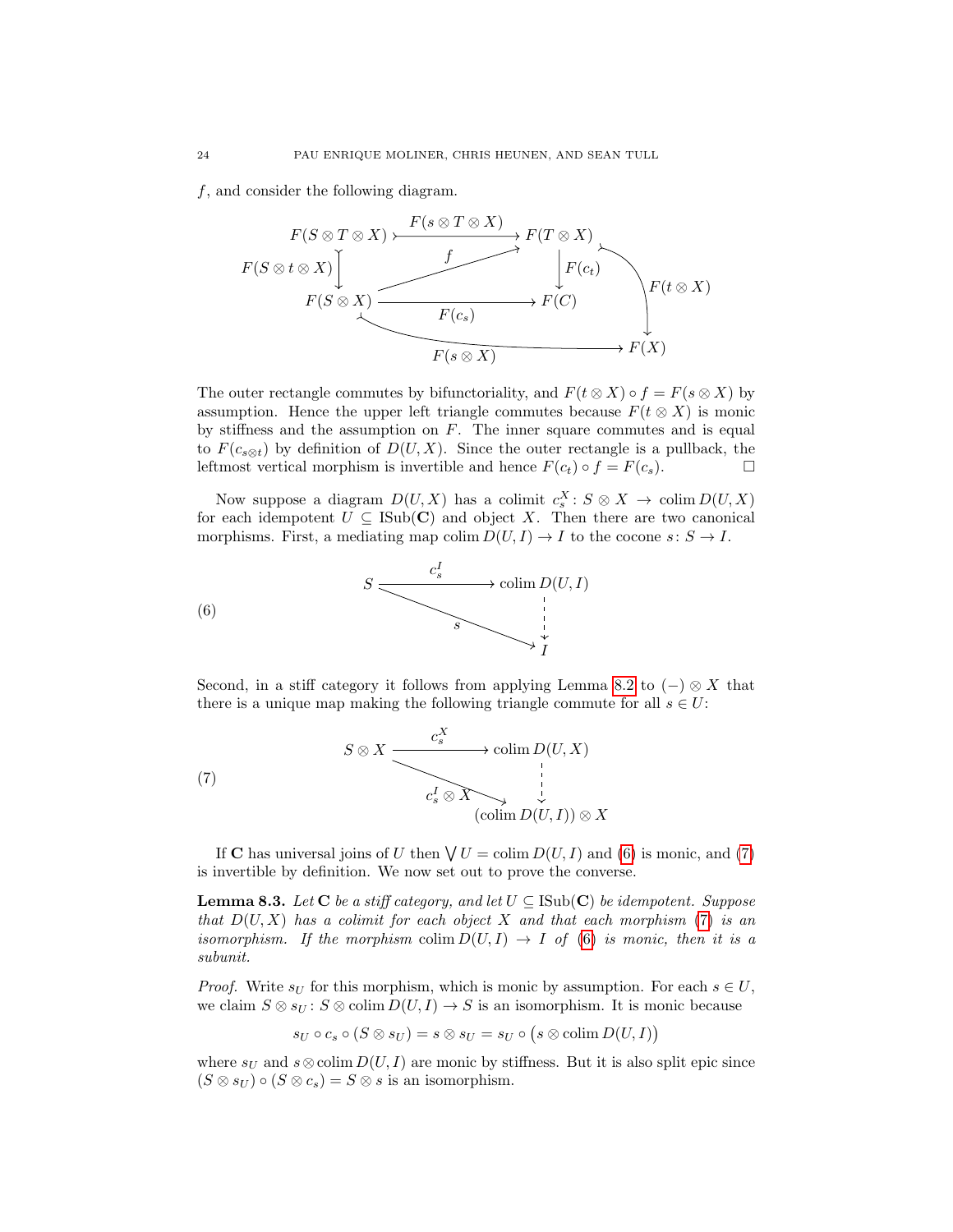Now since  $s \circ (S \otimes s_U) = s_U \circ (s \otimes \text{colim } D(U, I))$ , bifunctoriality of  $\otimes$  shows that for all  $s, t \in U$ :

$$
s \otimes \text{colim } D(U, I) \le t \otimes \text{colim } D(U, I) \quad \iff \quad s \le t
$$

This gives an isomorphism of diagrams  $S \otimes s_U : S \otimes \text{colim } D(U, I) \to S$  from  $D(U, \text{colim } D(U, I))$  to  $D(U, I)$ . Writing  $c_s \colon S \to \text{colim } D(U, I)$  for the latter colimit,  $c_s \otimes \text{colim } D(U, I)$  is a colimit for the former by assumption. Hence the unique map making the following square commute

$$
S \otimes \text{colim } D(U, I) \xrightarrow{\qquad \qquad S \otimes s_U} S
$$

$$
c_s \otimes \text{colim } D(U, I) \downarrow \qquad \qquad c_s
$$

$$
\text{colim } D(U, I) \otimes \text{colim } D(U, I) \dashrightarrow \text{colim } D(U, I)
$$

is invertible. But this map is just colim  $D(U, I) \otimes s_U$ , so  $s_U$  is a subunit.

We can now characterise locale-based categories purely categorically.

<span id="page-24-1"></span>**Theorem 8.4.** A stiff category  $C$  has universal (finite, directed) joins if and only if for each idempotent (and finitely bounded, directed)  $U \subseteq \text{ISub}(\mathbf{C})$ :

- the diagram  $D(U, X)$  has a colimit;
- $\bullet$  the canonical morphism  $(6)$  is monic;
- the canonical morphism  $(7)$  is invertible.

Proof. The conditions are clearly necessary, as already discussed. Conversely, suppose that they hold and let  $U \subseteq \text{Isub}(\mathbb{C})$  be as above. Lemma [8.1](#page-22-1) lets us assume  $U = \downarrow U$ . Then  $s_U$ : colim  $D(U, I) \rightarrow I$  is a subunit by Lemma [8.3,](#page-23-2) and by definition  $s \leq s_U$  for all  $s \in U$ . Now suppose that t is also an upper bound in ISub(C) of all  $s \in U$ . Then the inclusions  $i_{s,t}: S \to T$  form a cocone over  $D(U, I)$ . Hence there is a unique mediating map f: colim  $D(U, I) \to T$  with  $i_{s,t} = f \circ c_s^I$  for all  $s \in U$ . But then

$$
t \circ f \circ c_s^I = t \circ i_{s,t} = s = s_U \circ c_s^I
$$

for all  $s \in U$ . Because the  $c_s^I$  are jointly epic,  $t \circ f = s_U$ , so that  $s_U \leq t$ . Therefore indeed colim  $D(U, I) = \bigvee U$ . Thus universal finite or directed joins follow by Proposition [7.9,](#page-19-0) and so arbitrary ones by Corollary [7.10.](#page-20-0)

### 9. COMPLETIONS

<span id="page-24-0"></span>Our goal for this section is to embed a stiff category  $C$  into one with any given kind of universal joins of subunits, including a locale-based category. One might think to work with the free cocompletion of C, the category of presheaves  $\tilde{C}$  =  $[\mathbf{C}^{\mathrm{op}}, \mathbf{Set}]$ . Here,  $\hat{\mathbf{C}}$  is endowed with the Day convolution  $\hat{\otimes}$  as tensor; for details see Appendix [A.](#page-34-6) Although  $\hat{C}$  has a complete lattice of subunits, we will see that it has two problems: it is in general not firm, and it has too many subunits to be the locale-based completion. We will remedy both problems by passing to a full subcategory of so-called broad presheaves.

First, note that any subunit s in a firm category C induces a subunit s  $\circ$  (-): C(-, S)  $\rightarrow$  $C(-, I)$  in  $\hat{C}$  since the Yoneda embedding is monoidal, full, and faithful, and preserves all limits and hence monomorphisms.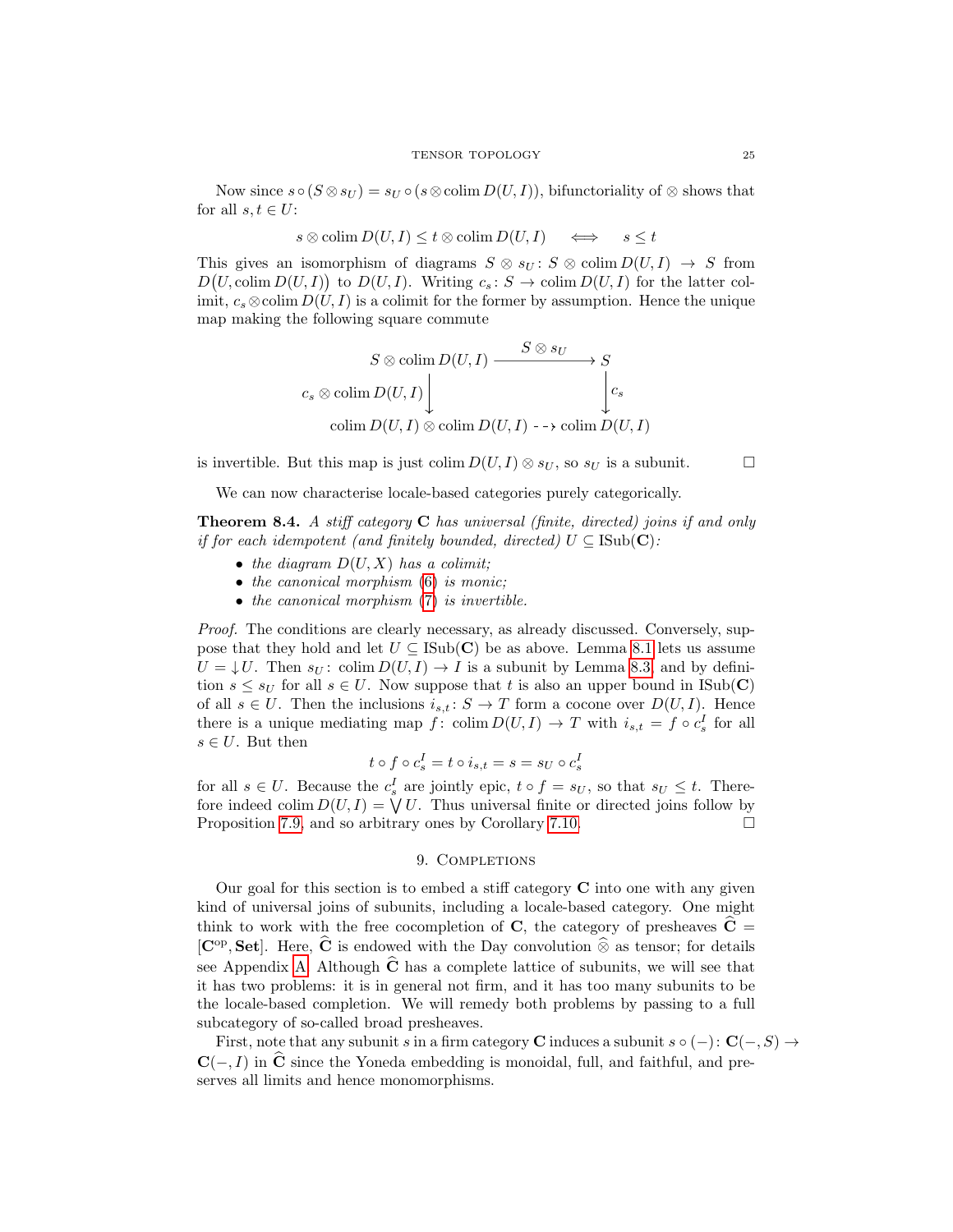<span id="page-25-0"></span>**Proposition 9.1.** If  $C$  is a cocomplete regular category, and for all objects A the functors  $A \otimes (-)$  preserve colimits, then ISub(C) is a complete lattice. Thus, if C is any braided monoidal category, then  $\text{Isub}(\mathbf{C})$  is a complete lattice.

Proof. In cocomplete regular categories, the subobjects of a fixed object form a complete lattice [\[7,](#page-33-25) Proposition 4.2.6]. Explicitly, let  $s_i: S_i \rightarrow I$  be a family of subunits. Choose a coproduct  $c_i: S_i \to C$ . The unique mediating map  $C \to I$ factors through a monomorphism  $\bigvee s_i: S \rightarrow I$ , which is the supremum.



Next we show that  $\bigvee s_i$  is a subunit. Let  $c = s \circ e : C \to I$ . We claim that



is a regular epimorphism. Since colimits commute with colimits, it suffices to check that each  $S_i \otimes c$  is a regular epimorphism. But this is so: if  $S_i \otimes c = m \circ f$ for some regular epimorphism f and monomorphism m, then  $m \circ f \circ (S_i \otimes c_i) =$  $(S_i \otimes c) \circ (S_i \otimes c_i) = S_i \otimes s_i$  is an isomorphism by idempotence of  $s_i$ , so that m is split epic as well as monic and hence an isomorphism.

Now the topmost two rectangles in the following diagram commute.



The left and right triangles commute by construction, and the bottom rectangle commutes by bifunctoriality of the tensor and naturality of  $\lambda$ . Because e is a coequaliser, so are  $C \otimes e$  and  $e \otimes S$ , and hence so is  $e \otimes e$ . Therefore both vertical morphisms factor as regular epimorphisms followed by monomorphisms, and the mediating morphism, which must be  $\lambda_S \circ (S \otimes s)$  by uniqueness, is an isomorphism. Thus  $S \otimes s$  is an isomorphism, as required.

The second statement now follows, because  $\widehat{C}$  is regular and cocomplete, and  $\widehat{P}$  functors  $F \widehat{\otimes} (-)$  are cocontinuous [33]. the functors  $F \widehat{\otimes} (-)$  are cocontinuous [\[33\]](#page-33-26).

However, the subunits in  $\hat{C}$  are in general not well behaved.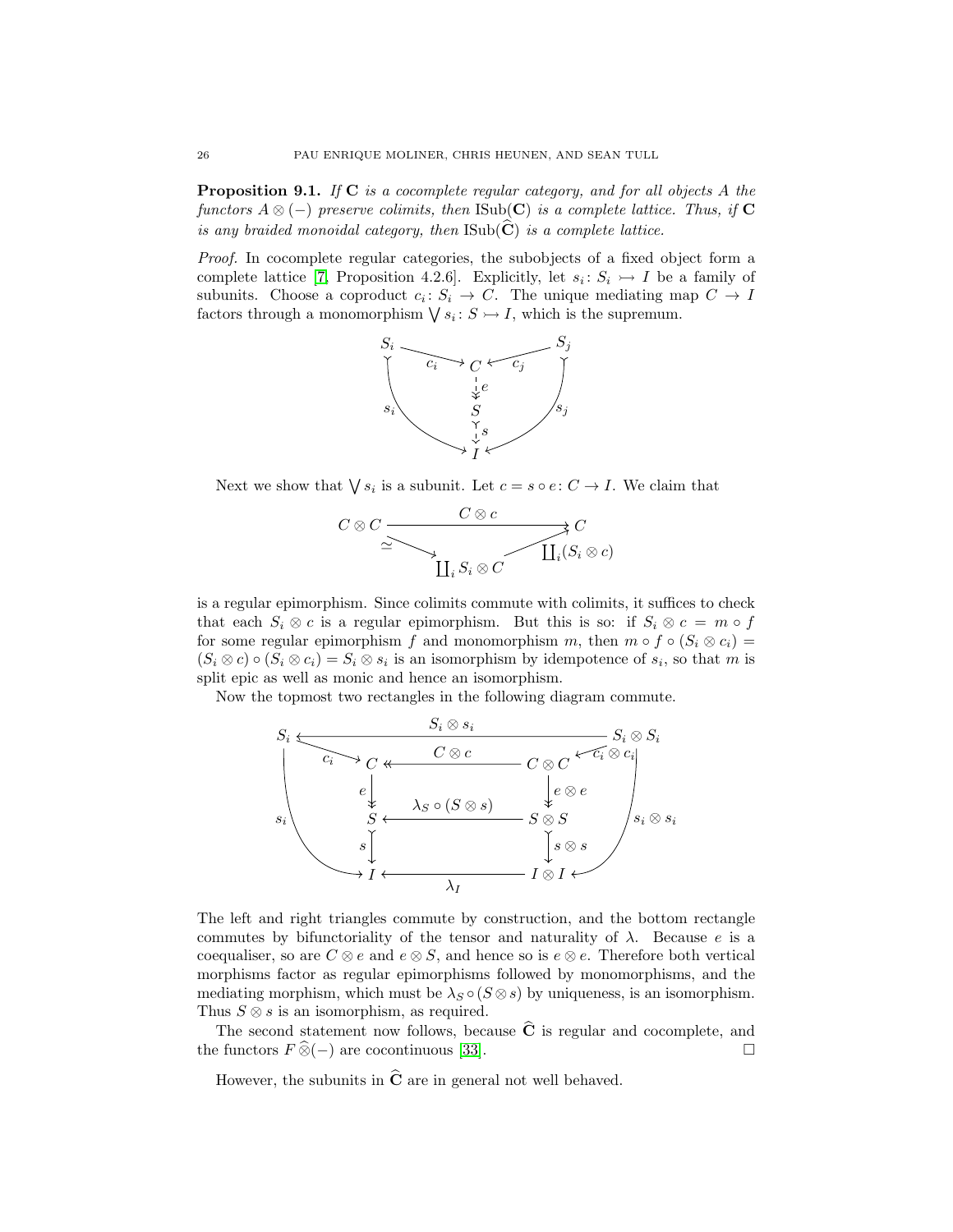<span id="page-26-0"></span>**Proposition 9.2.** Consider the commutative monoid  $M = [0, 1) \times [0, \infty)$  under

$$
(a,b) + (c,d) = \begin{cases} (a+c, b+d) & \text{if } a+c < 1\\ (a+c-1, b+d+1) & \text{if } a+c \ge 1 \end{cases}
$$

with unit (0,0). Then M is a firm one-object category, but  $\widehat{M}$  is not firm.

*Proof.* The identity  $(0,0)$  represents the only subunit of the one-object category M, which is therefore firm. [Ap](#page-34-6)pendix Aproves that M is not firm.

Moreover,  $\hat{\mathbf{C}}$  may have subunits that are not suprema of subunits of C.

**Proposition 9.3.** In general  $\text{Isub}(\tilde{\mathbf{C}})$  is not the free frame on  $\text{Isub}(\mathbf{C})$ .

*Proof.* Consider a commutative unital quantale  $Q$  as a firm category. By their description in Appendix [A,](#page-34-6) any subunit in  $\hat{Q}$  is given by a suitable downward closed subset  $S \subseteq \bigcup e \subseteq Q$  such that  $\forall x \in S \exists y, z \in S : x \leq yz$ , and to be a subunit it suffices for S to be directed.

In particular, take  $Q = [0, \infty]$  under the opposite order and addition. Then  $\text{ISub}(Q) = \{0, \infty\},\$  whose free completion to a frame is its collection of downsets  $\{\emptyset, \{\infty\}, \{0, \infty\}\}\.$  However, by the above description of subunits in  $\hat{Q}$  it is easy to see that  $\text{ISub}(\hat{Q}) \supseteq {\emptyset, {\{\infty\}, [0, \infty], (0, \infty]}}$ .

Instead, to complete  $\text{Isub}(\mathbf{C})$  to a distributive lattice, preframe, or frame, we will consider certain full subcategories of  $C$ .

<span id="page-26-3"></span>**Definition 9.4.** A presheaf on a braided monoidal category  $C$  is *(finitely, direct*edly) broad when it is naturally isomorphic to one of the form

 $\langle U, X \rangle: A \mapsto \{f: A \to X \mid f \text{ restricts to some } s \in U\}$ 

for a (finitely bounded, directed) family  $U$  of subunits and an object  $X$ .

Write  $\hat{\mathbf{C}}_{\text{brd}}$  ( $\hat{\mathbf{C}}_{\text{fin}}$ ,  $\hat{\mathbf{C}}_{\text{dir}}$ ) for the full subcategory of (finitely, directedly) broad presheaves. We will also write  $\hat{U}$  for  $\langle U, I \rangle$ , and  $\hat{X}$  for  $\langle \{1\}, X \rangle$ .

We will see below that the broad presheaves are precisely the colimits of the diagrams  $D(\{\hat{s} \mid s \in U\}, X)$ , and leave open the possibility of characterising when a given presheaf is broad in terms not referring to U or X.

The following lemma shows that broad presheaves are closed under (Day) tensor products and so form a monoidal category.

<span id="page-26-2"></span>**Lemma 9.5.** For any objects  $X$ ,  $Y$  and families of subunits  $U$ ,  $V$  in a stiff category C, there is a (unique) natural isomorphism making

<span id="page-26-1"></span>(8) 
$$
\langle U, X \rangle \widehat{\otimes} \langle V, Y \rangle \cdots \stackrel{\sim}{\longrightarrow} \langle U \otimes V, X \otimes Y \rangle
$$

$$
u \widehat{\otimes} v \downarrow \qquad \qquad \downarrow
$$

$$
\widehat{X} \widehat{\otimes} \widehat{Y} \longrightarrow \widehat{X \otimes Y}
$$

commute, where  $U \otimes V = \{s \wedge t \mid s \in U, t \in V\}$ , and  $u, v$  are the inclusions.

*Proof.* See Appendix [A.](#page-34-6) □

We now describe the subunits in each completion.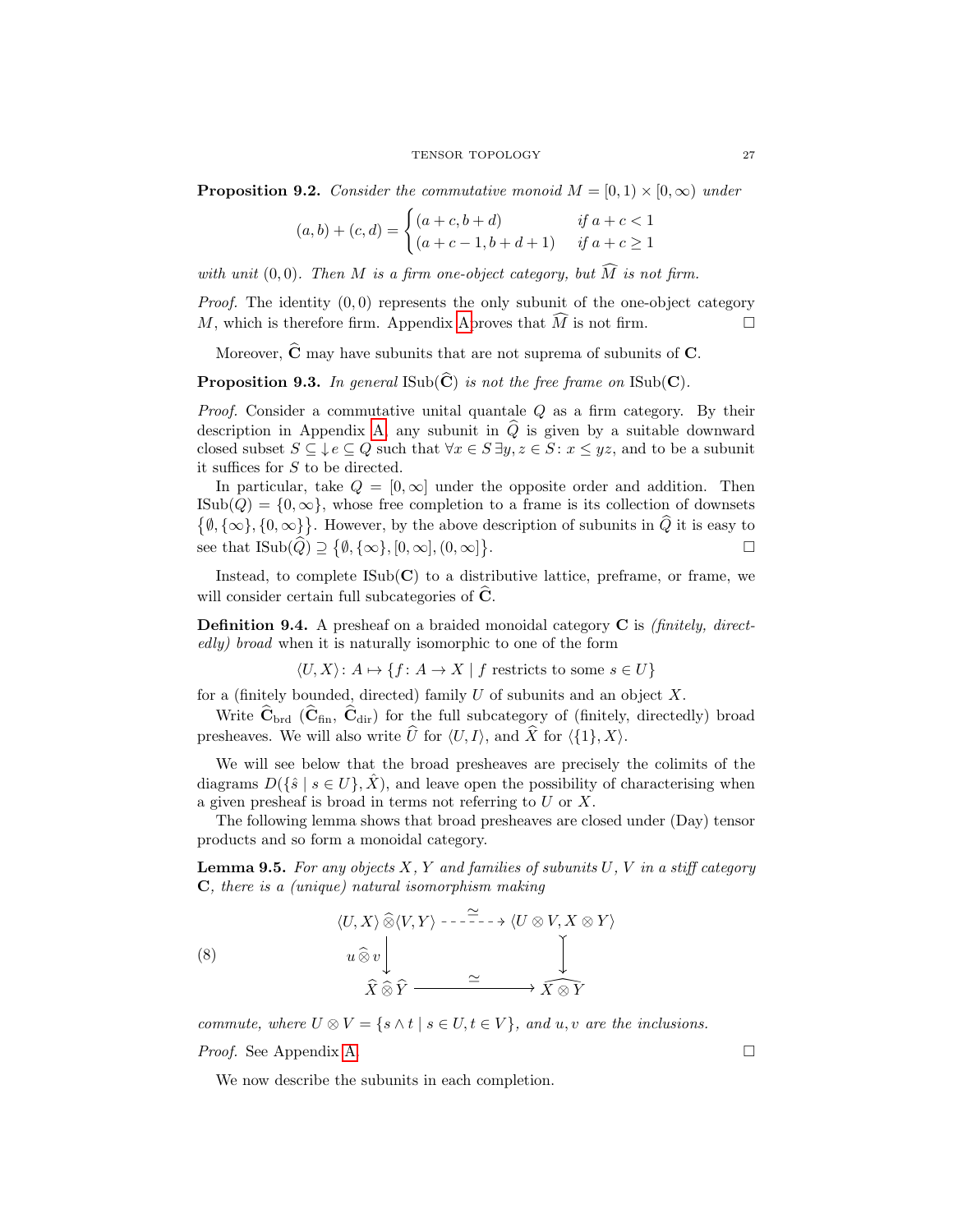<span id="page-27-1"></span>**Proposition 9.6.** If C is stiff, the subunits in  $\hat{\mathbf{C}}_{\text{brd}}$  ( $\hat{\mathbf{C}}_{\text{fin}}$ ,  $\hat{\mathbf{C}}_{\text{dir}}$ ) are the presheaves of the form  $\widehat{U}$  for (finitely bounded, directed)  $U \subseteq \text{Isub}(\mathbf{C})$ .

*Proof.* Clearly  $\widehat{U}$  is a subunit. Conversely, if  $\eta : \langle U, X \rangle \to \widehat{I}$  is a subunit then

 $s_X = \eta_{S \otimes X}(s \otimes X): S \otimes X \to I$ 

will be proven to be a subunit in **C** for each  $s \in U$ .

Given this, let  $U' = \{s_X \mid s \in U\}$ , noting that  $\widehat{U'}$  again belongs to each respective category, and consider the function  $\langle U, X \rangle (A) \to \langle U', I \rangle (A)$  given by  $((s \otimes X) \circ f) \mapsto$  $s_X \circ f$ . It is surjective by definition of U', clearly natural, and is well-defined and injective since

$$
s_X \circ f = s'_X \circ f' \iff \eta(s \otimes X) \circ f = \eta(s' \otimes X) \circ f'
$$
  

$$
\iff \eta((s \otimes X) \circ f)) = \eta((s' \otimes X) \circ f')
$$
  

$$
\iff (s \otimes X) \circ f = (s' \otimes X) \circ f'
$$

by naturality and injectivity of  $\eta$ .

Let us show that  $s_X$  is indeed a subunit. By stiffness of C each morphism  $(s \otimes X)$ is monic, and so by the above argument  $s_X$  is, too.

Next we show  $s_X \otimes S \otimes X$  is invertible. Notice that  $\langle U, X \rangle = \langle \downarrow U, X \rangle$ , so we may assume that U is idempotent. The fact that  $\eta$  is a subunit means precisely that each map

<span id="page-27-0"></span>(\*) 
$$
\langle U, X \otimes X \rangle (A) \to \langle U, X \rangle (A)
$$

(9) 
$$
(s \otimes (X \otimes X)) \circ f \mapsto (s_X \otimes X) \circ f
$$

is a well-defined bijection, where  $f: A \to S \otimes X \otimes X$  and  $s \in U$ .

Now note that  $S \otimes s_X \otimes X$  is monic, since by injectivity of  $(*), s_X \otimes X$  is monic, and it is easy to see from stiffness that for any subunit  $s$  and monic  $m$  that  $S \otimes m$  is again monic. Moreover it is split epic and hence an isomorphism, since by surjectivity of (\*) there is some f with  $(s_X \otimes X) \circ f = s \otimes X$ , and  $S \otimes (s \otimes X)$  is always split epic by idempotence of s.  $\Box$ 

For any semilattice, as well as its downsets forming its free completion to a frame, recall that its free completion to a preframe is given by its collection of directed downsets [\[56,](#page-34-19) Theorem 9.1.5]; and that its free completion to a distributive lattice is given by its finitely bounded downsets [\[35,](#page-33-0) I.4.8], with (directed, finite) joins given by unions.

**Corollary 9.7.** The subunits in  $\hat{\mathbf{C}}_{fin}$ ,  $\hat{\mathbf{C}}_{dir}$ , and  $\hat{\mathbf{C}}_{brd}$ , are the free completion of  $\text{ISub}(\mathbf{C})$  to a distributive lattice, preframe, and frame, respectively.

*Proof.* For any  $U, V \subseteq \text{ISub}(\mathbf{C})$  it is easy to see that  $\widehat{U} \leq \widehat{V} \iff U \leq \downarrow V$ . In particular  $\hat{U} = \hat{U}$  as we have already noted. Hence by Proposition [9.6,](#page-27-1) subunits in each category correspond to the respective kinds of downset  $U \subseteq \text{Isub}(\mathbf{C})$ .  $\Box$ 

Next let us note that each of our constructions are again stiff.

<span id="page-27-2"></span>**Lemma 9.8.** If a monoidal category C is stiff, then so are  $\hat{\mathbf{C}}_{dir}$ ,  $\hat{\mathbf{C}}_{fin}$  and  $\hat{\mathbf{C}}_{brd}$ .

*Proof.* For any object  $\langle U, X \rangle$  and subunit  $V : \widehat{V} \to \widehat{I}$  in  $\widehat{C}_{\text{brd}}$  we need to show that the morphism  $\langle U, X \rangle \otimes V$  is monic. This holds since the obvious morphism  $\langle U, X \rangle \otimes \widehat{V} \to \widehat{X}$  factors over it, and is itself monic by equation [\(8\)](#page-26-1) of Lemma [9.5.](#page-26-2)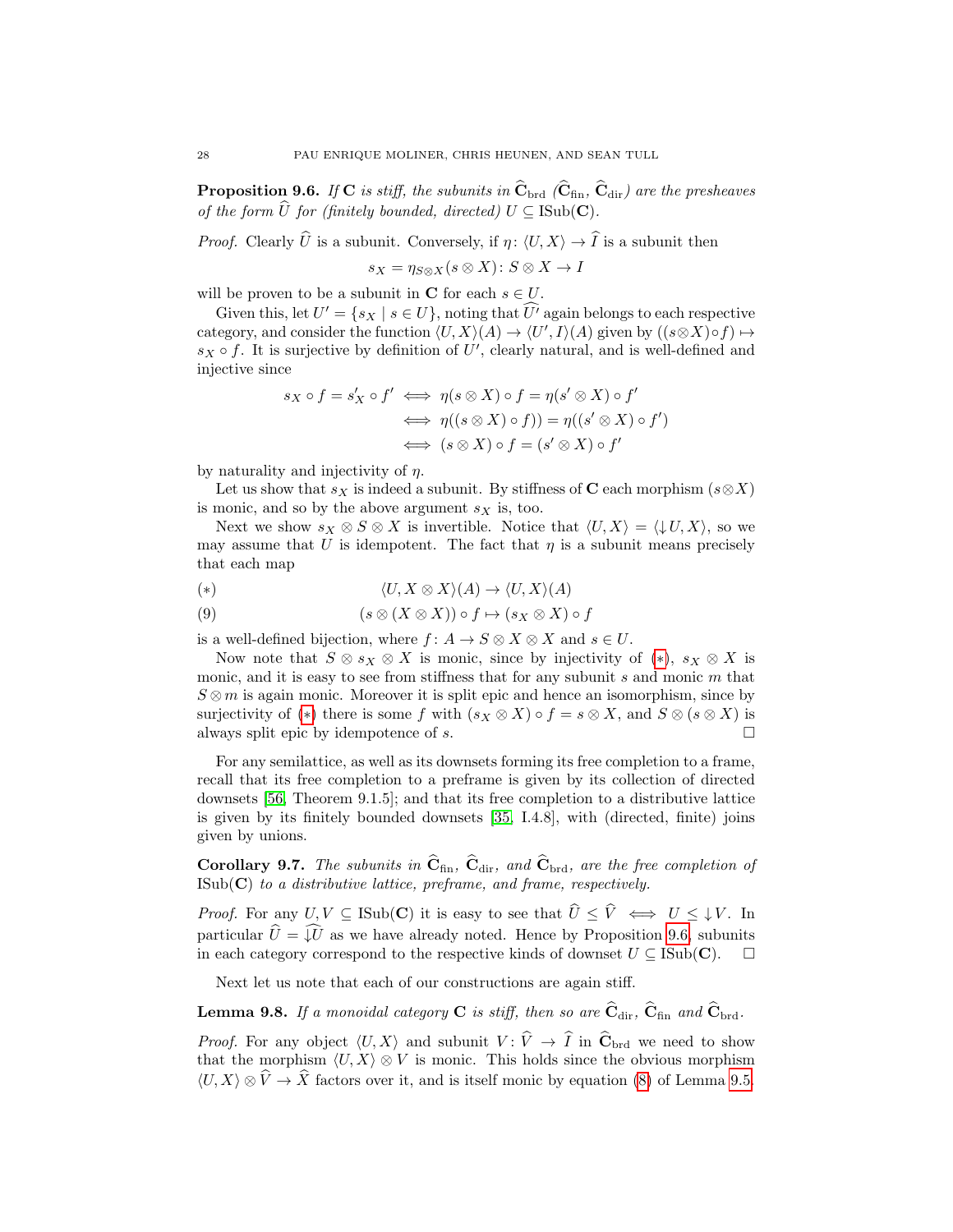By the same result, for the pullback property we must show each diagram



to be a pullback in  $\hat{\mathbf{C}}_{\text{brd}}$ . For this it suffices to check that applying the diagram to each object  $A$  yields a pullback in Set, or equivalently that any morphism  $f: A \to X$  factoring over  $u \otimes w \otimes X$  and  $v \otimes w' \otimes X$  for some  $u \in U, v \in V$  and  $w, w' \in W$  factors over  $u' \otimes v' \otimes w'' \otimes X$  for some  $u' \in U, v' \in V, w'' \in W$ . But this follows easily from the pullbacks [\(4\)](#page-17-1) taking  $u' = u$ ,  $v' = v$  and  $w'' = w \wedge w'$ , again for convenience assuming  $W$  to be idempotent.

The next lemma shows that  $\hat{\mathbf{C}}_{\text{brd}}$  formally adds to C the colimits of the diagrams  $D(U, X)$  for all suitable  $U \subseteq \text{Isub}(\mathbf{C})$  and objects X.

<span id="page-28-0"></span>**Lemma 9.9.** Let C be firm, and let  $U, V \subseteq \text{Isub}(\mathbf{C})$  be idempotent. Morphisms  $\alpha: \langle U, X \rangle \to \langle V, Y \rangle$  of broad presheaves correspond to cocones  $c_s : S \otimes X \to Y$  over  $D(U, X)$  for which each  $c_s$  restricts to some  $t \in V$ .

*Proof.* Given  $\alpha$  and  $s \in U$ , by naturality we may define such a cocone by  $c_s =$  $\alpha_{S\otimes X}(s\otimes X)$ . Conversely, given a cocone as above define

$$
\alpha_A((s\otimes X)\circ g)=c_s\circ g
$$

for each  $g: A \to S \otimes X$ . This is clearly natural and is well-defined; indeed if  $(s \otimes X) \circ g = (t \otimes X) \circ h$  then since [\(4\)](#page-17-1) is a pullback this morphism factors as  $(s \otimes t \otimes X) \circ k$  for some k, then with  $c_s \circ g = c_{s \wedge t} \circ k = c_t \circ h$  since the  $(c_s)$  form a cocone. Clearly these two assignments are inverses.

Finally we can prove that our free constructions have the desired properties.

**Theorem 9.10.** If  $C$  is a stiff category, then:

- $\hat{\mathbf{C}}_{\text{fin}}$  has universal finite joins of subunits;
- $\hat{\mathbf{C}}_{\text{dir}}$  has universal directed joins of subunits;
- $\mathbf{C}_{\text{brd}}$  is locale-based.

*Proof.* Consider the final statement first. Lemma [9.8](#page-27-2) makes  $\hat{\mathbf{C}}_{\text{brd}}$  stiff. Let U be an idempotent family of subunits in  $\hat{\mathbf{C}}_{\text{brd}}$ . By Proposition [9.6,](#page-27-1) its elements are of the form  $\hat{U}$  for some  $U \subseteq \text{Isub}(\mathbf{C})$ . Also, its supremum in ISub $(\widehat{\mathbf{C}}_{\text{brd}})$  is given by  $\langle \bigcup \mathcal{U}, I \rangle$  where we write  $\bigcup \mathcal{U} = \bigcup \{ U \mid U \in \mathcal{U} \}.$ 

Let  $V \subseteq \text{Isub}(\mathbf{C})$ , and let Y be an object in C. We have to prove that the inclusions  $U \widehat{\otimes} \langle V, Y \rangle \to \bigcup \mathcal{U} \widehat{\otimes} \langle V, Y \rangle$  are a colimit of the diagram  $D(\mathcal{U}, \langle V, Y \rangle)$  in  $\mathbf{C}_{\text{brd}}$ . By Lemma [9.5,](#page-26-2) we may equivalently consider the inclusions

$$
\langle U \otimes V, Y \rangle \hookrightarrow \langle (\bigcup \mathcal{U}) \otimes V, Y \rangle.
$$

These certainly form a cocone. The questions is whether it is a universal one. Suppose that  $\alpha_U : \langle U \otimes V, Y \rangle \to \langle W, Z \rangle$  is another cocone. Define a natural transformation  $\beta$ :  $\langle (\bigcup \mathcal{U}) \otimes V, Y \rangle \to \langle W, Z \rangle$  by  $\beta_A(f) = (\alpha_U)_A(f)$  for any  $f: A \to X$ that restricts to  $U \in \mathcal{U}$ .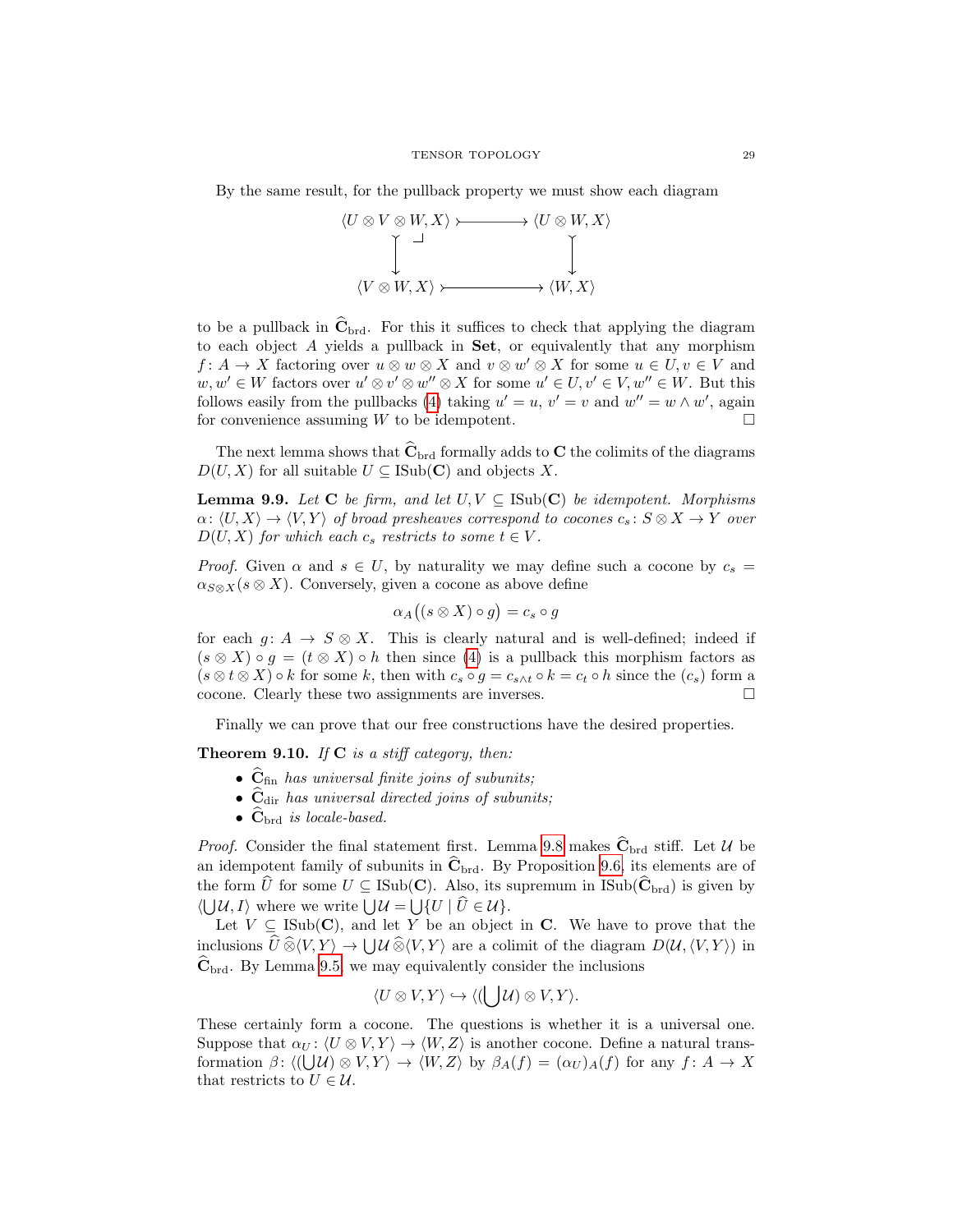Now  $\beta$  is indeed well-defined, since if f also restricts to  $U' \in \mathcal{U}$  then by the pullback [\(4\)](#page-17-1), it also restricts to  $U \cap U' \in \mathcal{U}$ , so that  $(\alpha_U)_A(f) = (\alpha_{U \cap U'})_A(f) =$  $(\alpha_{U'})_A(f)$ . By definition  $\beta$  is the unique natural transformation making the following triangle commute:

$$
\langle U \otimes V, Y \rangle \xrightarrow{\xrightarrow{\qquad \qquad } \langle (\bigcup \mathcal{U}) \otimes V, Y \rangle} \downarrow^{\beta} \downarrow^{\beta} \downarrow^{\beta}
$$

Hence the inclusions indeed form a colimit, and  $\hat{\mathbf{C}}_{\text{brd}}$  is locale-based. The proofs of the first two statements are identical, observing that if  $U, V \subseteq \text{ISub}(\mathbf{C})$  and  $U \subseteq \text{ISub}(\hat{\mathbf{C}}_{\text{fin}})$  or  $\text{ISub}(\hat{\mathbf{C}}_{\text{dir}})$  are finitely bounded or directed, then so are  $U \otimes V$  and  $\Box U$ and  $\vert \, \vert \mathcal{U} \vert$ .  $u.$ 

We end this section by showing that the locale-based completion cannot be read in the traditional topological sense, in that broad presheaves are not sheaves for any Grothendieck topology.

**Proposition 9.11.** There is a firm category  $C$  for which there is no Grothendieck topology J with  $\widehat{\mathbf{C}}_{\text{brd}} \simeq \text{Sh}(\mathbf{C}, J)$ .

*Proof.* Suppose that  $\hat{\mathbf{C}}_{\text{brd}}$  is a Grothendieck topos. Then it is a reflective subcat-egory of C [\[8,](#page-33-10) Proposition 3.5.4]. Hence  $C_{\text{brd}}$  has a terminal object  $\langle U, X \rangle$  that, because right adjoints preserve limits, must equal the terminal object of  $\hat{\mathbf{C}}$ . Therefore, for all objects A of C, the set  $\langle U, X \rangle$  (A) must be a singleton. This means that for all objects A, there is a unique morphism  $A \to X$  that restricts to some  $s \in U$ .

Suppose ISub( $\mathbf{C}$ ) =  $\{I\}$ . Since every morphism restricts to I, now X must be a terminal object. But there exists a braided monoidal category C with only one subunit but no terminal object: any nontrivial abelian group.  $\Box$ 

Remark 9.12. In future it would be natural to consider the above completions with presheaves valued in a category other than Set [\[9\]](#page-33-27). After all, Proposition [3.5](#page-5-0) is enriched over complete lattices, Proposition [3.11](#page-6-0) is enriched over abelian groups, and Proposition [3.16](#page-8-1) is enriched over normed vector spaces. Proposition [9.1](#page-25-0) holds for enriching categories  **that are complete, cocomplete, locally small, and sym**metric monoidal closed [\[33\]](#page-33-26), covering all these examples. But an enriched version of Definition [9.4](#page-26-3) would require taking the subobject of  $[A, X]$  in V that restricts to some  $s \in U$ .

### 10. UNIVERSALITY OF THE COMPLETIONS

<span id="page-29-0"></span>Finally, let us prove that the locale-based completion  $\hat{\mathbf{C}}_{\text{brd}}$  and our other constructions  $\hat{\mathbf{C}}_{\text{fin}}$  and  $\hat{\mathbf{C}}_{\text{dir}}$  indeed have universal properties.

**Definition 10.1.** A morphism of categories with universal (finite, directed) joins of subunits is a braided monoidal functor  $F: \mathbf{C} \to \mathbf{D}$  that preserves subunits and their (finite, directed) suprema. For short we call morphisms of categories with universal joins of subunits simply morphisms of locale-based categories.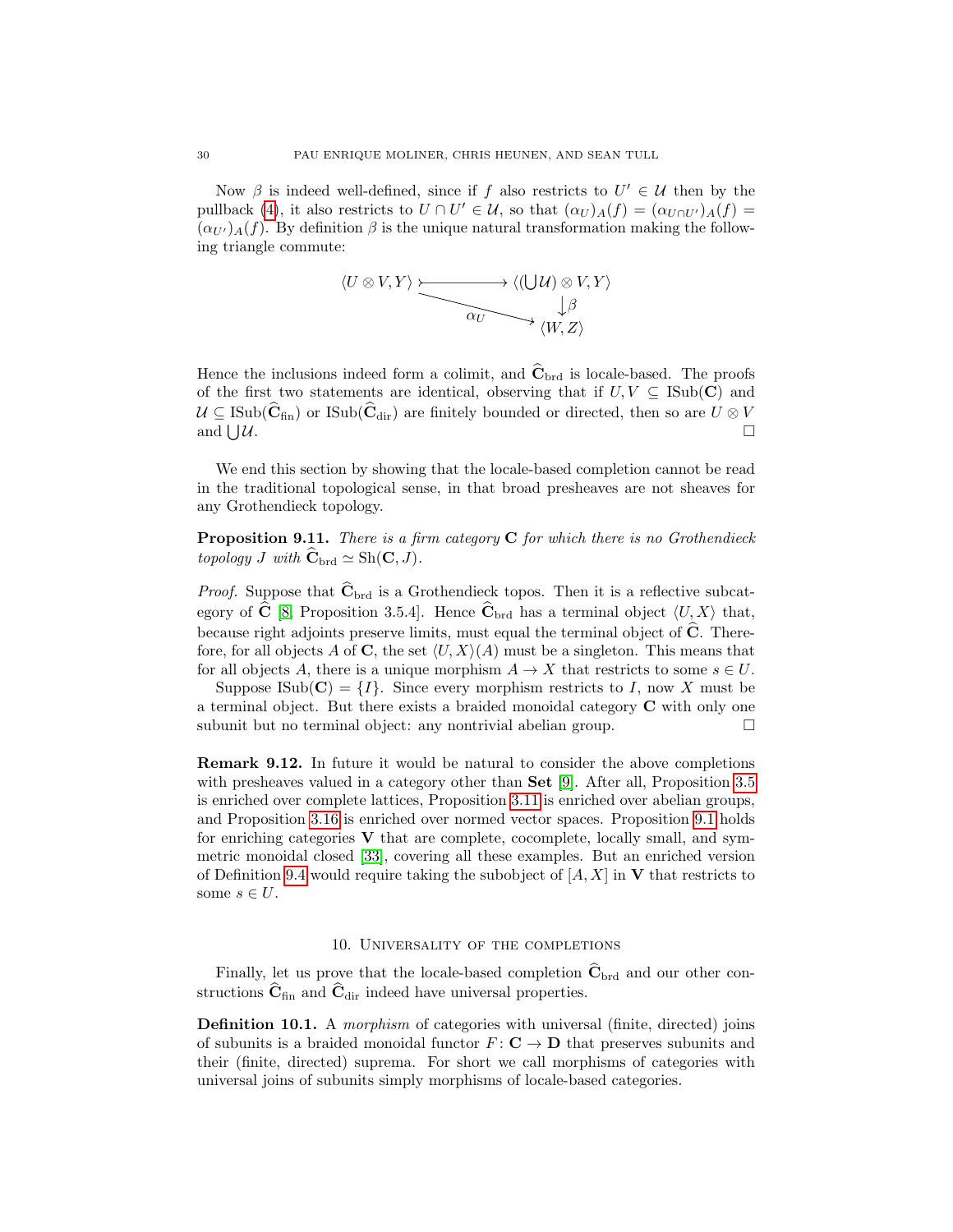Here, a functor  $F$  is monoidal when it comes equipped with coherent isomorphisms  $\varphi_{A,B}$ :  $F(A) \otimes F(B) \to F(A \otimes B)$  and  $\varphi: I \to F(I)$ ; these need to be invertible to make sense of preservation of subunits: if  $s \in \text{Isub}(\mathbf{C})$ , then  $\varphi^{-1} \circ F(s) \in$  $\text{ISub}(\mathbf{D})$ .

By Lemma [8.2](#page-22-2) and Theorem [8.4,](#page-24-1) a morphism is equivalently a braided monoidal functor  $F: \mathbf{C} \to \mathbf{D}$  with  $F(c \text{olim } D(U, X)) = \text{colim } D(F(U), F(X))$  for (finitely bounded, directed) idempotent  $U \subseteq \text{ISub}(\mathbf{C})$  and objects X of **C**.

Definition 10.2. The locale-based completion of a braided monoidal category C is a monoidal functor  $y: \mathbf{C} \to \mathbf{D}$  that preserves subunits such that **D** is localebased, and any monoidal functor  $C \to E$  into a locale-based category that preserves subunits factors as y followed by a morphism of locale-based categories  $G$  that is unique up to a unique monoidal natural isomorphism  $\gamma$  with  $\gamma_y = 1_G$ .



A completion under universal finite or directed joins of subunits of  $C$  is defined similarly.

<span id="page-30-0"></span>**Theorem 10.3.** If  $C$  is a stiff category, then via the Yoneda embedding its

- completion under universal finite joins of subunits is  $\hat{C}_{fin}$ ;
- completion under universal directed joins of subunits is  $\hat{\mathbf{C}}_{\text{dir}}$ ;
- locale-based completion is  $\hat{\mathbf{C}}_{\text{brd}}$ .

Proof. We prove the locale-based case, the others being identical. For any monoidal functor  $F: \mathbf{C} \to \mathbf{D}$  into a locale-based category, we need to show that there is a morphism  $\overline{F}$ :  $\widehat{C}_{\text{brd}} \to \mathbf{D}$  with  $\overline{F} \circ y = F$ , where y is the Yoneda embedding.

Because  $\langle U, X \rangle = \langle \downarrow U, X \rangle$  for any  $U \subseteq \text{Isub}(\mathbf{C})$ , we may assume that U is idempotent. Because  $F$  is monoidal,  $F(U)$  is idempotent too. On objects, the requirement  $\overline{F} \circ y = F$  forces us to define

$$
\overline{F}\langle U, X \rangle = \overline{F}\big(\operatorname{colim} D(y(U), \hat{X})\big) \n= \operatorname{colim} D(\overline{F} \circ y(U), \overline{F} \circ y(X)) \n= \operatorname{colim} D(F(U), F(X)) \n\approx \big(\bigvee F(U)\big) \otimes F(X).
$$

Now consider morphisms of (broad) presheaves. Any  $\alpha: \langle U, X \rangle \to \langle V, Y \rangle$  induces a cocone  $\alpha_s = \alpha_{S \otimes X}(s \otimes X)$ :  $S \otimes X \to Y$  over  $D(U, X)$ , where, as in Lemma [9.9,](#page-28-0) each such map factors through  $t \otimes Y$  for some  $t \in V$ . Hence  $F(\alpha_s)$  factors through  $F(t) \otimes F(Y)$  and hence colim  $D(F(V), F(Y)) = \overline{F}(V, Y)$ , giving a morphism  $\beta_s$  as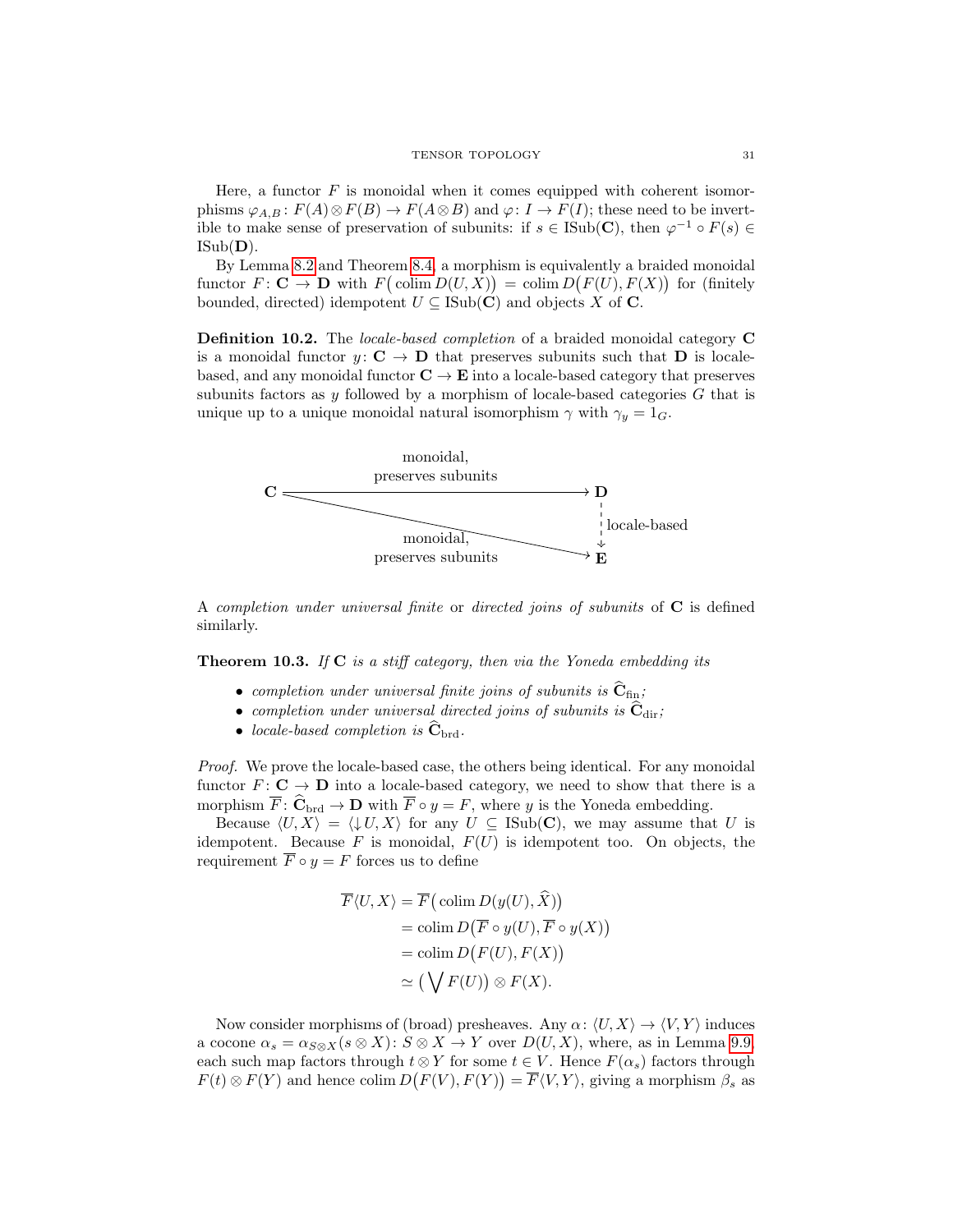below.

F(S) ⊗ F(X) F(S ⊗ X) F(Y ) FhU, Xi FhV, Y i <sup>F</sup>h{s}, X<sup>i</sup> <sup>F</sup>(Yb) ' F(αs) βs 'F(α) F α<sup>s</sup> ◦ (−) 

By Lemma [8.2,](#page-22-2) the upper row forms a cocone over  $D(F(U), F(X))$  with s ranging over U. Because the vertical composite on the right is monic, the  $\beta_s$  also form a cocone (after composition with the upper left vertical isomorphism). But  $\overline{F}\langle U, X\rangle$ is a colimit, so there is a mediating map  $\overline{F}(\alpha)$  making the diagram commute. Uniqueness of this map makes  $\overline{F}$  functorial. Given our definition of  $\overline{F}$  on objects, this assignment  $\overline{F}(\alpha)$  is unique with  $\overline{F} \circ y = F$ , since for each  $s \in S$  the lower square commutes by functoriality, with the lower left vertical morphisms forming a colimit.

Next,  $\overline{F}$  may readily be checked to be (strong) braided monoidal:

$$
\overline{F}(\langle U, X \rangle \widehat{\otimes} \langle V, Y \rangle) \simeq \overline{F} \langle U \otimes V, X \otimes Y \rangle
$$
  
\n
$$
\simeq \left( \bigvee_{s \in U, t \in V} F(s) \wedge F(t) \right) \otimes F(X) \otimes F(Y)
$$
  
\n
$$
\simeq \bigvee_{s \in U, t \in V} F(U) \otimes \bigvee F(V) \otimes F(X) \otimes F(Y)
$$
  
\n
$$
\simeq \overline{F} \langle U, X \rangle \otimes \overline{F} \langle V, Y \rangle
$$

By construction  $\overline{F}$  preserves subunits because  $\overline{F}\langle U, I \rangle = \bigvee F(U)$ , as well as their suprema:

$$
\overline{F}(\bigvee_{U\in\mathcal{U}}\langle U,I\rangle)=\overline{F}\langle\bigcup\mathcal{U},I\rangle\simeq\bigvee_{U\in\mathcal{U}}\bigvee_{s\in U}F(s)\simeq\bigvee_{U\in\mathcal{U}}\overline{F}\langle U,I\rangle
$$

Hence  $\overline{F}$  is indeed a morphism of locale-based categories.

Finally, we must show for any other morphism  $\overline{F}'$  with  $\overline{F}' \circ y = F$  that there is a unique monoidal natural isomorphism  $\gamma: \overline{F} \to \overline{F'}$  with  $\gamma_y = 1_F$ . But this follows from the uniqueness of colim  $D(F(U), F(X))$  up to unique isomorphism, and our statement above on the uniqueness of  $\overline{F}(\alpha)$ .

We leave open the question how these completions relate to the free cocompletions in a left exact context in the case of toposes [\[46\]](#page-34-20).

Each construction is functorial; we consider the locale-based case in detail. Write LocBased for the category of locale-based categories and their morphisms, and Stiff for the category of stiff categories and braided monoidal functors that preserve subunits.

# **Proposition 10.4.** The map  $C \mapsto \widehat{C}_{\text{brd}}$  defines a functor Stiff  $\rightarrow$  LocBased.

*Proof.* For any  $F: \mathbf{C} \to \mathbf{D}$  in Stiff, define  $\widehat{\mathbf{C}}_{\text{brd}} \to \widehat{\mathbf{D}}_{\text{brd}}$  on objects by  $\langle U, X \rangle \mapsto$  $\langle F(U), F(X) \rangle$ . We have seen that it suffices to consider when U is idempotent. By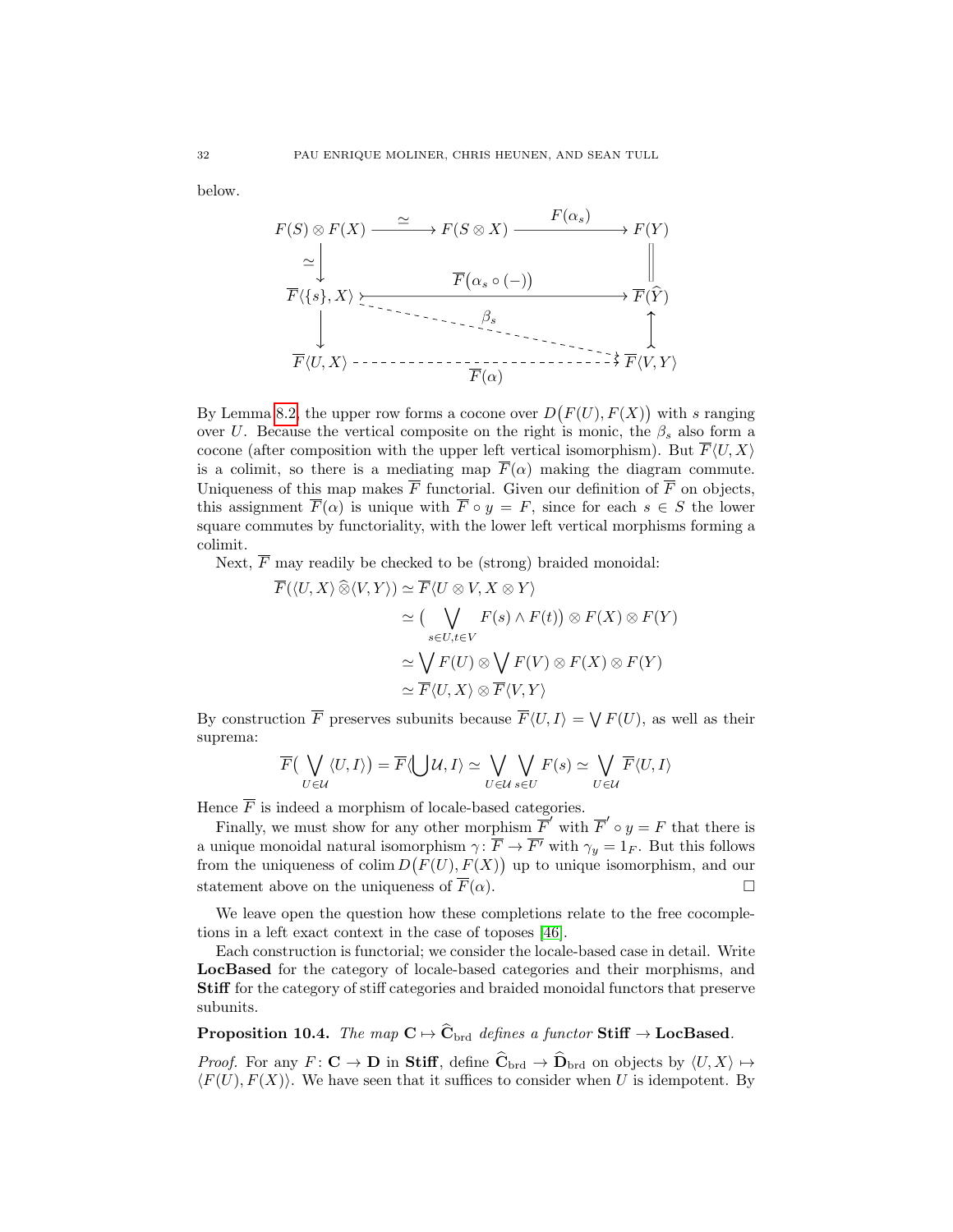Lemma [9.9,](#page-28-0) morphisms  $\alpha: \langle U, X \rangle \to \langle V, Y \rangle$  are equivalently cocones over  $D(U, X)$ each of whose legs factors over  $t \otimes Y$  for some  $t \in V$ . Map such a cocone  $c_s$  to the cocone  $F(c_s)$  over  $D(F(U), F(X))$ . This is well-defined by Lemma [8.2,](#page-22-2) and clearly functorial.

It follows from Theorem [10.3](#page-30-0) that the locale-based completion functor of the previous proposition is a left *biadjoint* to the forgetful functor  $LocBased \rightarrow Stiff$ , when we make each category a strict 2-category with 2-cells being monoidal natural transformations (for this it suffices to check that each Yoneda embedding  $C \rightarrow C_{\text{brd}}$ is a biuniversal arrow [\[20,](#page-33-28) Theorem 9.16]).

The other constructions  $C \mapsto \widehat{C}_{fin}$  and  $C \mapsto \widehat{C}_{dir}$  similarly give left biadjoints; write UnivFin or UnivDir for the category of categories with universal finite or directed joins.

Theorem 10.5. The following cube of forgetful functors commutes, all functors in the top face have left biadjoints, and the rest have left adjoints.



Proof. All functors in the bottom face have a left adjoint [\[36,](#page-33-7) Lemma C1.1.3]. Explicitly: the free frame on a preframe is given by taking its Scott closed subsets [\[6,](#page-32-5) Proposition 1], and we have already mentioned the free frame, preframe or distributive lattice on a semilattice. Observe that all these free constructions take certain types of downward closed subsets. Therefore they can be categorified from posets to categories that have universal joins of these types of subsets of subunits. The universal property of Theorem [10.3](#page-30-0) then holds in each case. Hence all functors in the top face of the cube have a left biadjoint. Finally, all vertical functors have a left adjoint as in Proposition [3.2.](#page-4-2)

### **REFERENCES**

- <span id="page-32-4"></span>[1] J. Adámek and J. Rosicky. *Locally presentable and accessible categories*, volume 189. Cambridge University Press, 1994.
- <span id="page-32-1"></span> $[2]$  P. Balmer. The spectrum of prime ideals in tensor triangulated categories. Journal für die Reine und Angewandte Mathematik, 588:149–168, 2005.
- <span id="page-32-0"></span>[3] P. Balmer. Tensor triangular geometry. In International Congress of Mathematicians 2010, pages 85–112, 2011.
- <span id="page-32-2"></span>[4] P. Balmer and G. Favi. Generalized tensor idempotents and the telescope conjecture. Proceedings of the London Mathematical Society, 102(6):1161–1185, 2011.
- <span id="page-32-3"></span>[5] P. Balmer, H. Krause, and G. Stevenson. The frame of smashing tensor-ideals. Mathematical Proceedings of the Cambridge Philosophical Society, 2018.
- <span id="page-32-5"></span>[6] B. Banaschewski. Another look at the localic Tychonoff theorem. Commentationes Mathematicae Universitatis Carolinae, 29(4):647–656, 1988.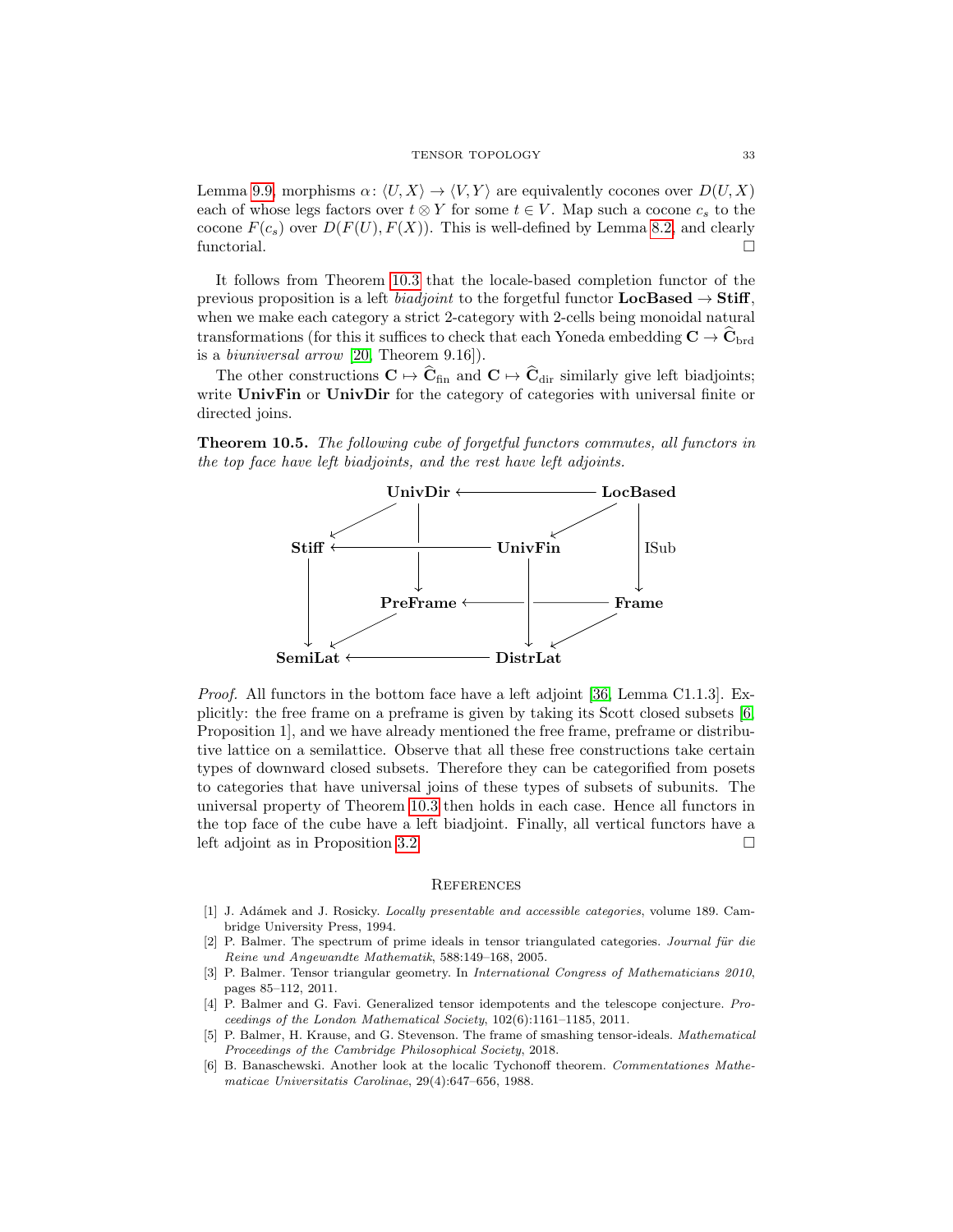- <span id="page-33-25"></span>[7] F. Borceux. Handbook of Categorical Algebra 1: Basic Category Theory. Cambridge University Press, 1994.
- <span id="page-33-10"></span>[8] F. Borceux. Handbook of Categorical Algebra 3: Categories of Sheaves. Cambridge University Press, 1994.
- <span id="page-33-27"></span>[9] F. Borceux and C. Quinteiro. A theory of enriched sheaves. Cahiers de Topologie et Geometrie Differentielle Categoriques, XXXVII-2:145–162, 1996.
- <span id="page-33-1"></span>[10] M. Boyarchenko and V. Drinfeld. Idempotents in monoidal categories. http://www.math.uchicago.edu/∼mitya/idempotents.pdf.
- <span id="page-33-2"></span>[11] M. Boyarchenko and V. Drinfeld. A duality formalism in the spirit of Grothendieck and Verdier. Quantum Topology, 4(4):447–489, 2013.
- <span id="page-33-14"></span>[12] M. Boyarchenko and V. Drinfeld. Character sheaves on unipotent groups in positive characteristic: foundations. Selecta Mathematica, 20(1):125–235, 2014.
- <span id="page-33-6"></span>[13] M. Brandenburg. Tensor categorical formulations of algebraic geometry. PhD thesis, University of Münster, 2014.
- <span id="page-33-20"></span>[14] C. Cassidy, M. Hébert, and G. M. Kelly. Reflective subcategories, localizations and factorization systems. Journal of the Australian Mathematical Society, 38:287–329, 1985.
- <span id="page-33-16"></span>[15] P. Clare, T. Crisp, and N. Higson. Adjoint functors between categories of Hilbert C\*-modules. Journal of the Instititue of Mathematics of Jussieu, pages 1–33, 2016.
- <span id="page-33-21"></span>[16] B. Day. Note on monoidal localisation. Bulletin of the Australian Mathematical Society, 8:1– 16, 1973.
- <span id="page-33-29"></span>[17] B. Day. On closed categories of functors II. Proceedings of the Sydney Category Theory Seminar, 420:2054, 1974.
- <span id="page-33-8"></span>[18] P. Enrique Moliner, C. Heunen, and S. Tull. Space in monoidal categories. In Quantum Physics and Logic, volume 266 of Electronic Proceedings in Theoretical Computer Science, pages 399–410, 2017.
- <span id="page-33-4"></span>[19] M. Fiore and T. Leinster. An abstract characterization of Thompson's group F. Semigroup Forum, 80:325–340, 2010.
- <span id="page-33-28"></span>[20] T. M. Fiore. Pseudo limits, biadjoints, and pseudo algebras: categorical foundations of conformal field theory. American Mathematical Society, 2006.
- <span id="page-33-23"></span>[21] T. Fritz. Categories of fractions revisited. arXiv:0803.2587, 2008.
- <span id="page-33-17"></span>[22] S. Fujii, S. Katsumata, and P.-A. Melliès. Towards a formal theory of graded monads. In Foundations of Software Science and Computation Structures, pages 513–530. Springer, 2015. [23] P. Gabriel and M. Zisman. Calculus of fractions and homotopy theory. Springer, 1967.
- <span id="page-33-22"></span><span id="page-33-9"></span>[24] M. Grandis. Cohesive categories and manifolds. Annali di Matematica pura ed applicata, CLVII:199–244, 1990.
- <span id="page-33-24"></span>[25] P. A. Grillet. Regular categories. In Exact categories and categories of sheaves, pages 121–222. Springer, 1971.
- <span id="page-33-11"></span>[26] Masahito Hasegawa. Bialgebras in rel. Electronic Notes in Theoretical Computer Science, 265:337–350, 2010.
- <span id="page-33-12"></span>[27] C. Heunen. An embedding theorem for Hilbert categories. Theory and Applications of Categories, 22(13):321–344, 2009.
- <span id="page-33-18"></span>[28] C. Heunen and M. Karvonen. Monads on dagger categories. Theory and Applications of Categories, 31(35):1016–1043, 2016.
- <span id="page-33-13"></span>[29] C. Heunen and M. L. Reyes. Frobenius structures over Hilbert C\*-modules. Communications in Mathematical Physics, 361(2):787–824, 2018.
- <span id="page-33-19"></span>[30] P. Hines. Categories and Types in Logic, Language, and Physics, volume 8222 of Lecture Notes in Computer Science, chapter Classical structures based on unitaries, pages 188–210. Springer, 2014.
- <span id="page-33-3"></span>[31] P. Hines. Coherence and strictification for self-similarity. Journal of Homotopy and Related Structures, 11:847–867, 2016.
- <span id="page-33-5"></span>[32] M. Hogancamp. Idempotents in triangulated monoidal categories. arXiv:1703.01001.
- <span id="page-33-26"></span>[33] G. B. Im and G. M. Kelly. A universal property for the convolution monoidal structure. Journal of Pure and Applied Algebra, 43:75–88, 1986.
- <span id="page-33-15"></span>[34] B. Jacobs and J. Mandemaker. Coreflections in algebraic quantum logic. Foundations of Physics, 42(2):932–958, 2012.
- <span id="page-33-0"></span>[35] P. T. Johnstone. Stone spaces. Cambridge University Press, 1982.
- <span id="page-33-7"></span>[36] P. T. Johnstone. Sketches of an elephant: A topos theory compendium. Oxford University Press, 2002.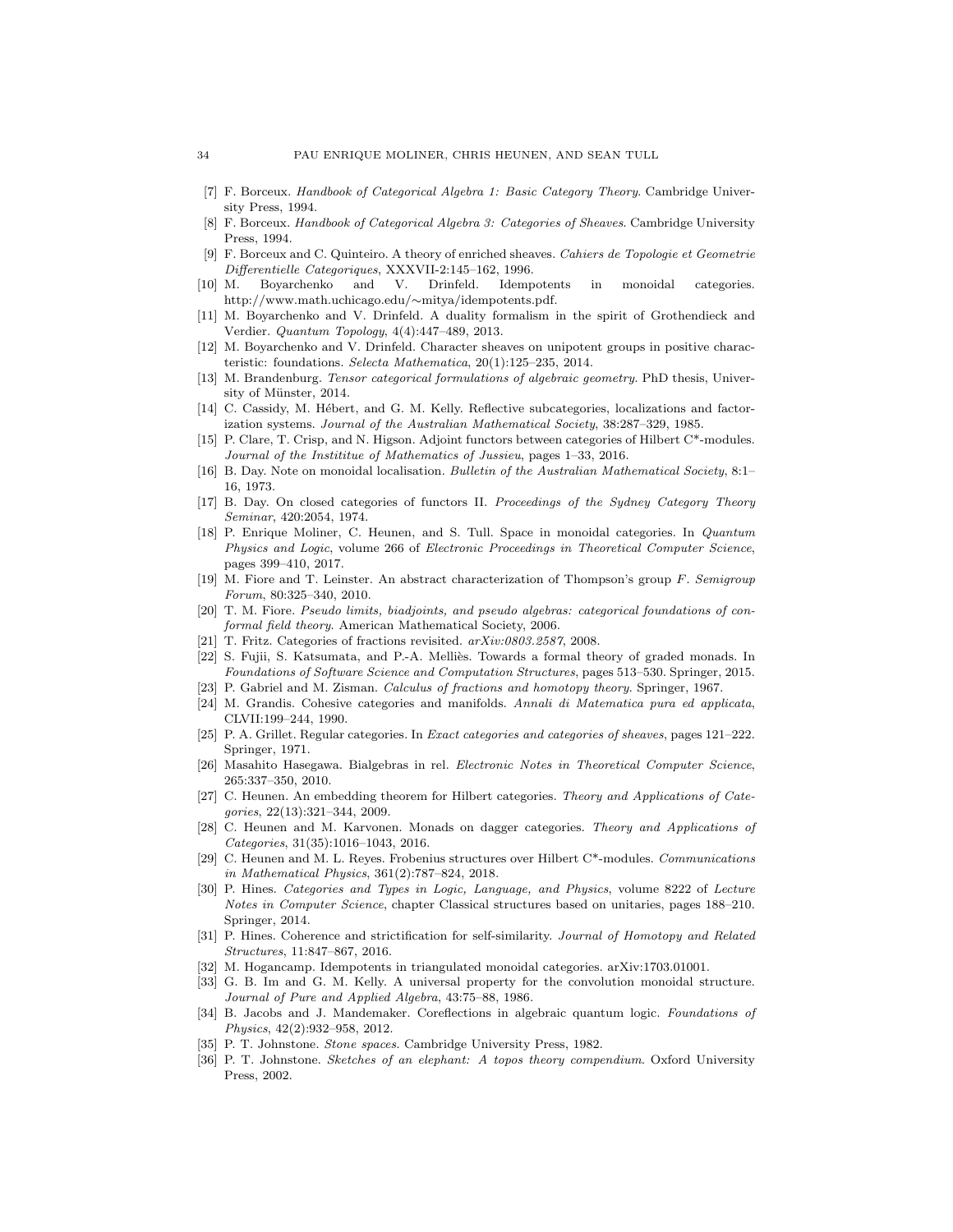### TENSOR TOPOLOGY 35

- <span id="page-34-4"></span>[37] A. Joyal. Les theoremes de Chevalley-Tarski et remarques sur l'algebre constructive. Cahiers de Topologie et Géometrie Differentiele, XVI-3:256-258, 1975.
- <span id="page-34-8"></span>[38] A. Joyal, R. Street, and D. Verity. Traced monoidal categories. Mathematical Proceedings of the Cambridge Philosophical Society, 119:447–468, 1996.
- <span id="page-34-13"></span>[39] I. Kaplansky. Modules over operator algebras. American Journal of Mathematics, 75:839–853, 1953.
- <span id="page-34-11"></span>[40] M. Kashiwara and P. Schapira. Categories and sheaves. Springer, 2005.
- <span id="page-34-15"></span>[41] G. G. Kasparov. Hilbert C\*-modules: Theorems of Stinespring and Voiculescu. Journal of Operator Theory, 4:133–150, 1980.
- <span id="page-34-0"></span>[42] J. Kock. Elementary remarks on units in monoidal categories. Mathematical Proceedings of the Cambridge Philosophical Society, 144:53–76, 2008.
- <span id="page-34-5"></span>[43] J. Kock and W. Pitsch. Hochster duality in derived categories and point-free reconstruction of schemes. Transactions of the American Mathematical Society, 369:223–261, 2017.
- <span id="page-34-16"></span>[44] E. C. Lance. Hilbert C\*-modules: a toolkit for operator algebraists. Cambridge University Press, 1995.
- <span id="page-34-10"></span>[45] S. Mac Lane. Categories for the Working Mathematician. Springer, 2nd edition, 1971.
- <span id="page-34-20"></span>[46] M. Menni. *Exact completions and toposes*. PhD thesis, University of Edinburgh, 2000.
- <span id="page-34-1"></span>[47] D. Quillen. Module theory over nonunital rings. [http://www.claymath.org/library/](http://www.claymath.org/library/Quillen/Working_papers/quillen~1996/1996-2.pdf) [Quillen/Working\\_papers/quillen~1996/1996-2.pdf](http://www.claymath.org/library/Quillen/Working_papers/quillen~1996/1996-2.pdf), 1996.
- <span id="page-34-3"></span>[48] P. Resende. Etale groupoids and their quantales. Advances in Mathematics, 208:147–209, 2006.
- <span id="page-34-14"></span>[49] M. A. Rieffel. Induced representations of C\*-algebras. Advances in Mathematics, 13(2):176– 257, 1974.
- <span id="page-34-12"></span>[50] K. I. Rosenthal. Quantales and their applicatoins. Pitman Research Notes in Mathematics. Longman Scientific & Technical, 1990.
- <span id="page-34-18"></span>[51] W. Rudin. *Real and complex analysis*. Tata McGraw-Hill Education, 2006.
- <span id="page-34-7"></span>[52] P. Selinger. A survey of graphical languages for monoidal categories. In B. Coecke, editor, New Structures for Physics, number 813 in Lecture Notes in Physics, pages 289–356. Springer, 2009.
- <span id="page-34-17"></span>[53] R. Street. The formal theory of monads. Journal of Pure and Applied Algebra, 2(2):149–168, 1972.
- <span id="page-34-2"></span>[54] R. Street. Notions of topos. Bulletin of the Australian Mathematical Society, 23:199–208, 1981.
- <span id="page-34-9"></span>[55] K. Szlachanyi. Skew-monoidal categories and bialgebroids. Advances in Mathematics, 231:1694–1730, 2012.
- <span id="page-34-19"></span><span id="page-34-6"></span>[56] S. Vickers. Topology via Logic. Cambridge University Press, 1989.

# Appendix A. Day convolution

This appendix describes in some detail the monoidal structure on presheaf categories given by Day convolution [\[17\]](#page-33-29), so that it can prove some of the lemmas of Section [10.](#page-29-0) We start with the abstract definition, then give a concrete description, and use that to write down the coherence isomorphisms; we have no need for associators or the braiding in this article, so will not discuss these explicitly. Fix a monoidal category **C**, and write  $\hat{\mathbf{C}} = [\mathbf{C}^{\text{op}}, \mathbf{Set}]$  for the category of presheaves.

Tensor product of objects. The Day convolution  $F \widehat{\otimes} G$  of presheaves  $F, G \in \widehat{C}$  is given abstractly as a left Kan extension

$$
F \widehat{\otimes} G \simeq \text{Lan}_{\otimes}(F \times G)
$$

of the functor  $F \times G$ :  $(\mathbf{C} \times \mathbf{C})^{\text{op}} \to \mathbf{Set}$ , given by  $(A, B) \mapsto F(A) \times G(B)$  and  $(f,g) \mapsto F(f) \times G(g)$ , along the tensor product  $\otimes : (\mathbf{C} \times \mathbf{C})^{\text{op}} \to \mathbf{C}^{\text{op}}$  of the base category. This left Kan extension may be computed [\[45,](#page-34-10) X.4.1] as a coend

$$
(F \widehat{\otimes} G)(A) = \int^{B,C} \mathbf{C}(A, B \otimes C) \times F(B) \times G(C).
$$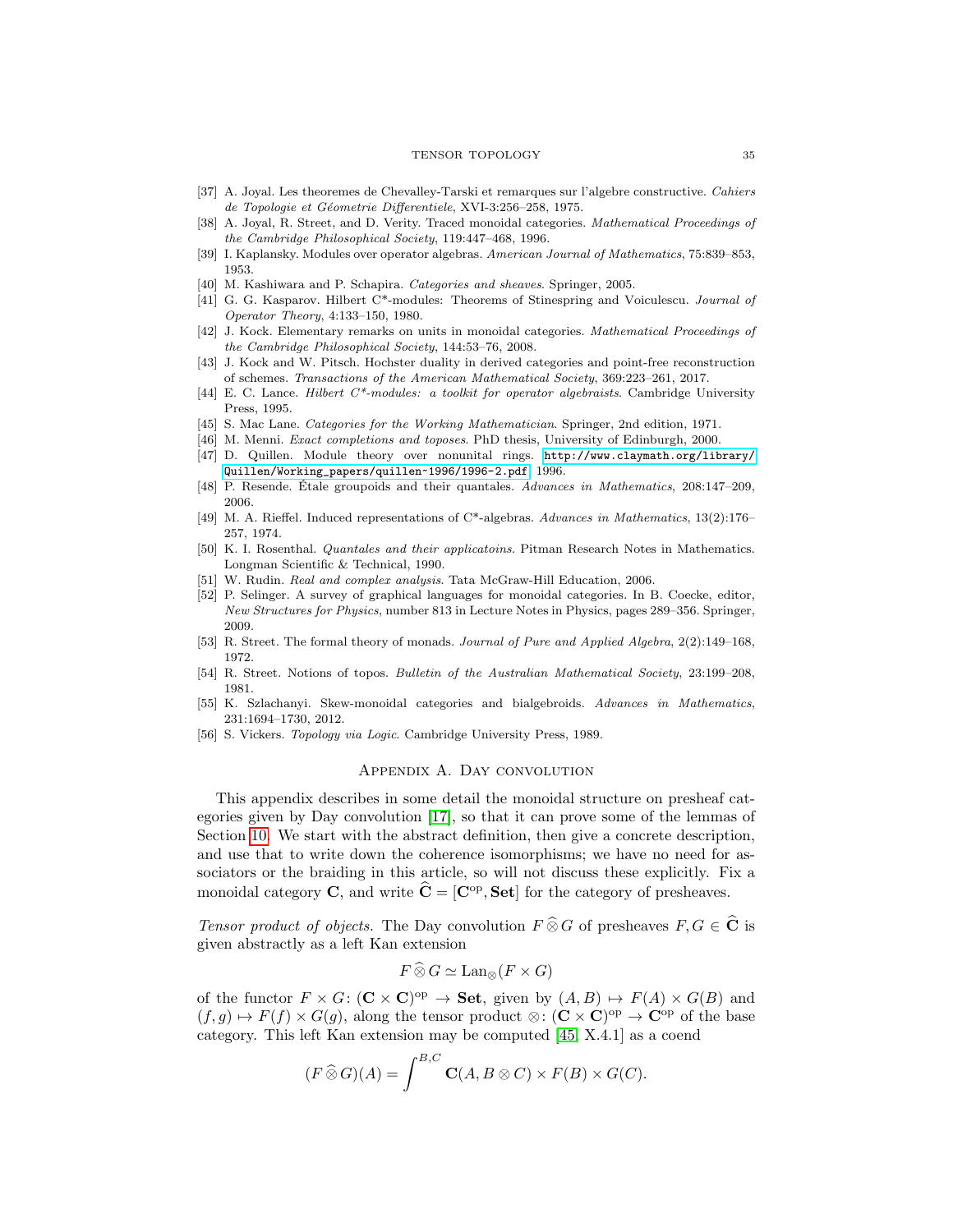Now, coends can be computed as colimits [\[45,](#page-34-10) IX.5.1], and in turn, colimits can be constructed from coproducts and coequalizers [\[45,](#page-34-10) V.2.2]. Thus  $F \widehat{\otimes} G$  is a coequalizer of the following two functions.

$$
\prod_{\substack{f:\ B\to B'\\ g:\ C\to C'}} \mathbf{C}(A, B \otimes C) \times F(B') \times G(C') \rightrightarrows \prod_{B,C} \mathbf{C}(A, B \otimes C) \times F(B) \times G(C)
$$
\n
$$
(h, x, y)_{(f,g)} \mapsto ((f \otimes g) \circ h, x, y)_{(B', C')}
$$
\n
$$
(h, x, y)_{(f,g)} \mapsto (h, F(f), G(g))_{(B,C)}
$$

Finally, coproducts in Set are disjoint unions, and coequalizers are quotients. Thus

$$
(F\widehat{\otimes} G)(A) = \Big(\coprod_{B,C} \mathbf{C}(A, B\otimes C) \times F(B) \times G(C)\Big)/\sim,
$$

where  $\sim$  is the least equivalence relation satisfying

$$
(h, x, y)_{(B,C)} \sim (h', x', y')_{(B', C')}
$$

when there exist  $f: B \to B'$  and  $g: C \to C'$  such that  $x = F(f)(x'), y = G(g)(y')$ and  $(f \otimes g) \circ h = h'.$ 



It also follows that the action of  $F \widehat{\otimes} G$  on a morphism  $f : A' \to A$  is given by  $(h, x, y)_{(B,C)} \mapsto (h \circ f, x, y)_{(B,C)}.$ 

Tensor product of morphisms. If  $\varphi: F \Rightarrow F'$  and  $\psi: G \Rightarrow G'$  are natural transformations, then so is  $\varphi \widehat{\otimes} \psi$ :  $F \widehat{\otimes} G \Rightarrow F' \widehat{\otimes} G'$ , given by

$$
(\varphi \widehat{\otimes} \psi)_{A} \colon (h, x, y)_{(B,C)} \mapsto (h, \varphi_B(x), \psi_C(y))_{(B,C)}.
$$

Tensor unit. If I is the tensor unit of C, then  $\hat{I} = \mathbf{C}(-, I)$  is the tensor unit of  $\hat{C}$ .

Unitors. Write  $\rho_A: A \otimes I \to A$  and  $\lambda_A: I \otimes A \to A$  for the unitors in C. The right unitor  $\widehat{\rho}_F : F \widehat{\otimes} \widehat{I} \Rightarrow F$  is given by

$$
(\widehat{\rho}_F)_A\colon (h, x, y)_{(B,C)} \mapsto F(\rho_B \circ (1_B \otimes y) \circ h)(x).
$$

and the left unitor  $\lambda_F : I \otimes F \Rightarrow F$  by

$$
(\lambda_F)_{A} \colon (h, x, y)_{(B,C)} \mapsto F(\lambda_C \circ (x \otimes 1_C) \circ h)(y).
$$

It is straightforward to check that these are well-defined natural isomorphisms.

Subunits. A subunit S is firstly a subobject of  $\widehat{I}$ , i.e. a subfunctor of  $\mathbf{C}(-, I)$ . Equivalently, to each object A it assigns a set  $S(A)$  of morphisms  $A \to I$ , and naturality amounts to these being closed under precomposition with arbitrary morphisms of C, i.e. whenever  $s \in S(A)$  and  $f: B \to A$  then  $s \circ f \in S(B)$ . Finally S being a subunit means precisely that for all  $s \in S(A)$  there exists a unique  $(h, x, y)_{(B,C)} \in (S \widehat{\otimes} S)(A)$ , for some  $h: A \to B \otimes C$ ,  $x \in S(B)$ , and  $y \in S(C)$ , with  $s = \rho_I \circ (x \otimes y) \circ h.$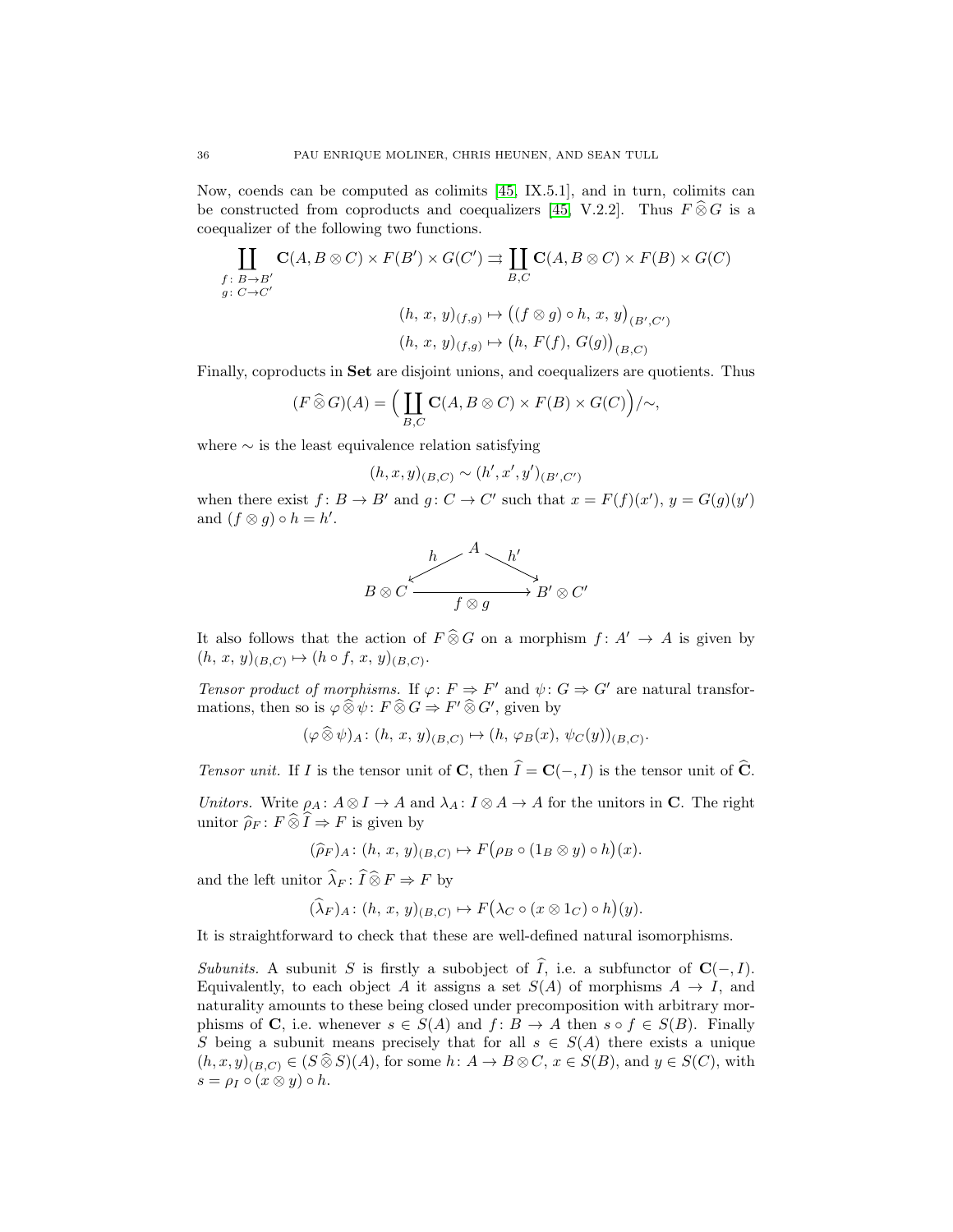*Proof of Proposition [9.2.](#page-26-0)* By the above description, subunits in  $\tilde{M}$  correspond to ideals  $S \subseteq M$  which are idempotent in the sense that  $S = SS$ , and furthermore satisfy the requirement that the map  $S \widehat{\otimes} S \to S$  is injective.

Let S be the ideal consisting of all elements of the form  $(a, 0) + x$  for some  $a > 0$ , and T the ideal of all elements of the form  $(0, b) + y$  for  $b > 0$ , similarly. We claim that these are subunits. If  $\widehat{M}$  were firm, then  $S \widehat{\otimes} T = S \cap T$  being a subunit and hence idempotent as an ideal. But  $S \cap T$  is not idempotent.

Indeed, consider  $(0, 1) \in S \cap T$ . Now suppose that  $(0, 1) = (a, b) + (c, d)$  for some  $(a, b), (c, d) \in S \cap T$ . Then  $a+b+c+d=1$ . If  $a+c<1$  necessarily  $a=c=0$ . Now  $b > 0$  or  $d > 0$ , so either  $b < 1$  or  $d < 1$ ; without loss of generality say  $b < 1$ . But this contradicts  $(a, b) \in S$ . Therefore  $a + c = 1$ . But then  $b = d = 0$ , contradicting  $(a, b) \in T$ . Thus  $S \cap T$  is not idempotent.

It remains to verify that  $S$  and  $T$  are subunits. We first treat the case for  $S$ . Firstly, S is idempotent since each element  $(a, 0)$  for  $a > 0$  has  $(a, 0) = (a/2, 0) +$  $(a/2, 0)$  with  $(a/2, 0) \in S$ . Finally, we must check that any  $(h, s, t) \in S \widehat{\otimes} S$  is determined by its value  $hst \in M$ .

Note that  $(h, s, t) \sim (h + x + y, s', t')$  when  $s = s' + x$  and  $t = t' + y$  for  $h, x, y \in M$  and  $s, s', t, t' \in S$ . Hence any element  $(h, s, t)$  is equivalent to one of the form  $((b, c), (a, 0), (a, 0))$  for arbitrarily small  $a > 0$ . Now suppose that

$$
(b, c) + (a, 0) + (a, 0) = (b', c') + (a', 0) + (a', 0)
$$

Using the same trick again we may assume that  $a' = a$ . Now if  $b + a + a > 1$ there is some  $d < a$ , say with  $a = d + e$ , such that  $b + d + d > 1$  also. Letting  $(b', c') = (b, c) + (2d, 0)$  gives  $((b, c), (a, 0), (a, 0)) = ((b', c'), (e, 0), (e, 0)),$  now with  $b' + e + e < 1$ . Applying this trick we may have assumed to begin with that  $b + a + a < 1$  and  $b' + a + a < 1$ . But this ensures that  $b = b'$  and  $c = c'$ , and we are done. Seeing that T is a subunit is similar but simpler.  $\Box$ 

Proof of Lemma [9.5.](#page-26-2) As noted when proving Proposition [9.6,](#page-27-1) we may assume that U and V are idempotent. The lower isomorphism of  $(8)$  follows from monoidality of the Yoneda embedding.

By definition,  $((U, X) \widehat{\otimes} (V, Y))(A)$  consists of triples  $(h, f, g)$  where  $h: A \rightarrow$  $B \otimes C$ ,  $f: B \to X$  restricts to U, and  $g: C \to Y$  restricts to V, subject to the Day identification rules. From the definition of the monoidal structure in  $\hat{C}$ , the transformation  $u \,\widehat{\otimes}\, v$  in [\(8\)](#page-26-1) has component at A given by

$$
(h, f, g) \mapsto ((f \otimes g) \circ h : A \to X \otimes Y)
$$

Since this is well-defined and each such morphism  $(f \otimes g) \circ h$  clearly restricts to a member of  $U\otimes V$ , it restricts to a transformation as in the top row of  $(8)$ , making the diagram commute. Furthermore each such map is surjective since any morphism  $k: A \to X \otimes Y$  restricting to a member of  $U \otimes V$  has, using the braiding, that  $k = ((s \otimes X) \otimes (t \otimes Y)) \circ h$  for some  $h, s \in U$  and  $t \in V$  so that  $(h, u \otimes X, v \otimes Y) \mapsto k$ .

Finally, we show injectivity. For any triple  $(h, f, g)$  with  $f = (s \otimes X) \circ \overline{f}$  and  $g = (t \otimes Y) \circ \overline{g}$  for some  $f, \overline{g}, s \in U$  and  $t \in V$ ,

$$
(h, f, g) \sim ((\bar{f} \otimes \bar{g}) \circ h, s \otimes X, t \otimes Y)
$$

by the Day identification rules, and so it suffices to consider triples of this form. Now if  $(h, s \otimes X, t \otimes Y)$  and  $(h', s' \otimes X, t' \otimes Y)$  are mapped to the same morphism